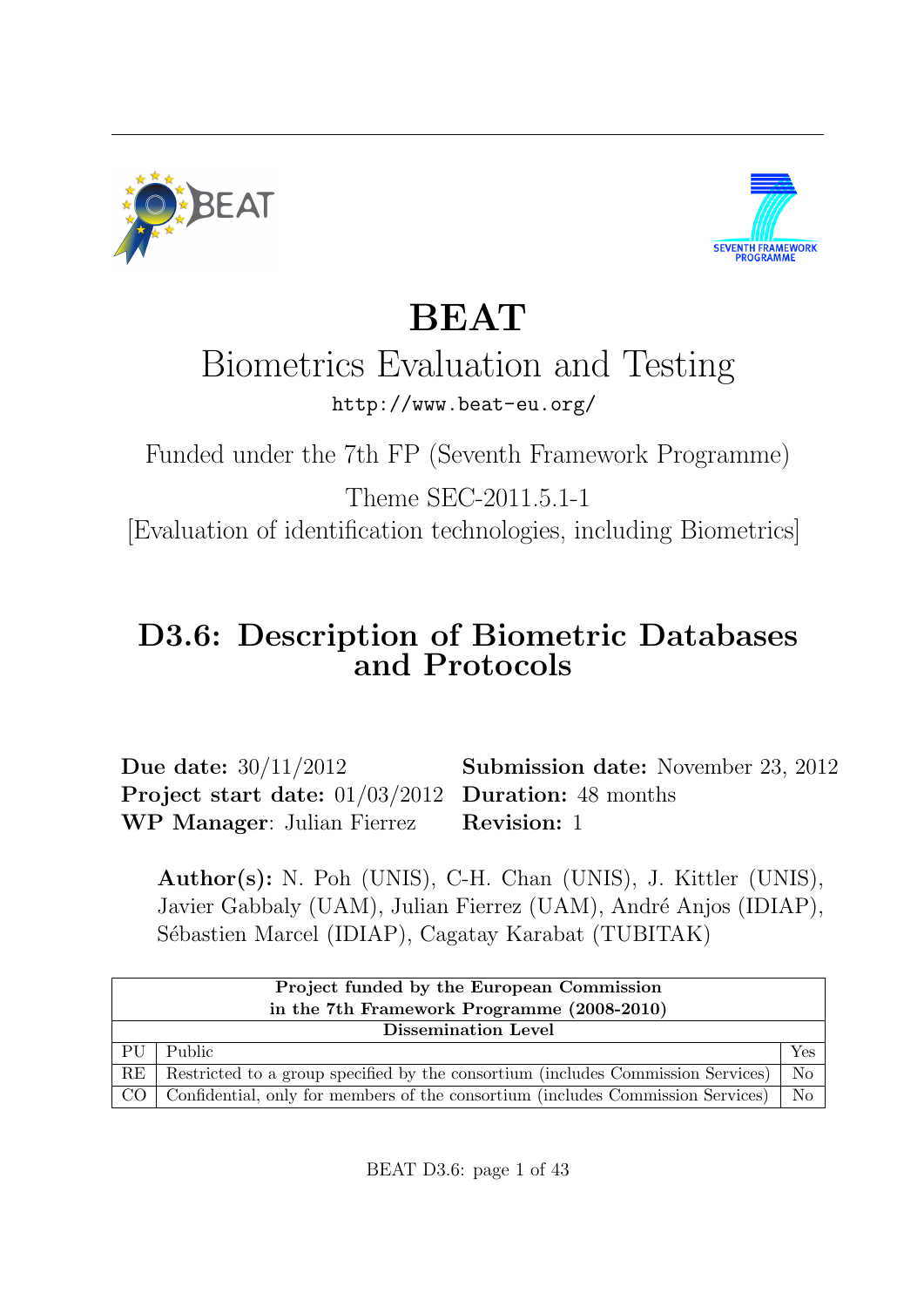BEAT D3.6: page 2 of [43](#page-38-0)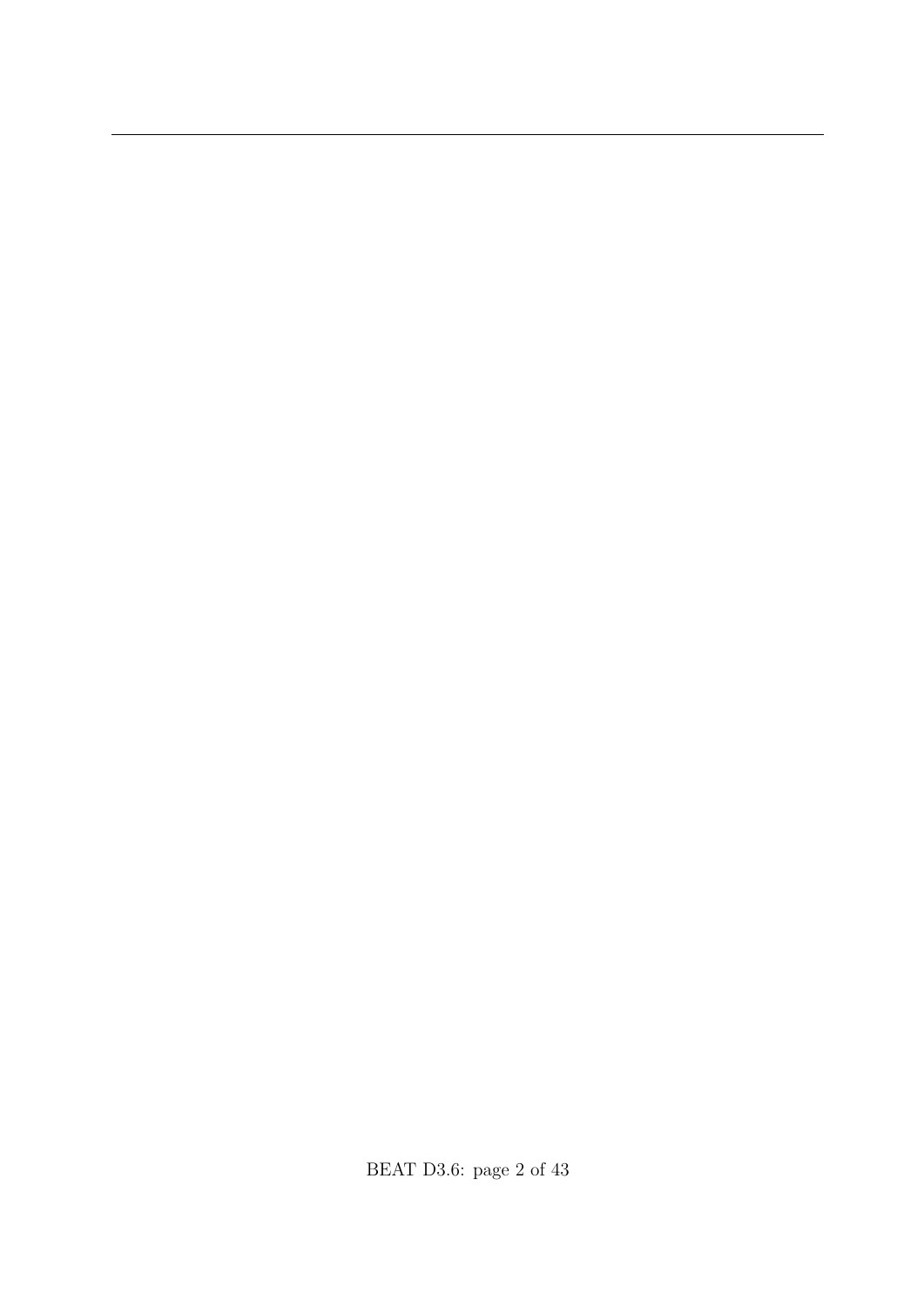

## D3.6: Description of Biometric Databases and Protocols

#### Abstract:

The role of databases and evaluation protocols in evaluating biometric performance cannot be over-emphasized. While a good database should allow testing of a biometric system in situations where the system is intended to be used, a good protocol should ensure that the performance results so obtained be repeatable.

The objective of this deliverable is to provide a survey of different databases and evaluation protocols of different biometric modalities, including both real and synthetic ones, as well as fusion. Since a few databases will be selected to be used on a prototype of BEAT platform, synthetic databases can be advantageous as they can be used without any privacy restriction. Furthermore, some noise factors can be better controlled during data generation. Despite these advantages, databases with real biometric data still should be the ultimate benchmark. Therefore, both types of databases will be discussed.

BEAT D3.6: page 3 of [43](#page-38-0)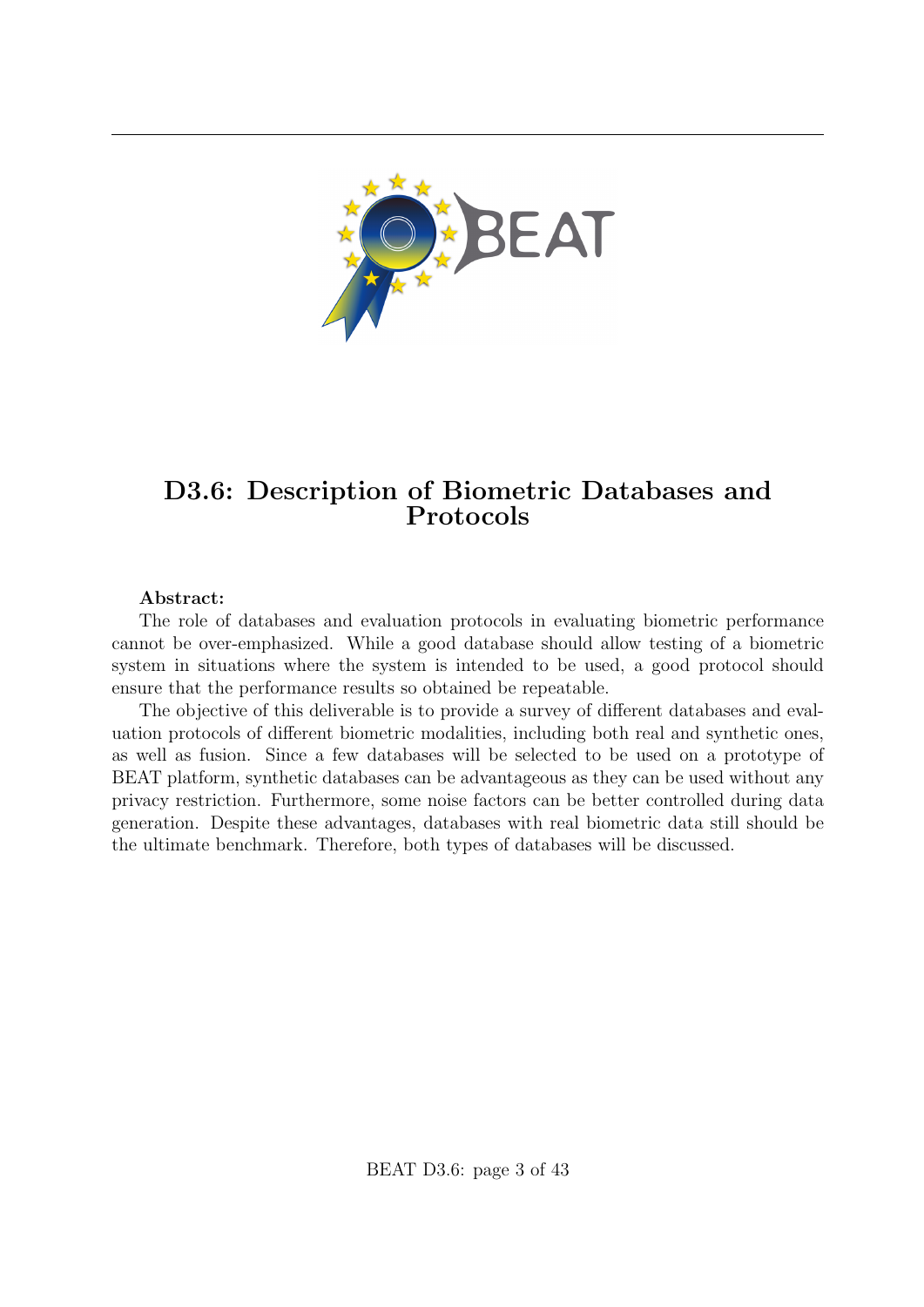BEAT D3.6: page 4 of [43](#page-38-0)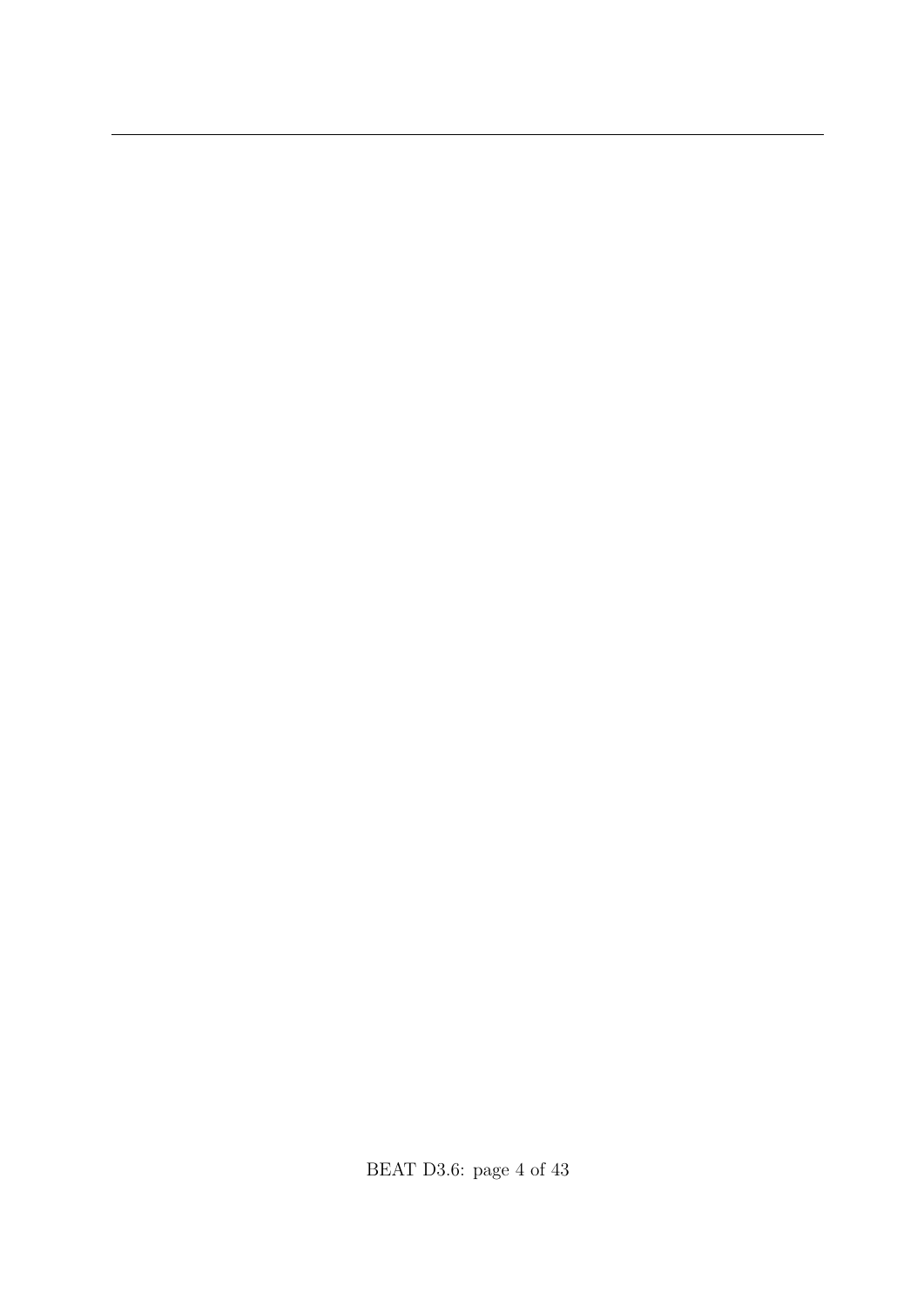# **Contents**

| 1              |     | Introduction |                                                          | 7              |
|----------------|-----|--------------|----------------------------------------------------------|----------------|
| $\overline{2}$ |     | Databases    |                                                          | $\overline{7}$ |
|                | 2.1 |              |                                                          | $\overline{7}$ |
|                | 2.2 |              |                                                          | 8              |
|                |     | 2.2.1        |                                                          | 9              |
|                |     | 2.2.2        | AT&T Face Database residences in the set of the Database | 9              |
|                |     | 2.2.3        | <b>BANCA</b> Database                                    | 9              |
|                |     | 2.2.4        |                                                          | 10             |
|                |     | 2.2.5        |                                                          | 10             |
|                |     | 2.2.6        | CMU Pose, Illumination, and Expression (PIE) Database    | 10             |
|                |     | 2.2.7        |                                                          | 11             |
|                |     | 2.2.8        | Face Recognition Grand Challenge (FRGC) Database         | 11             |
|                |     | 2.2.9        | Japanese Female Facial Expression (JAFFE) Database       | 11             |
|                |     |              |                                                          | 12             |
|                |     |              |                                                          | 12             |
|                |     | 2.2.12       | Multiple Biometric Grand Challenge (MBGC) Database       | 12             |
|                |     |              |                                                          | 13             |
|                |     |              |                                                          | 13             |
|                | 2.3 |              |                                                          | 13             |
|                |     | 2.3.1        | MCYT-DB                                                  | 14             |
|                |     | 2.3.2        |                                                          | 14             |
|                |     | 2.3.3        |                                                          | 14             |
|                |     | 2.3.4        |                                                          | 15             |
|                |     | 2.3.5        |                                                          | 15             |
|                |     | 2.3.6        |                                                          | 16             |
|                | 2.4 |              |                                                          | 16             |
|                |     | 2.4.1        |                                                          | 16             |
|                |     | 2.4.2        | ICE-DB                                                   | 16             |
|                |     | 2.4.3        | MMU-DB                                                   | 16             |
|                |     | 2.4.4        |                                                          | 17             |
|                |     | 2.4.5        |                                                          | 17             |
|                |     | 2.4.6        |                                                          | 17             |
|                |     | 2.4.7        | $\text{BioSecure-DB}$                                    | 18             |
|                |     | 2.4.8        | $CASIA-IrisV3-DB$                                        | 18             |
|                |     | 2.4.9        | CiTER Texture-Based Synthetic Iris Database              | 19             |
|                |     | 2.4.10       | CiTER Model-Based Synthetic Iris Database                | 19             |
|                | 2.5 |              | Vein Databases                                           | 19             |
|                |     | 2.5.1        |                                                          | 20             |
|                |     | 2.5.2        | CASIA Multi-Spectral Palmprint Database                  | 20             |
|                |     | 2.5.3        | 21                                                       |                |
|                |     |              |                                                          |                |

BEAT D3.6: page 5 of [43](#page-38-0)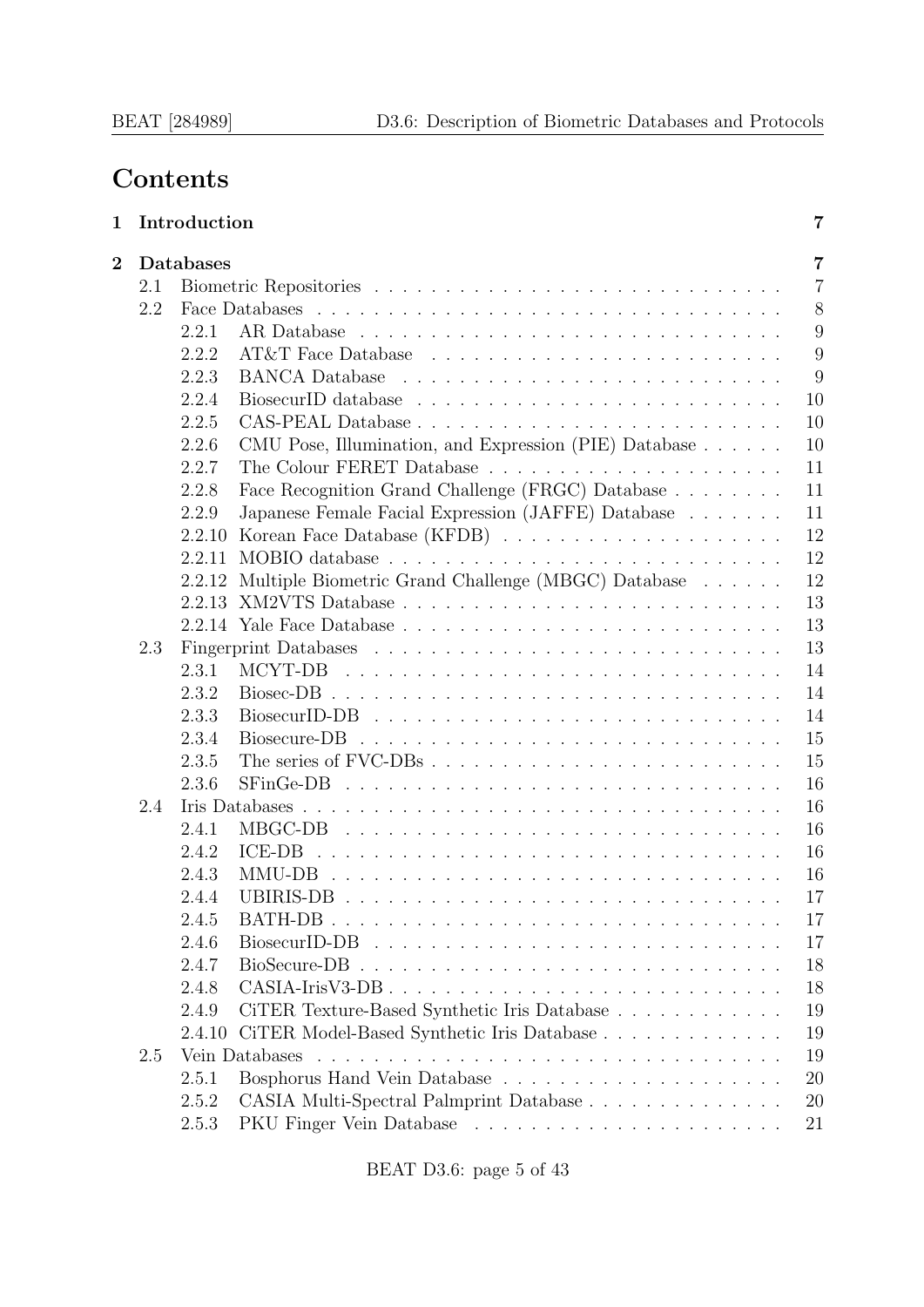|   | 2.6  |                                                                     | 22 |
|---|------|---------------------------------------------------------------------|----|
|   | 2.7  |                                                                     | 23 |
| 3 |      | Protocols                                                           | 24 |
|   | 3.1  |                                                                     | 25 |
|   | 3.2  |                                                                     | 25 |
|   | 3.3  |                                                                     | 26 |
|   | 3.4  |                                                                     | 28 |
|   |      |                                                                     |    |
|   | form | Recommended databases and protocols for inclusion on the BEAT plat- | 28 |
|   | 4.1  |                                                                     | 29 |
|   | 4.2  |                                                                     | 30 |
|   | 4.3  |                                                                     | 32 |
|   | 4.4  |                                                                     | 35 |
| 4 | 4.5  |                                                                     | 36 |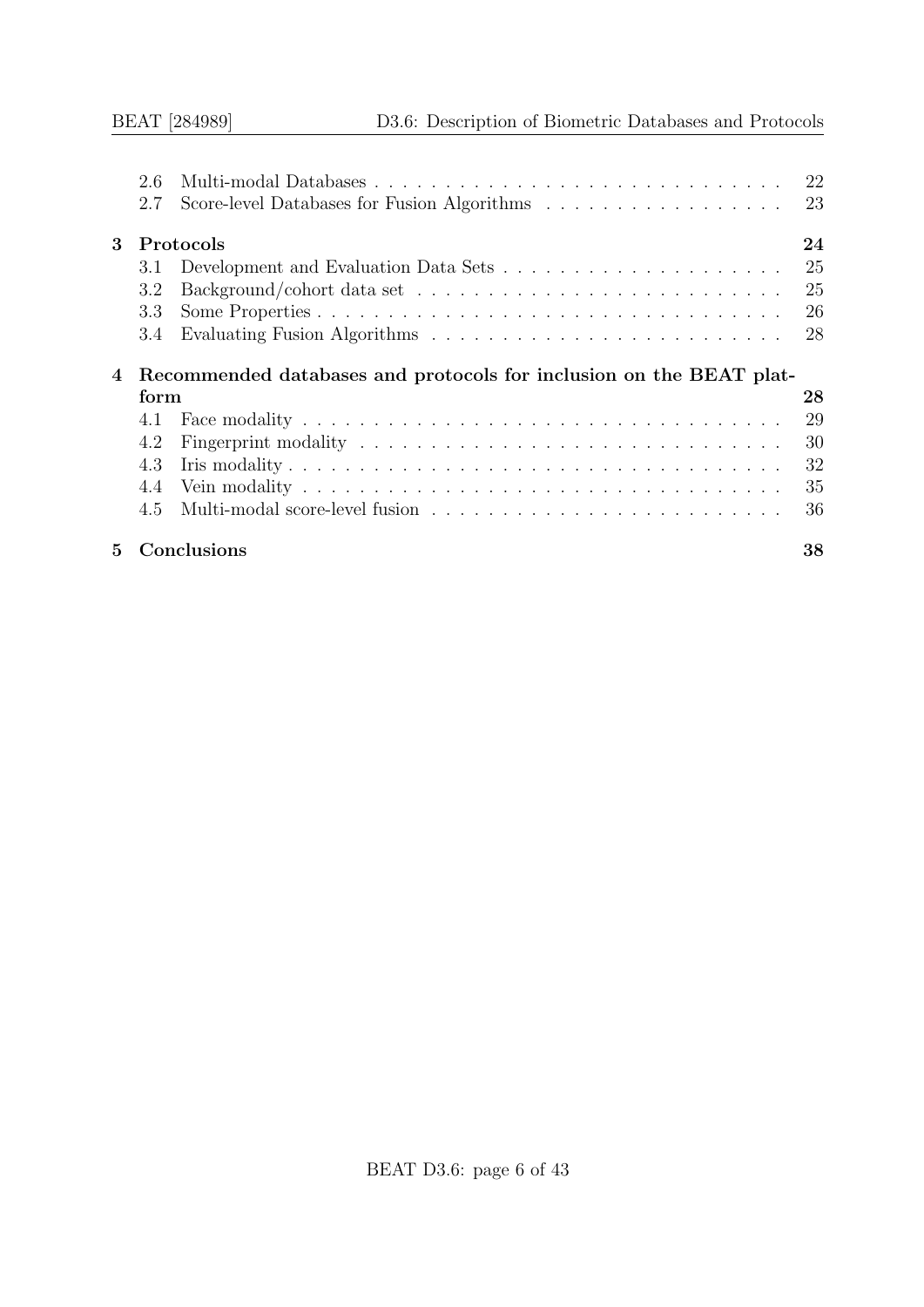# <span id="page-6-0"></span>1 Introduction

An increasing number of biometric databases have been published and made available for the research community. This is mainly due to efforts in evaluating and benchmarking the biometric technology as well as challenge programmes that aim to improve the technology. This deliverable describes a number of biometric databases in existence as well as highlight some experimental protocols. This deliverable directly provides input to D3.7 which is about the databases and evaluation protocols that will be included into the BEAT platform.

While it is not possible to include all possible biometric databases in existence, we will highlight major databases reported for the three most commonly used biometric modalities, i.e., face, fingerprint, and iris. Apart from these modalities, real multi-modal biometric databases which contain more than one biometric modalities of same subjects will also be included.

While making databases available is essential for research, it is not a sufficient condition to guarantee repeatability of experimental results. It is equally important to establish how enrolment, validation and test data are divided. Documents and file lists that dictates these data partitions are called experimental protocols or simply "protocols".

This document is organised as follow: Section [2](#page-6-1) presents some commonly used databases, including multi-modal databases and those that provide processed data such as scores that are used for benchmark fusion algorithms. Section [3](#page-23-0) underpins some general principles for defining experimental protocols. Some examples of commonly used protocols are also described. Section [4](#page-27-1) then presents some selected databases in details. This is followed by conclusions in Section [5.](#page-37-0)

# <span id="page-6-1"></span>2 Databases

## <span id="page-6-2"></span>2.1 Biometric Repositories

A number of major biometric research centres worldwide, standards bodies, and research consortiums often collect and publish biometric database repositories. A repository is understood to contain a number of databases, possibly of several biometric modalities. The following are some examples of popular biometric database repositories. They are not necessary complete but do serve the purpose of illustrating the existence of a variety of biometric databases made available for research purposes.

- The CASIA database (<http://www.cbsr.ia.ac.cn/english/Databases.asp>) from the Centre for Biometrics and Security Research, China contains iris, gait, fingerprint, handwriting, action, palmprint, multi-spectral palmprint and various forms of face biometrics, including visual, near infra-red, thermal infra-red and 3D face images.
- The Biometric Consortium, a US-based ([http://www.biometrics.org/html/resear](http://www.biometrics.org/html/research.html)ch. [html](http://www.biometrics.org/html/research.html)) has a repository of databases and research groups working on various biometric modalities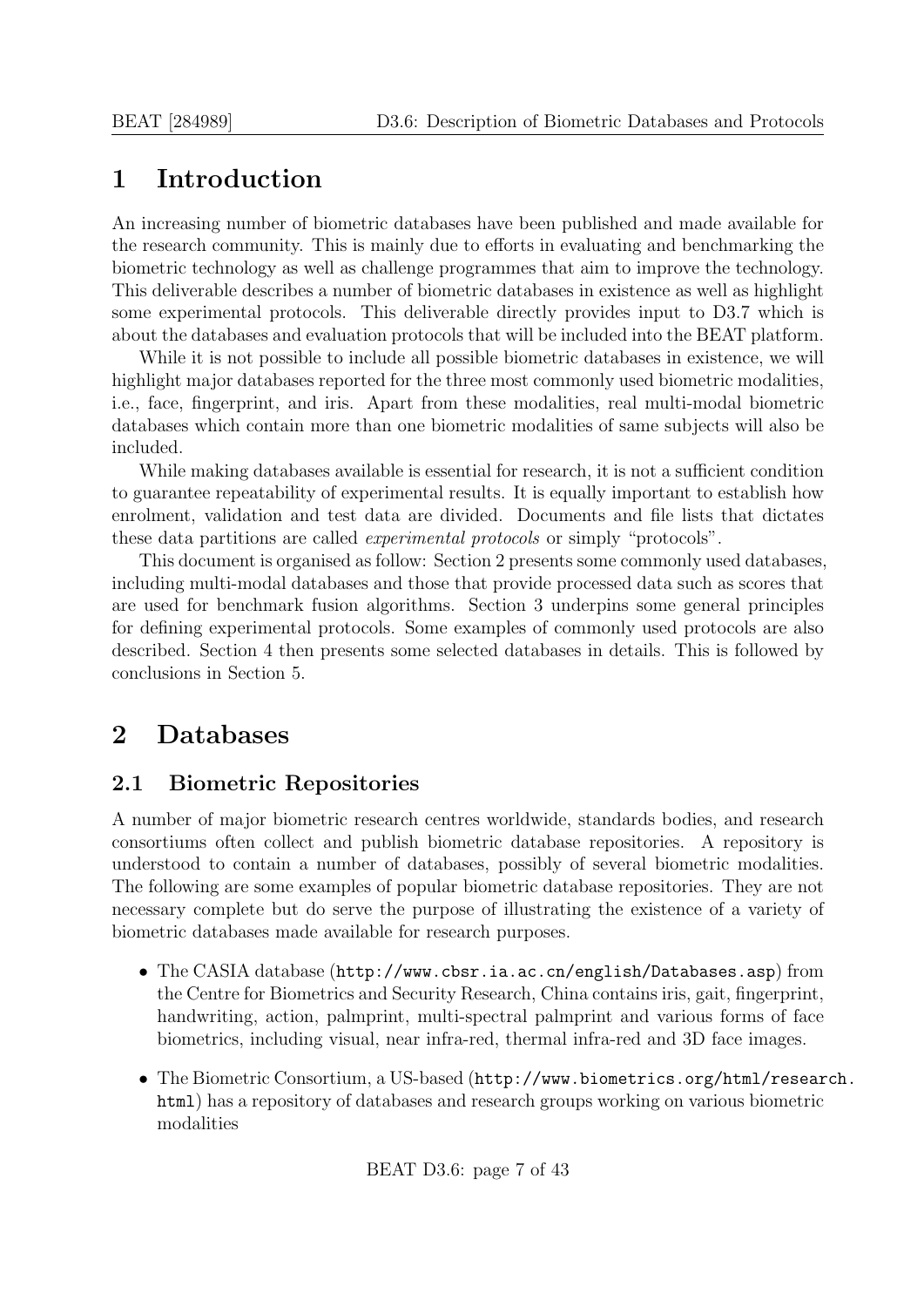- The Computer Vision Research Lab, University of Notre Dame, has a dedicated webpage ([http://www.nd.edu/~cvrl/CVRL/Data\\_Sets.html](http://www.nd.edu/~cvrl/CVRL/Data_Sets.html)) that provides a number of biometric databases. The Multiple Biometric Grand Challenge (MBGC) database, Face Recognition Grand Challenge (FRGC) and Iris Challenge Evaluation (ICE2005) are becoming de-facto data for experiments as they have been used by NIST for performance evaluation. Other databases have been collected for evaluating biometric performance over time where ageing may become an important factor, on twin subjects, and in cross-device matching.
- The Biosecure database was collected by an EU project bearing the same name [\[1\]](#page-38-1). An important feature of this database is its breadth coverage of scenarios, which contain Internet, desktop, and mobile scenarios. Apart from the multi-modal aspect of the data, two devices have been used. This allows the use of cross-device matching.
- NIST series of challenges have produced a number of face, fingerprint, iris as well as multi-modal databases. The link http://www.nist.gov/itl/iad/ig/special dbases.cfm is a good starting point, summarising software resources and databases, as well other dedicated sub-domain webpages such as
	- fingerprint.nist.gov
	- face.nist.gov
	- iris.nist.gov
	- mbark.nist.gov (for multi-modal)

Other resources include biometric standards, biometric evaluation tool kit, and biometric web services (for mobile and remote authentication).

- Fingerprint vendor tests have also produced number of versions of fingerprint databases, including synthetic ones.
- The Face recognition homepage (<http://www.face-rec.org/databases>) is an independent initiative that publishes an ever-growing list of face databases. This website is regularly updated and so the latest face databases are likely to be found there.

Having presented some online repositories, the following sections describe some of the popular databases and how they can be used.

## <span id="page-7-0"></span>2.2 Face Databases

Face is one of the most popular biometrics and it is commonly used in biometric recognition systems. Face Databases are imagery data that are collected and used to evaluate the performance of face recognition systems. In the literature, a number of face databases exist in order to evaluate the performance of face recognition system. They are often designed to evaluate the following factors known to influence the system performance [\[2\]](#page-38-2):

BEAT D3.6: page 8 of [43](#page-38-0)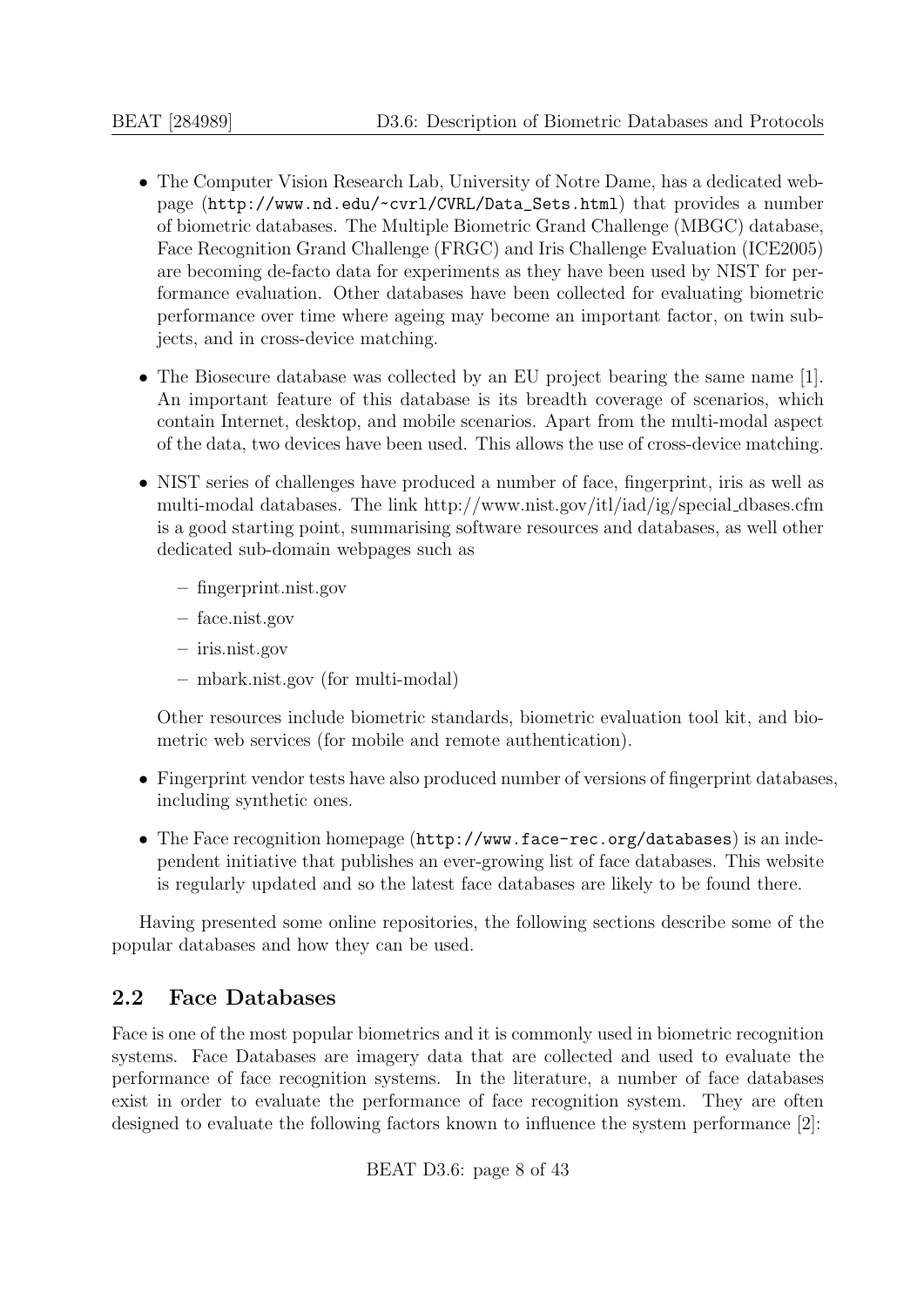- face image resolution,
- facial image quality,
- head orientation,
- facial expression,
- lighting conditions,
- occlusion,
- ageing and facial surgery.

In this section, we give a brief survey of popular face databases. Since there are over thirty publicly available face databases, we only select the most popular ones that are reported in the literature.

## <span id="page-8-0"></span>2.2.1 AR Database

The AR database was collected at the Computer Vision Centre in Barcelona, Spain in 1998. It contains images of 116 individuals (63 men and 53 women). The imaging and recording conditions (camera parameters, illumination setting, camera distance) were carefully controlled and constantly recalibrated to ensure that settings are identical across subjects. The resulting RGB colour images are  $768 \times 576$  pixels in size. The subjects were recorded twice at a 2week interval. During each session 13 conditions with varying facial expressions, illumination and occlusion were captured.

### <span id="page-8-1"></span>2.2.2 AT&T Face Database

One of the first and most used databases is AT&T (formerly Olivetti ORL) database [\[3\]](#page-38-3) that contains 10 different images of each of 40 distinct subjects. For some subjects, the images were taken at different times, with varying the lighting conditions, facial expressions (open / closed eyes, smiling / not smiling) and facial details (glasses / no glasses). All images were taken against dark homogeneous background with the subjects in an upright, frontal position. The more information about this database can be found at [http://www.](http://www.cl.cam.ac.uk/research/dtg/attarchive/facedatabase.html) [cl.cam.ac.uk/research/dtg/attarchive/facedatabase.html](http://www.cl.cam.ac.uk/research/dtg/attarchive/facedatabase.html).

### <span id="page-8-2"></span>2.2.3 BANCA Database

The BANCA database [\[4\]](#page-38-4) is a realistic and challenging multi-modal database intended for training and testing multi-modal verification systems. The BANCA database was captured in four European languages in two modalities (face and voice). For recording, both high and low quality microphones and cameras were used. The subjects were recorded in three different scenarios, controlled, degraded and adverse over 12 different sessions spanning three months. In total 208 people were captured, half men and half women.

BEAT D3.6: page 9 of [43](#page-38-0)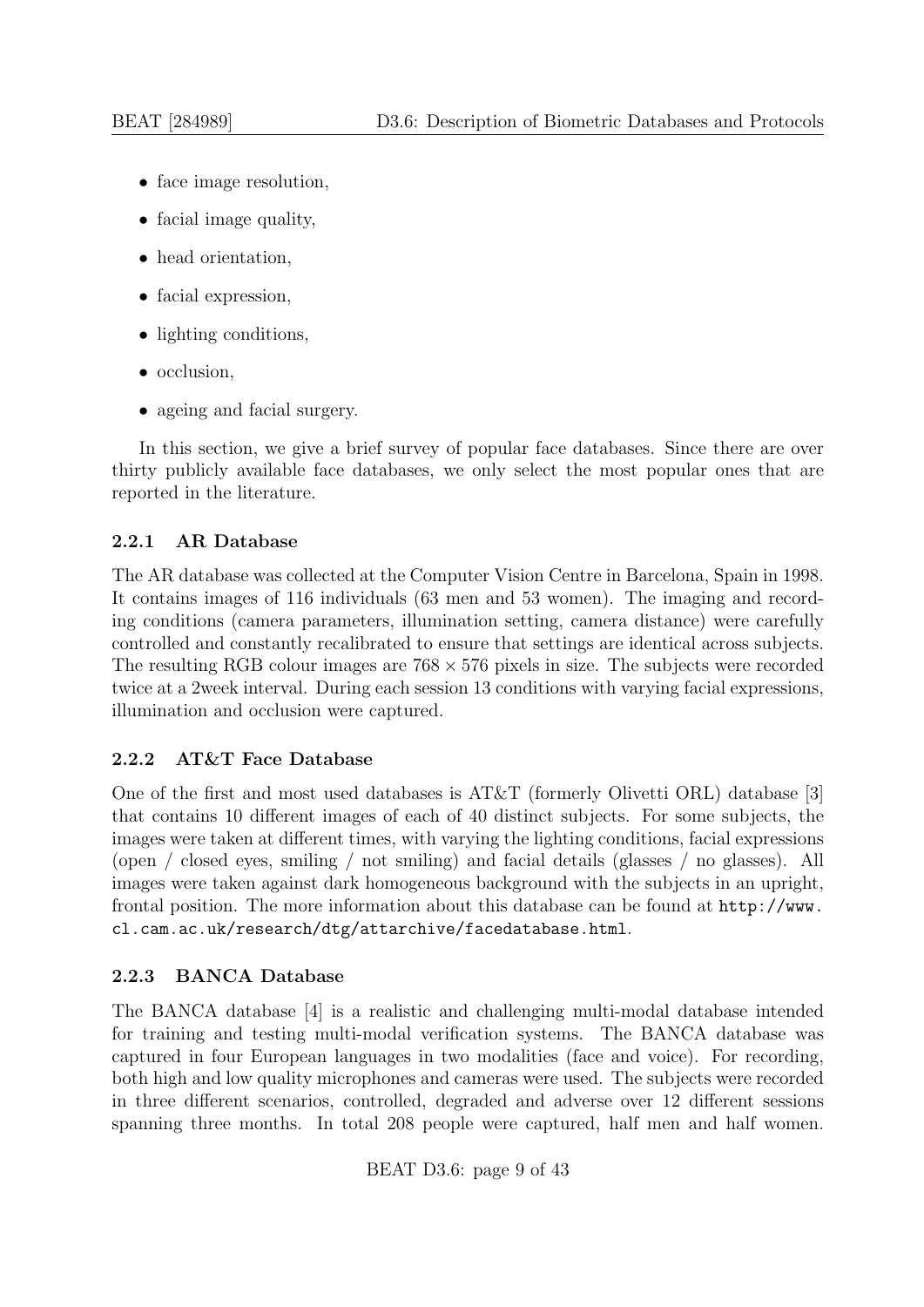The information of this database can be found at [http://www.ee.surrey.ac.uk/CVSSP/](http://www.ee.surrey.ac.uk/CVSSP/banca/) [banca/](http://www.ee.surrey.ac.uk/CVSSP/banca/).

## <span id="page-9-0"></span>2.2.4 BiosecurID database

The BiosecurID Multi-modal Biometric database was acquired by a consortium of six Spanish Universities in the framework of the BiosecurID project [\[5\]](#page-38-5). The database includes eight uni-modal biometric traits, namely: speech, iris, face (still images, videos of talking faces), handwritten signature and handwritten text (on-line dynamic signals, off-line scanned images), fingerprints, hand (palmprint, contour-geometry) and key-stroking. The database comprises 400 subjects captured in 4 different sessions in a 8 month time span.

The face subset contains for each of the 4 sessions: 4 frontal images (BMP not compressed), with no specific background conditions (except that no moving objects are permitted); 1 video sequence of five seconds saying an eight digit PIN assigned to the subject. Both the audio (PCM 8 bit) and video (29 frames per seconds) are captured with the webcam Philips ToUcam Pro II. No movement in the background is permitted. Thus, there are a total of  $400 \times 4 \times 4 = 6,400$  still images, and  $400 \times 4 = 1,600$  face videos. This dataset will soon be made available through the Biometric Recognition Group-ATVS webpage<sup>[1](#page-9-3)</sup>.

## <span id="page-9-1"></span>2.2.5 CAS-PEAL Database

The CAS-PEAL (pose, expression, accessory, lighting) Chinese face database [\[6\]](#page-38-6) was collected at the Chinese Academy of Sciences (CAS) between August 2002 and April 2003. It contains images of 66 to 1040 subjects (595 men, 445 women) in seven categories: pose, expression, accessory, lighting, background, distance, and time. For the pose subset, nine cameras distributed in a semicircle around the subject were used. Images were recorded sequentially within a short time period (2 seconds). In addition, subjects were asked to look up and down (each time by roughly 30) for additional recordings resulting in 27 pose images. The current database release includes 21 of the 27 different poses. It may also be used for eye detection, face pose estimation, and facial expression recognition. The more information on this database can be found at <http://www.jdl.ac.cn/peal/index.html>. The release agreement can also be found at <http://www.jdl.ac.cn/peal/index.html>.

## <span id="page-9-2"></span>2.2.6 CMU Pose, Illumination, and Expression (PIE) Database

The CMU (Carnegie Mellon University) PIE database [\[7\]](#page-38-7) was collected between October and December 2000. CMU PIE Database is one of the largest datasets developed to investigate the affect of Pose, Illumination and Expression. The CMU PIE database contains 41,368 images obtained from 68 individuals. The subjects were imaged in the CMU 3D Room using a set of 13 synchronized high-quality colour cameras and 21 flashes. The resulting RGB colour images are  $640 \times 480$  in size. The more information about this

<span id="page-9-3"></span> $1$ <http://atvs.ii.uam.es/>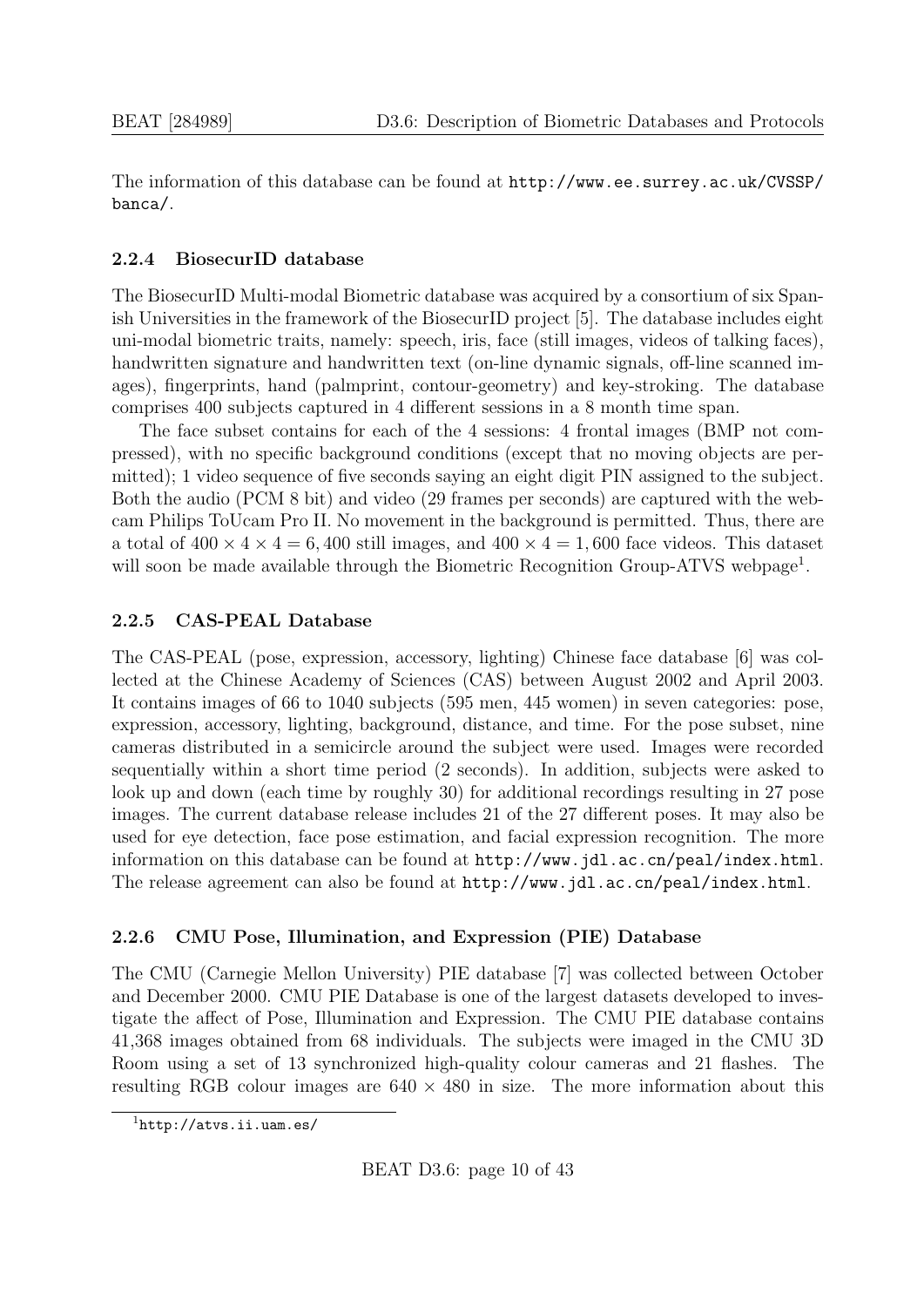database can be found at [http://www.ri.cmu.edu/research\\_project\\_detail.html?](http://www.ri.cmu.edu/research_project_detail.html?project_id=418&menu_id=261) [project\\_id=418&menu\\_id=261](http://www.ri.cmu.edu/research_project_detail.html?project_id=418&menu_id=261).

#### <span id="page-10-0"></span>2.2.7 The Colour FERET Database

The FERET program set out to establish a large database of facial images that was gathered independently from the algorithm developers [\[8\]](#page-38-8). Dr. Harry Wechsler at George Mason University was selected to direct the collection of this database. The database collection was a collaborative effort between Dr. Wechsler and Dr. Phillips of NIST. The images were collected in a semi-controlled environment. To maintain a degree of consistency throughout the database, the same physical set-up was used in each photography session. Because the equipment had to be reassembled for each session, there are some minor variations in images collected on different dates. The FERET database was collected in 15 sessions between August 1993 and July 1996. The database contains 1564 sets of images for a total of 14,126 images that includes 1199 individuals and 365 duplicate sets of images. A duplicate set is a second set of images of a person already in the database and was usually taken on a different day. For some individuals, over two years had elapsed between their first and last sittings, with some subjects being photographed multiple times. This time lapse was important because it enabled researchers to study, for the first time, changes in a subject's appearance that occur over a year.

#### <span id="page-10-1"></span>2.2.8 Face Recognition Grand Challenge (FRGC) Database

The FRGC database [\[9\]](#page-38-9) is jointly sponsored by several government agencies interested in improving the capabilities of face recognition technology. The primary goal of the FRGC database is to evaluate face recognition technology. It may also be used for eye detection.

The Face Recognition Grand Challenge (FRGC) project has officially ended, however, researchers can still obtain FRGC data for experimentation in their organization. Data and software licenses will need to be signed by legal authorities who are approved to sign licenses on behalf of your organization. If you are interested in obtaining the FRGC data set, please contact the FRGC Liaison at frgc@nist.gov. The request must come from a full-time employee or faculty member of his/her organization/university.

#### <span id="page-10-2"></span>2.2.9 Japanese Female Facial Expression (JAFFE) Database

The JAFFE database [\[10\]](#page-39-0) contains 213 images of 10 Japanese female models obtained in front of a semi-reflective mirror. Each subject was recorded three or four times while displaying the six basic emotions and a neutral face. The camera trigger was controlled by the subjects. The resulting images have been rated by 60 Japanese women on a 5-point scale for each of the six adjectives. The rating results are distributed along with the images. The JAFFE database is available free of charge for use in non-commercial research. The more information about this database can be found at <http://www.kasrl.org/jaffe.html>.

BEAT D3.6: page 11 of [43](#page-38-0)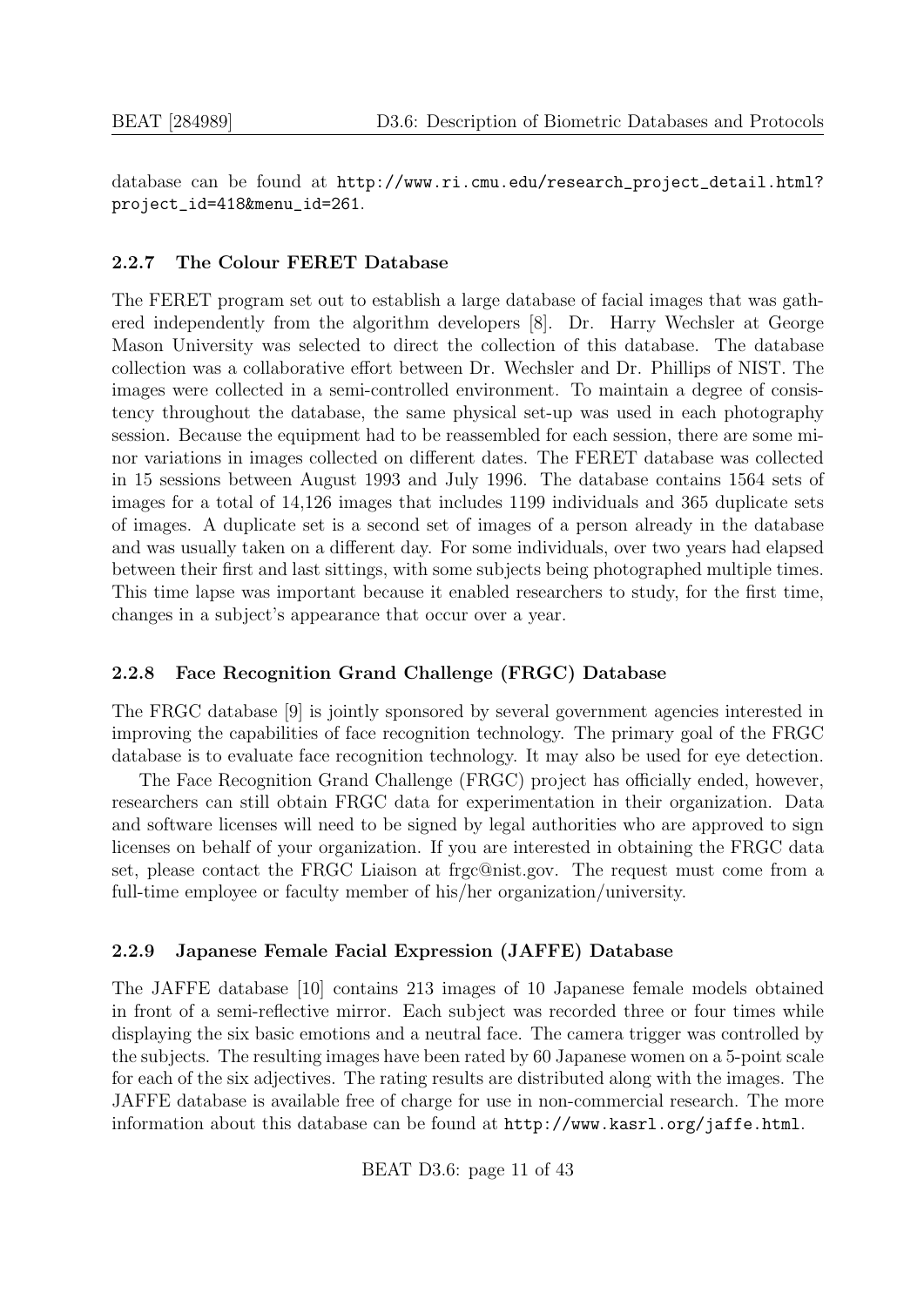## <span id="page-11-0"></span>2.2.10 Korean Face Database (KFDB)

The Korean Face Database (KFDB) contains facial imagery of a large number of Korean subjects collected under carefully controlled conditions [\[11\]](#page-39-1). Similar to the CMU PIE database, this database has images with varying pose, illumination, and facial expressions. There are 1000 subjects in the database. Similar to the CMU PIE database, the images with varying pose, illumination, and facial expressions were recorded. Pose images were collected in three styles: natural (no glasses, no hair band to hold back hair from the forehead), hair band, and glasses. The subjects were also asked to display five facial expressions neutral, happy, surprise, anger, and blink which were recorded with two different coloured lights, resulting in 10 images per subject. In total, 52 images were obtained per subject. The more information about this database can be found at [http:](http://www.ri.cmu.edu/research_project_detail.html?project_id=418&menu_id=261) [//www.ri.cmu.edu/research\\_project\\_detail.html?project\\_id=418&menu\\_id=261](http://www.ri.cmu.edu/research_project_detail.html?project_id=418&menu_id=261).

## <span id="page-11-1"></span>2.2.11 MOBIO database

The MOBIO database [\[12\]](#page-39-2) is a publicly available bi-modal (audio and video) database captured at six different sites across five different countries. The database was captured in two phases from August 2008 until July 2010 and consists of 150 participants with a female to male ratio of approximately 1:2 (99 males and 51 females). The database was recorded using two mobile devices: a mobile phone and a laptop computer (the laptop was only used to capture part of the first session). In total 12 sessions were captured for each client: 6 sessions for Phase I and 6 sessions for Phase II. The Phase I data consists of 21 recordings in each session whereas Phase II data consists of 11 recordings. The database was collected in natural indoor conditions. The recordings were usually made in offices at the various institutes. However, the same office was not always used. This meant that the recordings do not have a controlled background, nor are the illumination or acoustic conditions controlled. In addition to this, the client was free to hold the mobile phone in a comfortable way which meant that the acoustic quality and pose can vary significantly. The MOBIO database<sup>[2](#page-11-3)</sup> is publicly available for research purposes and can be downloaded after completing and signing an End User License Agreement (EULA).

## <span id="page-11-2"></span>2.2.12 Multiple Biometric Grand Challenge (MBGC) Database

The goal of the Multiple Biometrics Grand Challenge (MBGC) [\[13\]](#page-39-3) is to improve the performance of face and iris recognition technology from biometric samples acquired under unconstrained conditions. The MBGC is organized into three challenge problems. Each challenge problem relaxes the acquisition constraints in different directions. In the Portal Challenge Problem, the goal is to recognize people from near-infra-red (NIR) and high definition (HD) video as they walk through a portal. Iris recognition can be performed from the NIR video and face recognition from the HD video. The availability of NIR and HD modalities allows for the development of fusion algorithms. The Still Face Challenge

BEAT D3.6: page 12 of [43](#page-38-0)

<span id="page-11-3"></span> $^{2}$ <https://www.idiap.ch/dataset/mobio>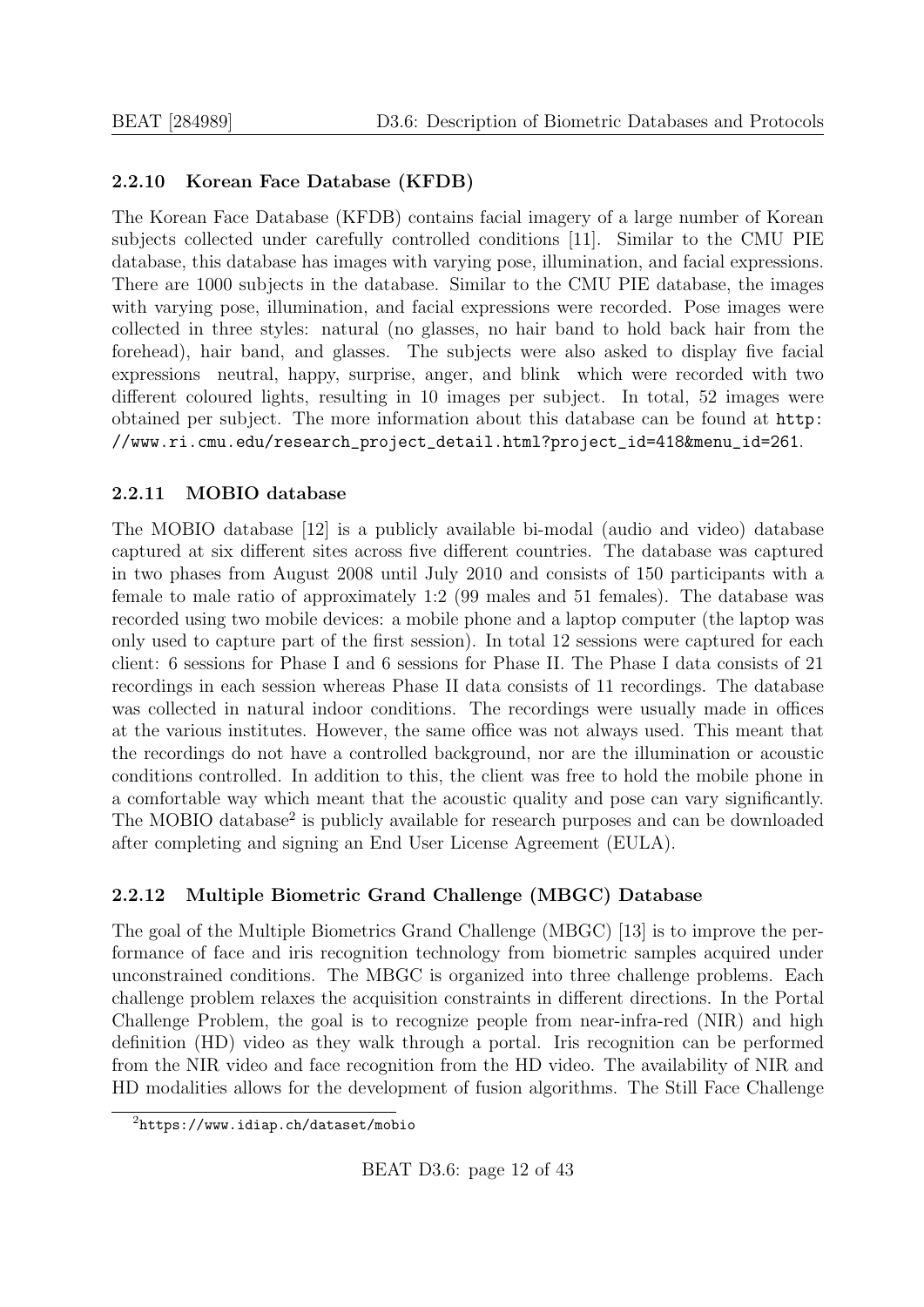Problem has two primary goals. The first is to improve recognition performance from frontal and off angle still face images taken under uncontrolled indoor and outdoor lighting. The second is to improve recognition performance on still frontal face images that have been resized and compressed, as is required for electronic passports. In the Video Challenge Problem, the goal is to recognize people from video in unconstrained environments. The video is unconstrained in pose, illumination, and camera angle. All three challenge problems include a large data set, experiment descriptions, ground truth, and scoring code.

The Multiple Biometric Grand Challenge (MBGC) project has officially ended, however, researchers can still obtain MBGC data for experimentation in their organization. Data and software licenses will need to be signed by legal authorities who are approved to sign licenses on behalf of your organization. Anybody interested in obtaining the MBGC data set, should contact the MBGC Liaison at mbgc@nist.gov. The request must come from a full-time employee or faculty member of his/her organization/university.

#### <span id="page-12-0"></span>2.2.13 XM2VTS Database

The Extended M2VTS (XM2VTS) multi-modal face database [\[14\]](#page-39-4) includes still colour images, audio data, video sequences and 3D Model. It contains four recordings of 295 subjects taken over a period of four months. Each recording contains a speaking head shot and a rotating head shot. Videos/Image captured at resolution 720 by 576 pixels in a controlled environment. The testing for face verification is performed using the Lausanne protocol which splits the database into training, development and evaluation sets. The information of this database can be found at <http://www.ee.surrey.ac.uk/CVSSP/xm2vtsdb/>.

#### <span id="page-12-1"></span>2.2.14 Yale Face Database

The Yale Face Database [\[15\]](#page-39-5) contains 165 grayscale images in GIF format of 15 individuals. There are 11 images per subject, one per different facial expression or configuration: centrelight, w/glasses, happy, left-light, w/no glasses, normal, right-light, sad, sleepy, surprised, and wink. The database is publicly available for non-commercial use. The more information about this database can be found at [http://cvc.yale.edu/projects/yalefaces/](http://cvc.yale.edu/projects/yalefaces/yalefaces.html) [yalefaces.html](http://cvc.yale.edu/projects/yalefaces/yalefaces.html).

## <span id="page-12-2"></span>2.3 Fingerprint Databases

Due to the large variety in existing sensors of different technologies, the acquisition process for fingerprints is relatively cheap, easy and fast. This has resulted, in the last few years, in the collection of multiple fingerprint datasets, most of them comprised in larger multi-modal databases containing as well other biometric traits which are the result of collaborative efforts in recent research projects. Examples of these joint efforts include previous European projects such as BioSec [\[16\]](#page-39-6) or the BioSecure Network of Excellence [\[1\]](#page-38-1)

BEAT D3.6: page 13 of [43](#page-38-0)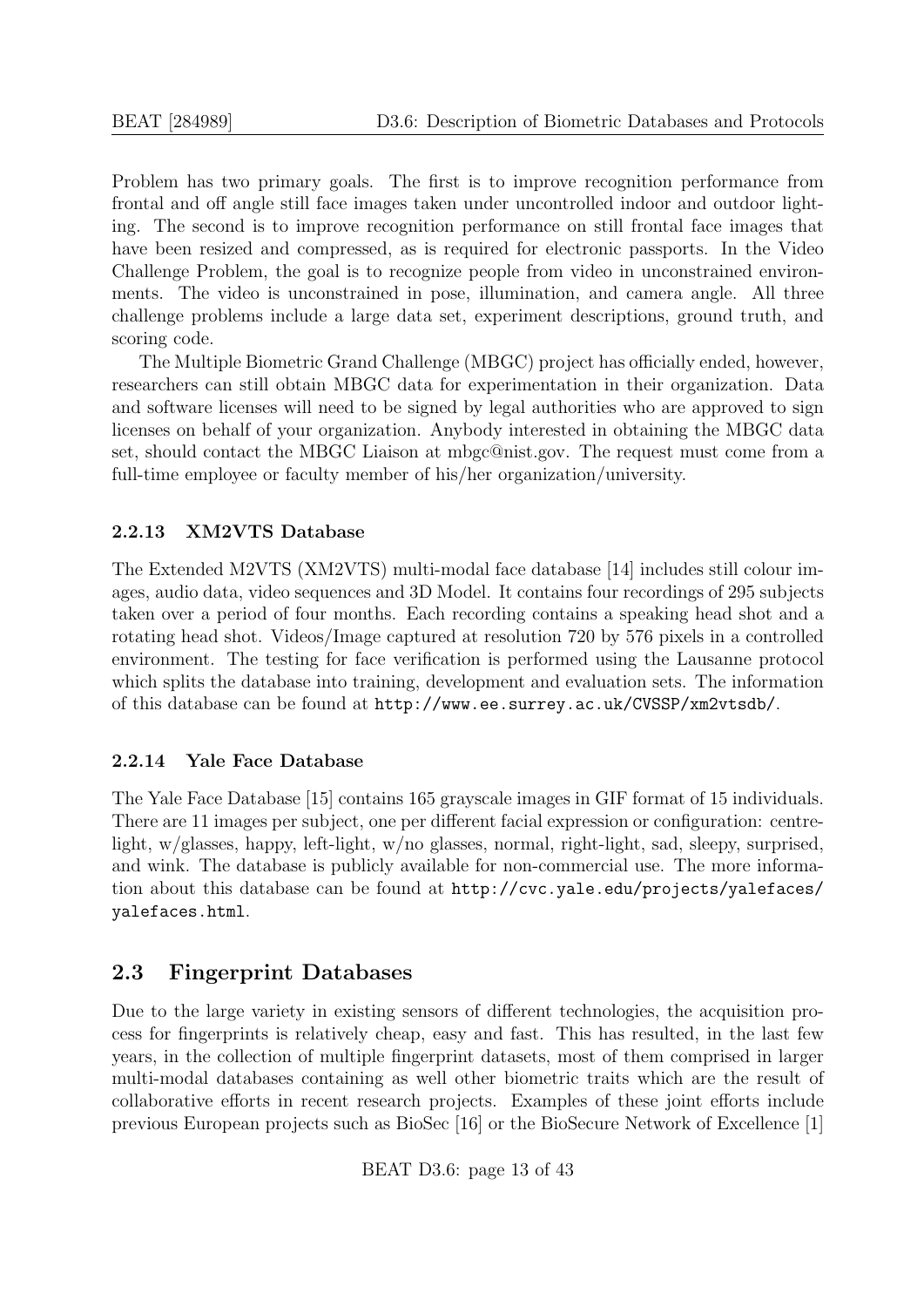in addition to national projects such as the Spanish Ministerio de Ciencia y Tecnología (MCYT) [\[17\]](#page-39-7) or BioSecureID [\[5\]](#page-38-5) databases.

Apart from the fingerprint datasets included in multi-modal databases, other efforts have been directed to the acquisition of just fingerprint data, from which we highlight the datasets used in the series of Fingerprint Verification Competitions (FVCs) in 2000, 2002, 2004, and 2006 [\[18\]](#page-39-8).

Over the last years have also been dedicated to the generation of synthetic fingerprint data, the most relevant being the Synthetic Fingerprint Generator (SFingGe) developed by the Biometric System Laboratory-DEIS from the University of Bologna [\[19\]](#page-40-0).

### <span id="page-13-0"></span>2.3.1 MCYT-DB

The Multi-modal Biometric MCYT Database was acquired thanks to the joint efforts of four Spanish academic institutions [\[17\]](#page-39-7). It contains fingerprint and signature of 330 subjects captured in one single acquisition session. The fingerprint subset comprises 12 samples of the eight fingers and two thumbs of each subject captured with two different sensors (optical and capacitive), thus leading to a total of 79,200 fingerprint images. One of the unique characteristics of this database is the different control level with which the different samples of each finger were acquired: three present a high control level, three a medium control level, and the remaining six a low control level.

#### <span id="page-13-1"></span>2.3.2 Biosec-DB

This database was acquired in the framework of the FP6 EU BioSec Integrated Project [\[16\]](#page-39-6). The corpus consist of fingerprint images acquired with three different sensors, frontal face images from a webcam, iris images from an iris sensor, and voice utterances acquired both with a close-talk headset and a distant webcam microphone. The BioSec baseline corpus includes real multi-modal data from 200 individuals in 2 acquisition sessions. The fingerprint sub-corpus comprises 4 samples captured with 3 different sensors (thermal, optical and capacitive) of the index and middle fingers of both hands, thus completing a total of 19,200 fingerprint images. Part of this fingerprint dataset was used in the Fingerprint Verification Competition 2006 (see short description below) and is publicly available at the Biometric Recognition Group-ATVS webpage<sup>[3](#page-13-3)</sup>.

#### <span id="page-13-2"></span>2.3.3 BiosecurID-DB

The BiosecurID Multi-modal Biometric database was acquired by a consortium of six Spanish Universities in the framework of the BiosecurID project [\[5\]](#page-38-5). The database includes eight uni-modal biometric traits, namely: speech, iris, face (still images, videos of talking faces), handwritten signature and handwritten text (on-line dynamic signals, off-line scanned images), fingerprints, hand (palmprint, contour-geometry) and keystroking. The database

BEAT D3.6: page 14 of [43](#page-38-0)

<span id="page-13-3"></span> $3$ <http://atvs.ii.uam.es/>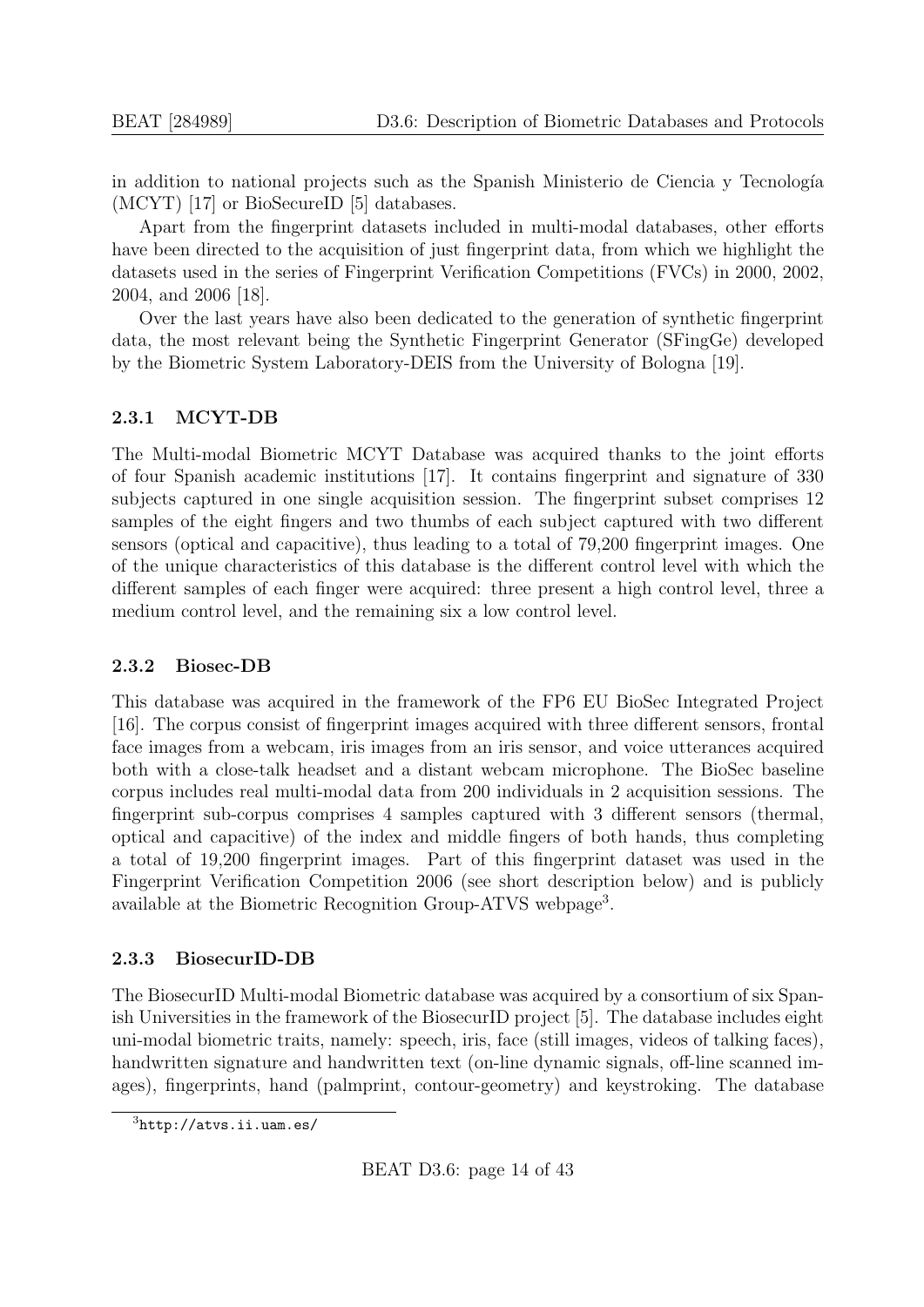comprises 400 subjects captured in 4 different sessions in a 8 month time span. The fingerprint subset contains four samples per session (four sessions) captured with 2 different sensors (thermal and optical) of the index and middle fingers of both hands, thus completing a total of 51,200 fingerprint images. This dataset will soon be made available through the Biometric Recognition Group-ATVS webpage<sup>[4](#page-14-2)</sup>.

### <span id="page-14-0"></span>2.3.4 Biosecure-DB

As was mentioned already in the description of the iris-related databases, the acquisition of the Multi-modal Biosecure-DB was conducted by 11 European institutions participating in the BioSecure Network of Excellence [\[1\]](#page-38-1). The fingerprint sub-corpus comprised in the dataset 2 (captured under controlled conditions) contains the thumb, index and middle fingers of both hands of 650 users, captured in two separate acquisition sessions, with two different sensors (thermal and capacitive), with 2 samples per finger and per session (a total of 16,008 fingerprint images). Moreover, it is compatible in terms of sensors used and protocols followed with Biosec and BiosecurID. This database is publicly available through the Biosecure Foundation<sup>[5](#page-14-3)</sup>.

### <span id="page-14-1"></span>2.3.5 The series of FVC-DBs

The Biometric System Laboratory-DEIS from the University of Bologna has been leading since the year 2000, on a biannual basis, the series of Fingerprint Verification Competitions (FVC 2000, FVC 2002, FVC 2004 and FVC 2006). The organization of these independent evaluation campaigns has required the acquisition of different very valuable fingerprint datasets which have become a standard for the assessment of fingerprint recognition systems performance [\[18\]](#page-39-8). These datasets include:

- FVC 2000. Three real datasets captured respectively with two optical and a capacitive sensor, and a dataset of synthetic fingerprints generated with the tool SFinGe. All the four datasets comprise 110 different fingers, with 8 samples per finger.
- FVC 2002. As in the previous edition three real datasets and one synthetic (generated with the SFinGe tool) were used in the competition. The real datasets were captured with two optical and a capacitive sensors (different from those used in FVC 2000). Again all the four datasets contain 110 different fingers, with 8 samples per finger.
- FVC 2004. Again, four datasets were used in the competition, three real (captured with two optical sensors and a thermal sweeping sensor) and one synthetic. The sample distribution is also the same as in the previous editions: 110 classes, 8 samples per class. In this case low quality samples were intentionally acquired (very high skin distortion, very dry or wet skin, dirty acquisition sensors...) in order to test the systems under very challenging conditions.

BEAT D3.6: page 15 of [43](#page-38-0)

<span id="page-14-2"></span> $4$ <http://atvs.ii.uam.es/>

<span id="page-14-3"></span><sup>5</sup><http://biosecure.it-sudparis.eu/AB/>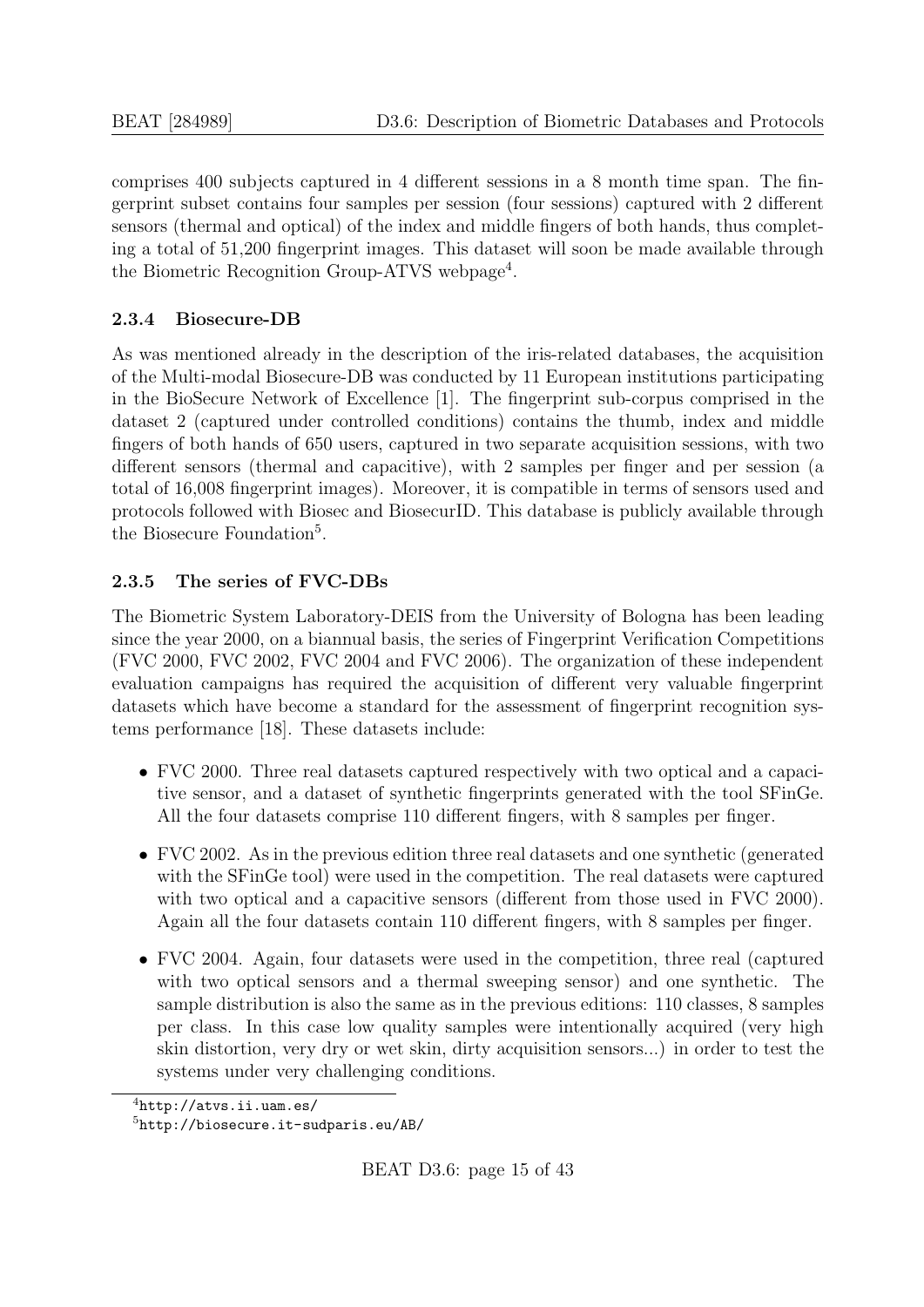• FVC 2006. Following the protocol used in the previous editions three real datasets (captured with an optical, capacitive and thermal sweeping sensors) and one synthetic (generated with version 3.0 of SFinGe) were released for FVC 2006. In this case there were 150 users, with 12 samples per user. No deliberate distortions were introduced in the images.

## <span id="page-15-0"></span>2.3.6 SFinGe-DB

Up to date, the most efficient method for the generation of synthetic fingerprint samples was proposed in [\[19\]](#page-40-0) and was further developed and described in [\[20\]](#page-40-1). This fingerprint synthetic generation method was embedded in an automatic software tool named SFinGe which may be obtained from its developer's webpage, the Biometric System Laboratory-DEIS from the University of Bologna<sup>[6](#page-15-5)</sup>.

This automatic application was used for the generation of the synthetic datasets which were part of the series of FVC competitions. The software permits to have control over the number of classes (i.e., fingers), number of samples per class and quality of the samples which will be generated.

## <span id="page-15-1"></span>2.4 Iris Databases

Currently, several real iris databases have been captured and some synthetic iris datasets are also available. The most relevant of each type, real and synthetic, are presented next.

## <span id="page-15-2"></span>2.4.1 MBGC-DB

The Multiple Biometric Grand Challenge is a project with the goal to investigate, test and improve performance of face and iris recognition technology [\[21\]](#page-40-2). Among the technology development areas within the MBGC, the MBGC portal challenge database provides Near Infra-red (NIR) iris still images and videos.

## <span id="page-15-3"></span>2.4.2 ICE-DB

The iris image datasets used in the Iris Challenge Evaluations (ICE) in 2005 and 2006 [\[22\]](#page-40-3) were acquired at the University of Notre Dame and contains iris images of a wide range of quality, including some off-axis images. Both databases are currently available. One unusual aspect of these images is that the intensity values are automatically contraststretched by the LG 2200 to use 171 grey levels between 0 and 255.

### <span id="page-15-4"></span>2.4.3 MMU-DB

The Multimedia University has released two iris databases. The MMU1 iris database [\[23\]](#page-40-4) comprises a total number of 450 iris images which were collected using a LG IrisAccess2200

BEAT D3.6: page 16 of [43](#page-38-0)

<span id="page-15-5"></span> $6$ <http://bias.csr.unibo.it/research/biolab>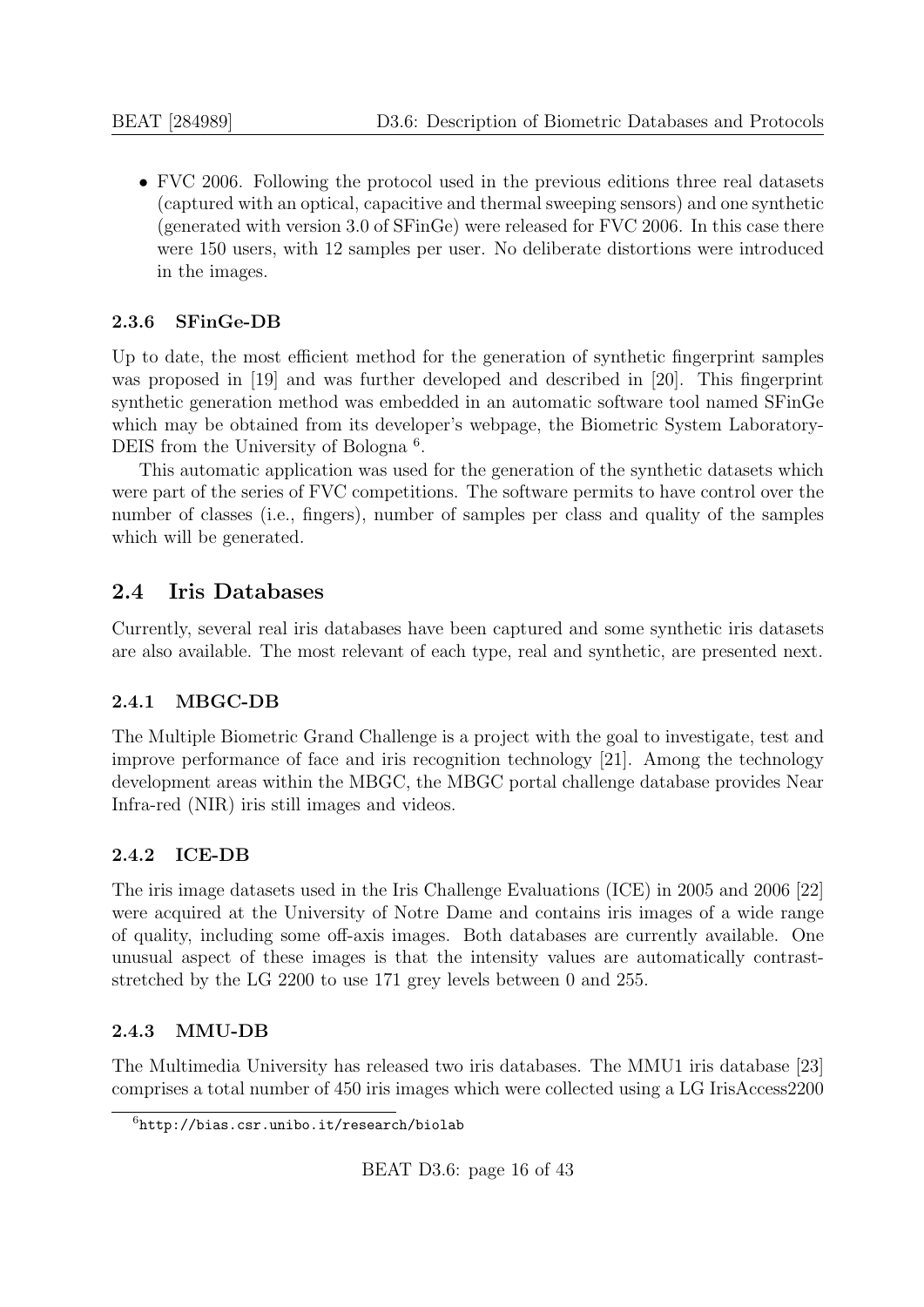semi-automated camera and operating at the range of 7-25 cm from the user to the camera. On the other hand, the MMU2 iris database is comprised of 995 iris images collected using a Panasonic BM-ET100US Authenticam with an operating range of 47-53 cm away from the user. These iris images belong to 100 volunteers of different age and nationality. Each of them gives 5 iris images for each eye.

## <span id="page-16-0"></span>2.4.4 UBIRIS-DB

The UBIRIS.v1 database (2004) [\[24\]](#page-40-5) comprises 1877 images collected from 241 persons in two distinct sessions. This database incorporates images with several noise factors, simulating less constrained image acquisition environments. This enables the evaluation of the robustness of iris recognition methods. A new version of this database, UBIRIS.v2 (2006) [\[25\]](#page-40-6), was collected under non-constrained conditions (at-a-distance, on-the-move and on the visible wavelength), with corresponding more realistic noise factors. The major purpose of the UBIRIS.v2 database is to constitute a new tool to evaluate the feasibility of visible wavelength iris recognition under far-from-ideal imaging conditions. In this scope, the various types of non-ideal images, imaging distances, subject perspectives and lighting conditions existing on this database could be of strong utility in the specification of the visible wavelength iris recognition feasibility and constraints.

## <span id="page-16-1"></span>2.4.5 BATH-DB

The BATH iris database [\[26\]](#page-40-7) was designed to obtain very high quality iris images. The initial objective was to capture 20 images from each eye of 800 subjects. The commercially available database is now twice this size. A majority of the database is formed by students from 100 different countries and staff from the University of Bath. The images are of a very high quality taken with a professional Machine Vision Camera with infra-red illuminator and a consistent image capture setup.

## <span id="page-16-2"></span>2.4.6 BiosecurID-DB

The BiosecurID Multi-modal Biometric database was acquired by a consortium of six Spanish Universities in the framework of the BiosecurID project [\[5\]](#page-38-5). The database includes eight uni-modal biometric traits, namely: speech, iris, face (still images, videos of talking faces), handwritten signature and handwritten text (on-line dynamic signals, offline scanned images), fingerprints, hand (palmprint, contour-geometry) and keystroking. The database comprises 400 subjects captured in 4 different sessions in a 8 month time span. The iris subset contains 4 samples per session and per iris, thus completing a total of  $400 \times 2 \times 4 \times 4 = 12,800$  iris images captured with the LG Iris Access EOU 3000 camera. The samples were acquired removing the glasses, while the use of contact lenses is saved in a non-biometric data file. This dataset will soon be made available through the Biometric Recognition Group-ATVS webpage[7](#page-16-3) .

<span id="page-16-3"></span> $7$ <http://atvs.ii.uam.es/>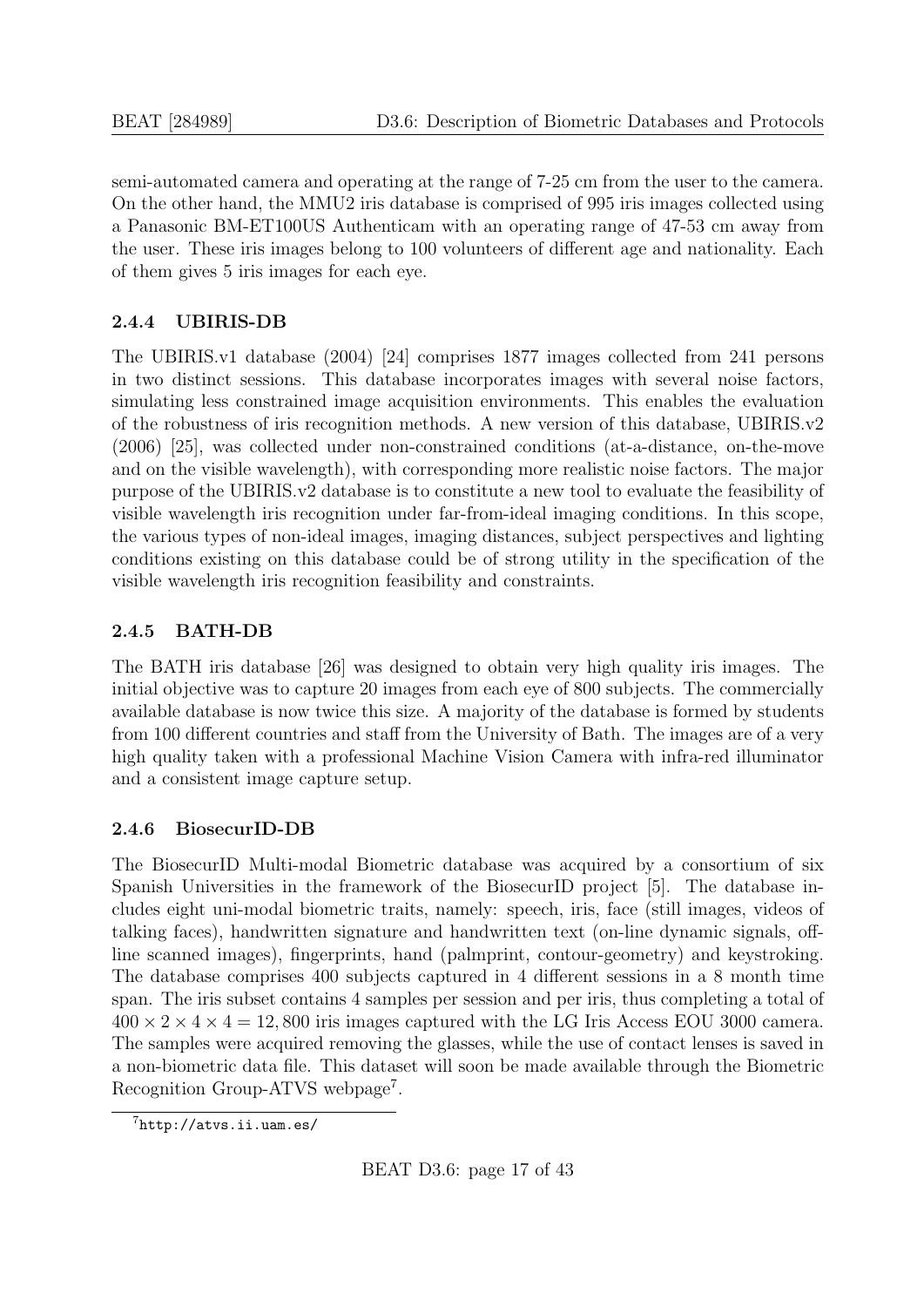#### <span id="page-17-0"></span>2.4.7 BioSecure-DB

The BioSecure database [\[1\]](#page-38-1) is a multi-modal database which includes data from face, voice, iris, fingerprint, hand and signature modalities, within the framework of three datasets corresponding to real multi-modal, multi-session and multi-environment situations. Moreover, in order to increase the representativeness of the database, BioSecure participants agreed to collect the above mentioned data in a variety of sites (11 at the end) involving a number of countries spread over Europe. The iris database contains data from 210 persons in two sessions in which two images where taken per eye. It is publicly available and can be obtained from the BioSecure Foundation website [8](#page-17-2) .

#### <span id="page-17-1"></span>2.4.8 CASIA-IrisV3-DB

The Chinese Academy of Sciences (CASIA) Iris Image Database V3.0 (or CASIA-IrisV3 for short) covers a variety of iris capture situations, labelled as CASIA-Iris-Interval, CASIA-Iris-Lamp, or CASIA-Iris-Twins [\[27\]](#page-40-8). It is publicly available and can be obtained from the Centre for Biometrics and Security Research website <sup>[9](#page-17-3)</sup>.

CASIA-IrisV3 contains a total of 22,034 iris images from more than 700 subjects. All iris images are 8 bit grey-level JPEG files, collected under near infra-red illuminator. Almost all subjects are Chinese except a few in CASIA-Iris-Interval. The three data sets were collected at different times in which CASIA-Iris-Interval and CASIA-Iris-Lamp have a small overlap in subjects.

Iris images of CASIA-Iris-Interval were captured with a close-up iris camera which comprises a circular NIR LED array, with suitable luminous flux for iris imaging that can capture very clear iris images. CASIA-Iris-Interval is well-suited to study the detailed textual features of iris images.

CASIA-Iris-Lamp was collected using a hand-held iris sensor produced by OKI. A lamp was turned on/off close to the subject to introduce more intra-class variations. Elastic deformation of iris texture due to pupil expansion and contraction under different illumination conditions is one of the most common and challenging issues in iris recognition. So CASIA-Iris-Lamp is good for studying problems of non-linear iris normalisation and robust iris feature representation.

CASIA-Iris-Twins contains iris images of 100 pairs of twins which were collected during the Annual Twins Festival in Beijing using OKI's IRISPASS-h camera. The iris is usually regarded as a kind of phenotypic biometric characteristics and, as such, even twins should have their unique iris patterns. It is thus interesting to study the similarity and dissimilarity between iris images of twins.

<span id="page-17-2"></span><sup>8</sup><http://biosecure.it-sudparis.eu/AB/>

<span id="page-17-3"></span> $^{9}$ <http://www.cbsr.ia.ac.cn/IrisDatabase.htm>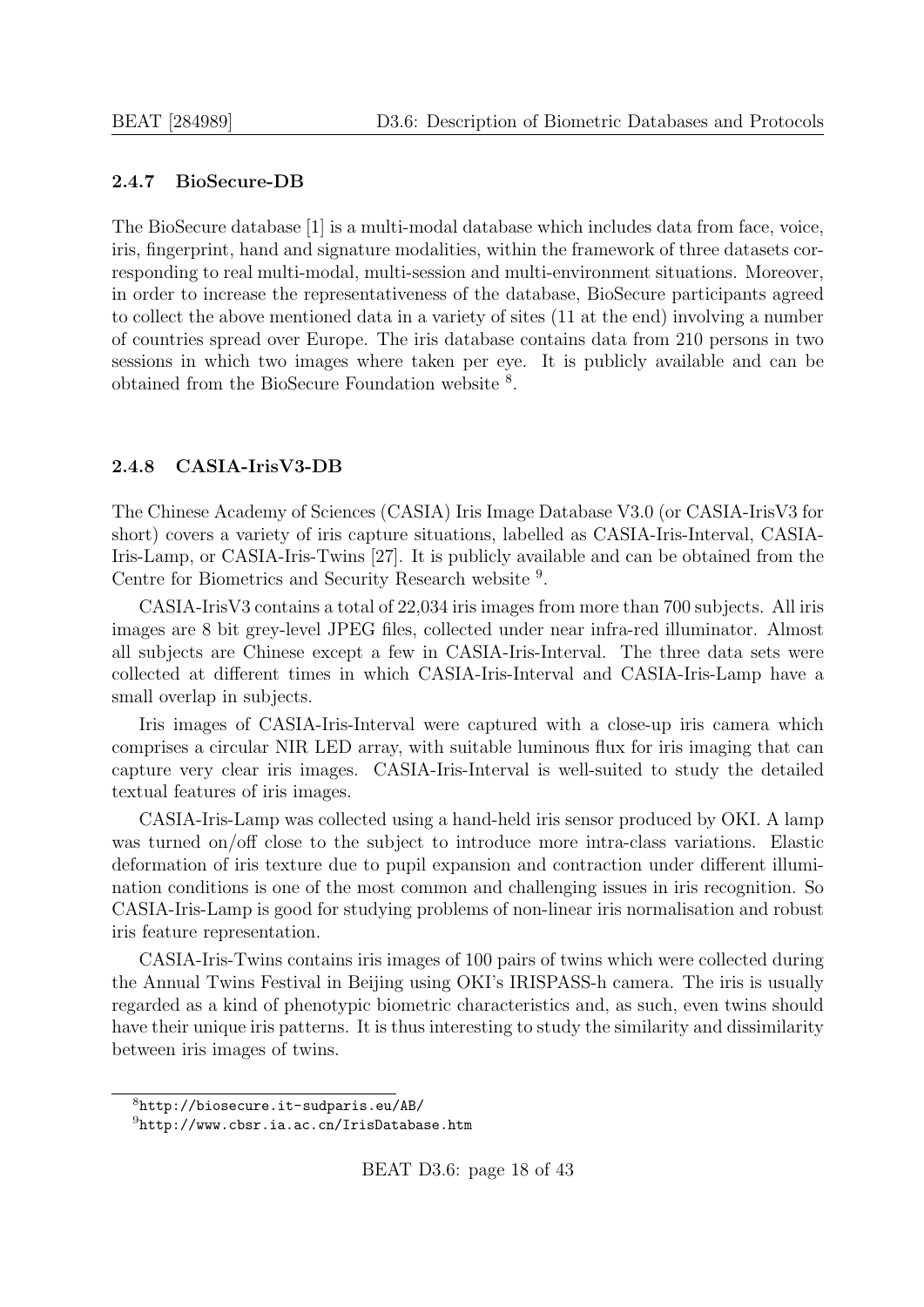#### <span id="page-18-0"></span>2.4.9 CiTER Texture-Based Synthetic Iris Database

In this database the synthetic irises are generated in two stages following the algorithm described in [\[28\]](#page-40-9). In the first stage, a Markov Random Field model is used to generate a background texture representing the global iris appearance. In the next stage, a variety of iris features, viz., radial and concentric furrows, collaret and crypts, are generated and embedded in the texture field. It contains 1000 different synthetic subjects with 7 samples per subject and it is publicly available at the CiTER website  $^{10}$  $^{10}$  $^{10}$ .

#### <span id="page-18-1"></span>2.4.10 CiTER Model-Based Synthetic Iris Database

The gallery of synthetic iris images are generated in five steps using the model-based, anatomy-based approach proposed in [\[29\]](#page-40-10), with 40 controllable random parameters such as fibre size, pupil size, iris thickness, top layer thickness, fibre cluster degree, iris root blur range, the location of the collaret, the amplitude of the collaret, top layer transparency parameter, eye angle, eye size etc.. It contains 10,000 different irises, with 16 images per subject, 1 good quality image, 15 degraded images, with combination effects of noise, rotation, blur, motion blur, low contrast and specular reflection. For each image segmentation results ( unwrapped template, enhanced template and occlusion mask) are provided. It is also publicly available at the CiTER website.

## <span id="page-18-2"></span>2.5 Vein Databases

Vein recognition systems are amongst the newest biometric technologies to have emerged in recent years. Vein authentication uses the vascular patterns of an individual's palm / finger / back of the hand as personal identification data. Veins and other subcutaneous features in the human hand present large, robust, stable and largely hidden patterns. The de-oxidized haemoglobin in the vein vessels absorbs light having a wavelength in the nearinfra-red area. When an infra-red ray image is captured only the blood vessel pattern containing the de-oxidized haemoglobin are visible as a series of dark lines. Based on this feature, the vein authentication device translates the black lines of the infra-red ray image, and then matches it with the previously registered pattern of the individual.

Vein authentication technology consists of a small vein scanner - the users simply need to hold the palm / finger / back of hand a few centimetres over the scanner and the scanner reads the unique vein pattern. Vein recognition works by recording subcutaneous Infra Red (IR) absorption patterns to produce unique and private identification templates for users. Subcutaneous features can be conveniently imaged within the wrist, palm, and dorsal surfaces of the hand.

There are number of vein (hand vein, finger vein, palm vein) databases available in the literature. In this section, we provide a survey of popular vein databases.

BEAT D3.6: page 19 of [43](#page-38-0)

<span id="page-18-3"></span> $10$ <http://www.citer.wvu.edu/>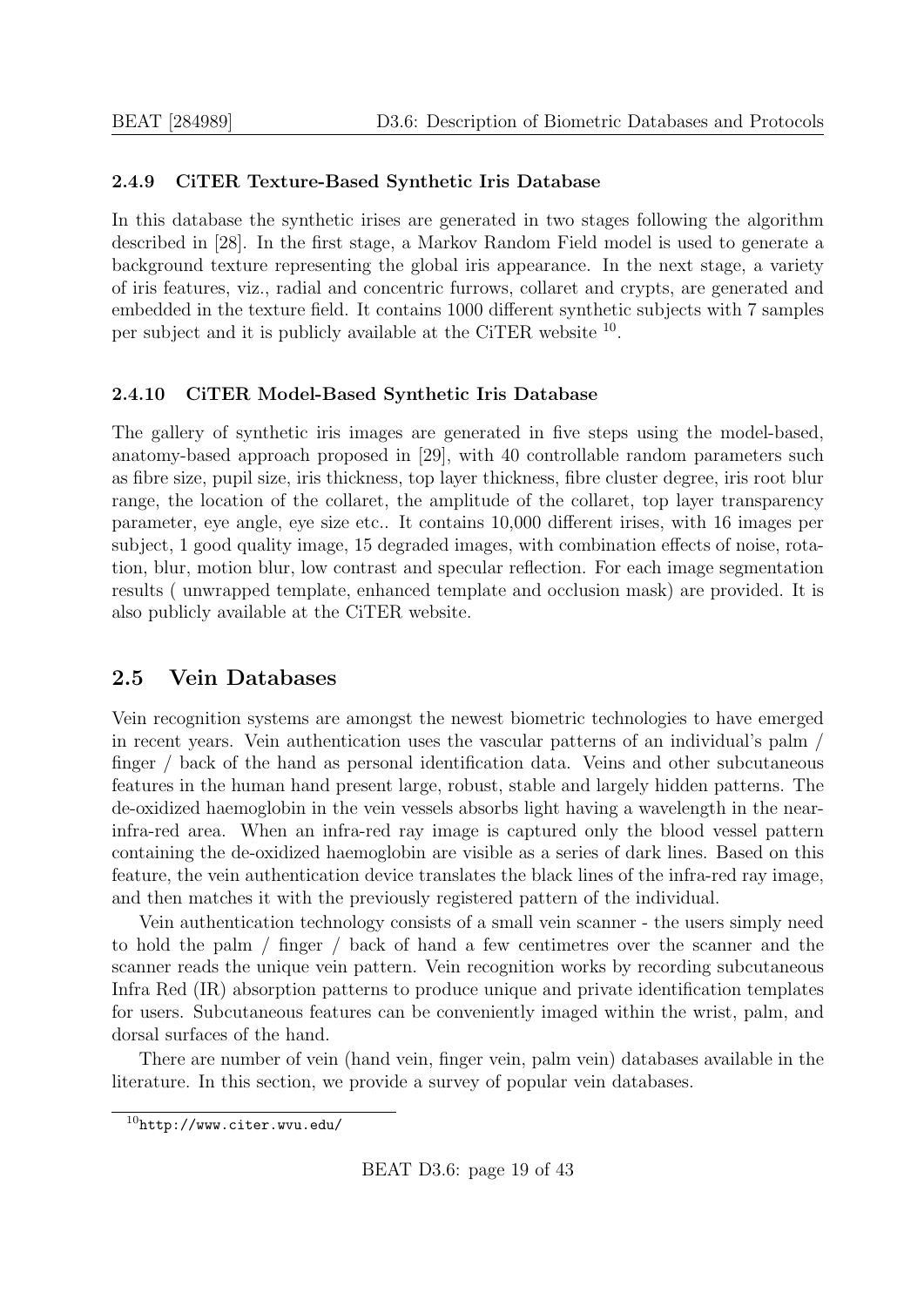#### <span id="page-19-0"></span>2.5.1 Bosphorus Hand Vein Database

The hand vein data is acquired using NIR imaging technology with a monochrome NIR CCD camera (WAT-902H2 ULTIMATE) equipped with an infra-red lens. The back of the hand is irradiated by two IR light sources. The images have  $300 \times 240$  pixel size with a gray-scale resolution of 8-bit.

There are overall 1575 images of the left hands of 100 subjects distributed as:

- Three left-hand images per subject taken under normal conditions (N: Normal),
- Three left-hand images per subject after having carried a bag weighing 3 kg. for one minute (B: Bag),
- Three left-hand images per subject after having squeezed an elastic ball repetitively (closing and opening) for one minute (Activity: A),
- Three left-hand images per subject after having cooled the hand by holding an ice pack on the surface of the back of the hand (Ice: I).
- Three right-hand images per subjects under normal conditions.
- Images of the left hands of 25 subjects after a time lapse ranging from two months to five months.

Here are the website addresses that you can find more information on Bosphorus hand vein database:

- The licence agreement can be found at  $http://bosphorus.ee.boun.edu.tr/hand/$ [HowtoObtain.aspx](http://bosphorus.ee.boun.edu.tr/hand/HowtoObtain.aspx).
- The privacy statement can be found at [http://bosphorus.ee.boun.edu.tr/hand/](http://bosphorus.ee.boun.edu.tr/hand/privacy.aspx) [privacy.aspx](http://bosphorus.ee.boun.edu.tr/hand/privacy.aspx).
- The terms of use can be found at [http://bosphorus.ee.boun.edu.tr/hand/terms.](http://bosphorus.ee.boun.edu.tr/hand/terms.aspx) [aspx](http://bosphorus.ee.boun.edu.tr/hand/terms.aspx).

### <span id="page-19-1"></span>2.5.2 CASIA Multi-Spectral Palmprint Database

CASIA Multi-Spectral Palmprint Image Database contains 7, 200 palm images captured from 100 different people using a self-designed multiple spectral imaging device. All palm images are 8 bit gray-level JPEG files. For each hand, we capture two sessions of palm images. The time interval between the two sessions is more than one month. In each session, there are three samples. Each sample contains six palm images which are captured at the same time with six different electromagnetic spectrum. Wavelengths of the illumination corresponding to the six spectrum are  $460nm, 630nm, 700nm, 850nm, 940nm$  and white light respectively. Between two samples, a certain degree of variations of hand postures

BEAT D3.6: page 20 of [43](#page-38-0)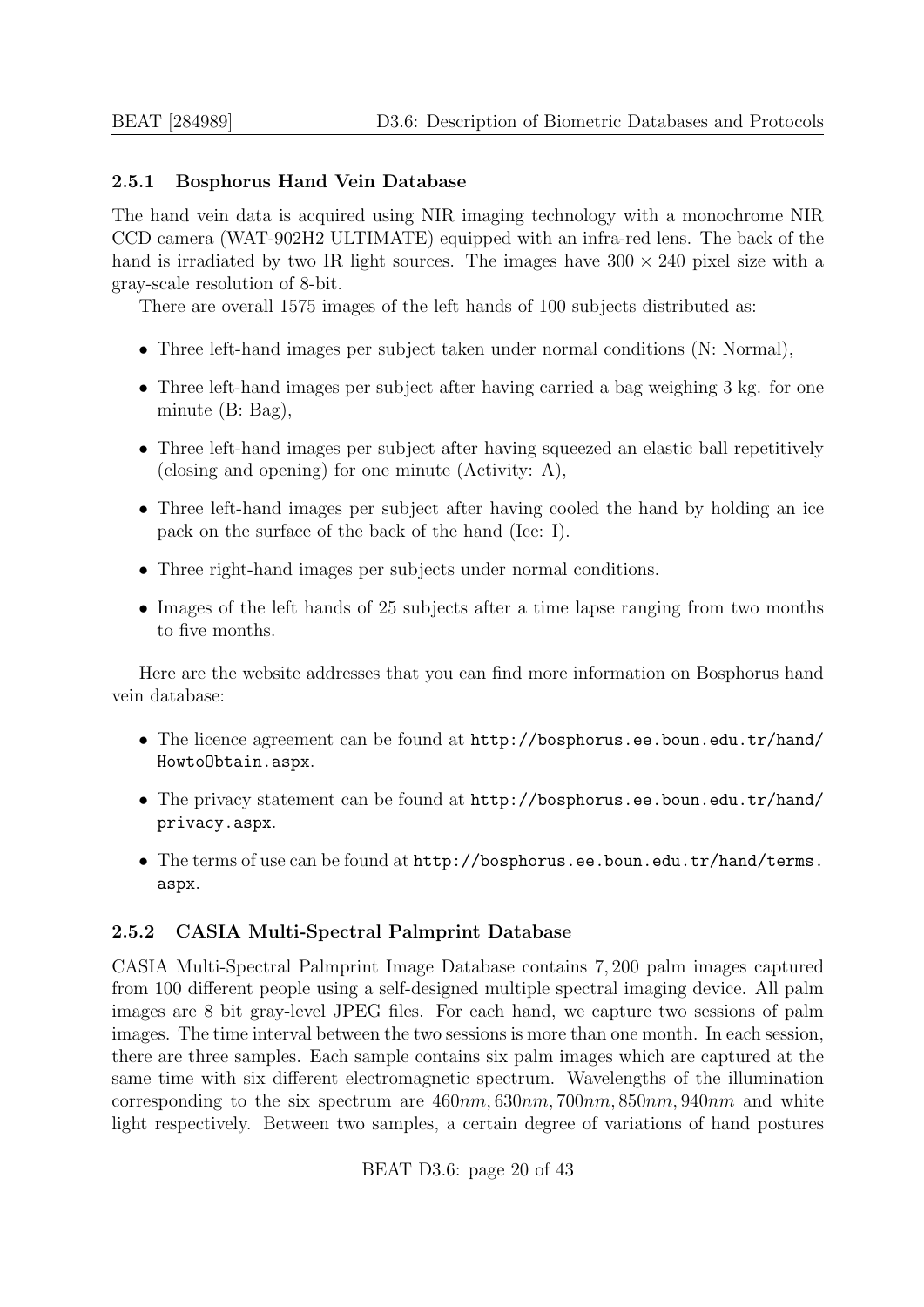are allowed. The aim is to increase diversity of intra-class samples and simulate practical use.

There are no pegs to restrict postures and positions of palms in the device. Subjects are required to put his palm into the device and lay it before a uniform-coloured background. The device supplies an evenly distributed illumination and captures palm images using a CCD camera fixed on the bottom of the device. A control circuit is designed in order to adjust spectrum automatically.

The database is released for research and educational purposes. They accept no liability for any undesirable consequences of using the database. All rights of the CASIA database are reserved. No person or organization is permitted to distribute, publish, copy, or disseminate this database. In all documents and papers that report experimental results based on this database, their efforts in constructing the database should be acknowledged as: Portions of the research in this paper use the CASIA-MS-Palmprint V1 collected by the Chinese Academy of Sciences' Institute of Automation (CASIA) and a reference to "CASIA-MS-Palmprint V1, http://biometrics.idealtest.org/" should be included. A copy of all reports and papers that are for public or general release that use the CASIA-MS-Palmprint V1 should be forwarded upon release or publication to Professor Tieniu Tan whose contact details can be found at <http://biometrics.idealtest.org/dbDetailForUser.do?id=6>.

#### <span id="page-20-0"></span>2.5.3 PKU Finger Vein Database

The PKU Finger Vein Database (V2) contains 4574 gray-scale images corresponding to 431 different fingers, which were collected on the first semester of 08-09 school year. This database was founded earlier than that of D1016, however, this database had not been hand-picked when it was created on December 1st 2008.

The PKU Finger Vein Database (V3) - Test Version contains 5379 gray-scale images corresponding to 398 different fingers, which was founded later than that of D1015, also, this database had been hand-picked when it was created on May 22nd 2009.

The PKU Finger Vein Database (V4) contains 1597 gray-scale images corresponding to 200 different fingers, each having 8 samples. This database is picked by A.I. program from a large database first, and then picked by hand to further ensure that the images are in good quality. So it is a good choice for those who are new to this area, and also a good choice for more advanced researchers.

All rights of the PKU Finger Vein Database (V2, V3, and V4) are reserved by the Artificial Intelligence Lab of Peking University. The database is only available for research and non-commercial purposes. Commercial distribution or any act related to commercial use of this database is strictly prohibited.

The more information on this database can be found at [http://rate.pku.edu.cn/](http://rate.pku.edu.cn/RATE/listdatabases) [RATE/listdatabases](http://rate.pku.edu.cn/RATE/listdatabases).

#### BEAT D3.6: page 21 of [43](#page-38-0)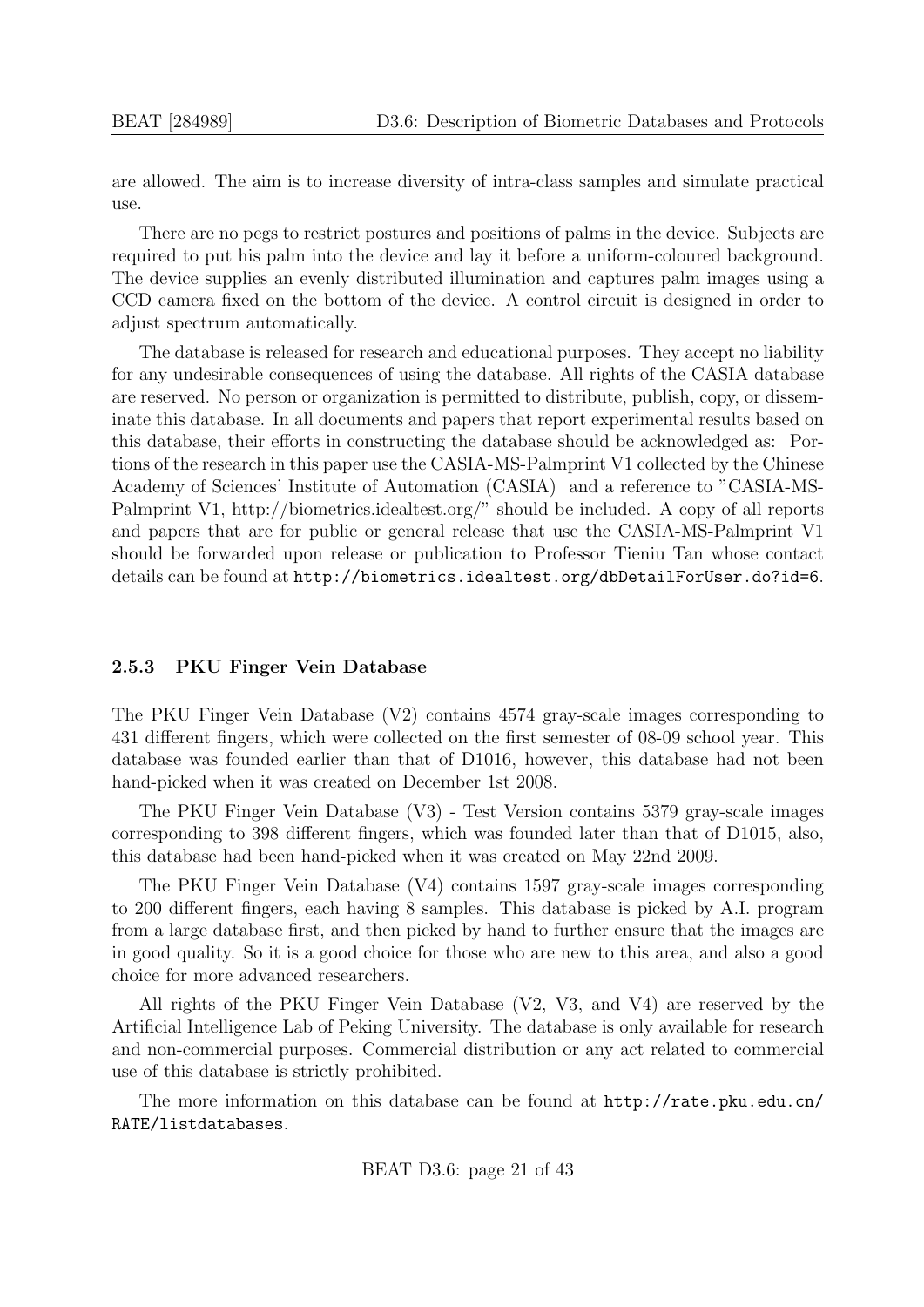## <span id="page-21-0"></span>2.6 Multi-modal Databases

A multi-modal biometric database implies the inclusion of more than one biometric modalities. In many audio-visual related applications, ace and speech biometric modalities are arguably the most common ones, early examples are M2VTS which includes face, speech, and talking lip modalities, its extended version called XM2VTS, and the BANCA database. Table [1](#page-22-1) lists some existing multi-modal biometric databases.

- BM databases [\[1\]](#page-38-1). The Biosecure Multi-modal database was jointly conducted by 11 European institutions participating in the BioSecure Network of Excellence. BMDB comprised of three different datasets which are DS1 is captured on Internet scenario, DS2 is on Desktop scenario and DS3 is on Mobile scenario. The three datasets of BMDB include a common part of audio and video data, which comprises still face images and talking face videos. Also, signature and fingerprint data has been acquired both in DS2 and DS3. Additionally, hand and iris data was acquired in DS2.
- BiosecurID database [\[5\]](#page-38-5). The BiosecurID database was collected in 6 Spanish institutions in the framework of the BiosecurID project funded by the Spanish Ministry of Education and Science. It has been collected in an office-like uncontrolled environment (in order to simulate a realistic scenario), and was designed to comply with the following characteristics: 400 subjects, 8 different traits (speech, iris, face still and talking face, signature, handwriting, fingerprint, hand and keystroking) and 4 acquisition sessions distributed in a 4 month time span.
- BioSec database [\[16\]](#page-39-6). BioSec was an Integrated Project (IP) of the 6th European Framework Programme which involved over 20 partners from 9 European countries. One of the activities within BioSec was the acquisition of a multi-modal database. This database was acquired at four different European sites and includes face, speech (both with a webcam and a headset), fingerprint (with three different sensors) and iris recordings. The baseline corpus [\[16\]](#page-39-6) comprises 200 subjects with 2 acquisition sessions per subject. The extended version of the BioSec database comprises 250 subjects with 4 sessions per subject (about 1 month between sessions). A subset of this database was used in the last International Fingerprint Verification Competition [\[30\]](#page-40-11) held in 2006.
- **MyIDEA** database [\[31\]](#page-40-12), which includes face, audio, fingerprint, signature, handwriting and hand geometry of 104 subjects. Synchronized face-voice and handwritingvoice were also acquired. Sensors of different quality and various scenarios with different levels of control were considered in the acquisition.
- **BIOMET** database [\[32\]](#page-40-13), which offers 5 different modalities: audio, face images (2D and 3D), hand images, fingerprint (with an optical and a capacitive sensor) and signature. The database consists of three different acquisition sessions (with 8 months between the first and the third) and comprises 91 subjects who completed the three sessions.

BEAT D3.6: page 22 of [43](#page-38-0)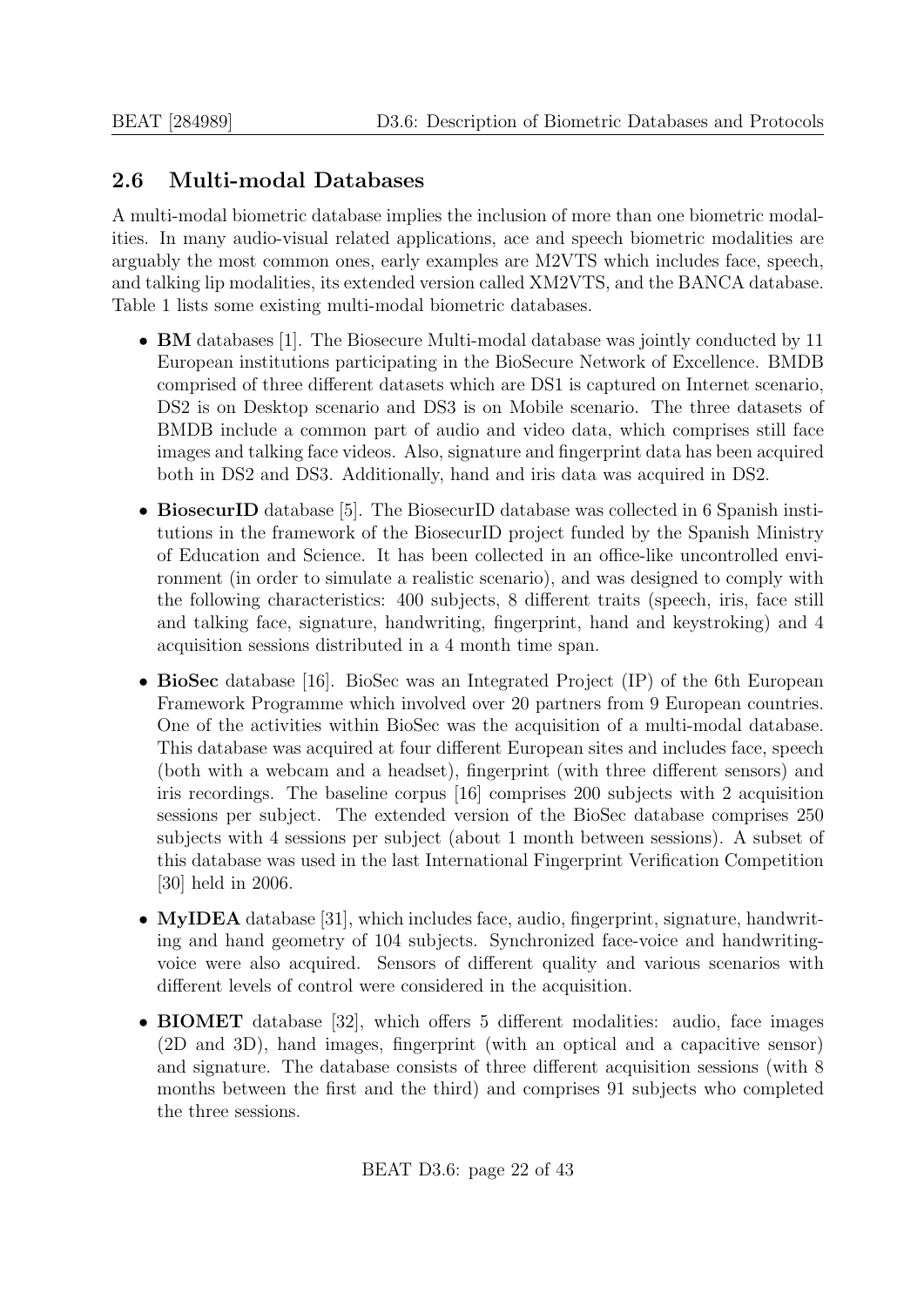| Database        | Year       | Users     | <b>Sessions</b> | Traits         | 2Fa          | 3Fa         | Fp          | Ha          | Hw | Ir          | Ks          | Sg          | Sp           |
|-----------------|------------|-----------|-----------------|----------------|--------------|-------------|-------------|-------------|----|-------------|-------------|-------------|--------------|
| <b>MOBIO</b>    | 2010       | 150       | 12              | $\overline{2}$ | $\mathbf x$  |             |             |             |    |             |             |             | X            |
| BM              | 2008       | 971 (DS1) | $\overline{2}$  | $\overline{2}$ | $\mathbf x$  |             |             |             |    |             |             |             | $\mathbf{x}$ |
|                 |            | 667 (DS2) | $2^{\dagger_2}$ | 3              | $\mathbf x$  |             |             |             |    | $\mathbf x$ |             |             | $\mathbf{x}$ |
|                 |            | 713 (DS3) | $\overline{2}$  | $\overline{4}$ | X            |             |             |             |    |             |             |             | $\mathbf{x}$ |
| BiosecurID      | 2007       | 400       | $\overline{4}$  | 8              | $\mathbf x$  |             | X           | X           | X  | X           | $\mathbf x$ | $\mathbf x$ | $\mathbf{x}$ |
| <b>BioSec</b>   | 2007       | 250       | $\overline{4}$  |                | $\mathbf x$  |             | X           |             |    | $\mathbf x$ |             |             | X            |
| <b>MyIDEA</b>   | 2005       | 104       | 3               | 6              | $\mathbf x$  |             | X           | $\mathbf x$ | X  |             |             | X           | X            |
| <b>BIOMET</b>   | $\,2003\,$ | 91        | 3               | 6              | X            | X           | X           | X           |    |             |             | X           | X            |
| <b>MBioID</b>   | 2007       | 120       | $\overline{2}$  | 6              | $\mathbf x$  | $\mathbf x$ | X           |             |    | $\mathbf x$ |             | X           | $\mathbf{x}$ |
| M3              | 2006       | 32        | 3               | 3              | $\mathbf x$  |             | $\mathbf x$ |             |    |             |             |             | X            |
| ${\rm FRGC}$    | $\,2006\,$ | 741       | variable        | $\overline{2}$ | $\mathbf x$  | $\mathbf x$ |             |             |    |             |             |             |              |
| <b>MCYT</b>     | 2003       | 330       | 1               | $\overline{2}$ |              |             | $\mathbf x$ |             |    |             |             | $\mathbf x$ |              |
| <b>BANCA</b>    | 2003       | 208       | $4^{\dagger_1}$ | $\overline{2}$ | $\mathbf x$  |             |             |             |    |             |             |             | $\mathbf{x}$ |
| Smartkom        | 2002       | 96        | variable        | $\overline{4}$ |              |             | $\mathbf x$ | $\mathbf x$ |    |             |             | $\mathbf x$ | $\mathbf{x}$ |
| XM2VTS          | 1999       | 295       | $\overline{4}$  | $\overline{2}$ | $\mathbf x$  |             |             |             |    |             |             |             | X            |
| M2VTS           | 1998       | 37        | $\overline{5}$  | $\overline{2}$ | $\mathbf{x}$ |             |             |             |    |             |             |             | $\mathbf{x}$ |
| <b>BT-DAVID</b> | 1999       | 124       | $\overline{5}$  | $\overline{2}$ | X            |             |             |             |    |             |             |             | X            |

<span id="page-22-1"></span>Table 1: Multi-modal databases taken from [\[1\]](#page-38-1).

 $\dagger_1$ : In each of the 4 sessions, data were collected in three acquisition conditions (controlled, adverse, and degraded).

†2: In each of the 2 sessions, 2 devices were used.

## <span id="page-22-0"></span>2.7 Score-level Databases for Fusion Algorithms

Apart from various uni-modal and multi-modal biometric databases, for the purpose of evaluating score calibration procedures and fusion algorithms, a common set of matching scores are often required. By keeping the same score data set and changing only a score calibration or fusion module, one can systematically examine the effectiveness of the latter module, independent of the feature extraction and matching modules. This approach can clarify the gain brought by score calibration or fusion which would have otherwise conflated by modifications introduced to the feature extraction and matching modules of its constituent uni-modal biometric sub-systems.

The following characteristics are desirable for a biometric score database:

- Scores are made publicly available for download. This ensures that different methods can be compared on the same baseline and hence, the results of which are comparable.
- The process in generating the scores is well documented. This includes proper documentation of the underlying database, its characteristics and context of application, and the underlying matching algorithms.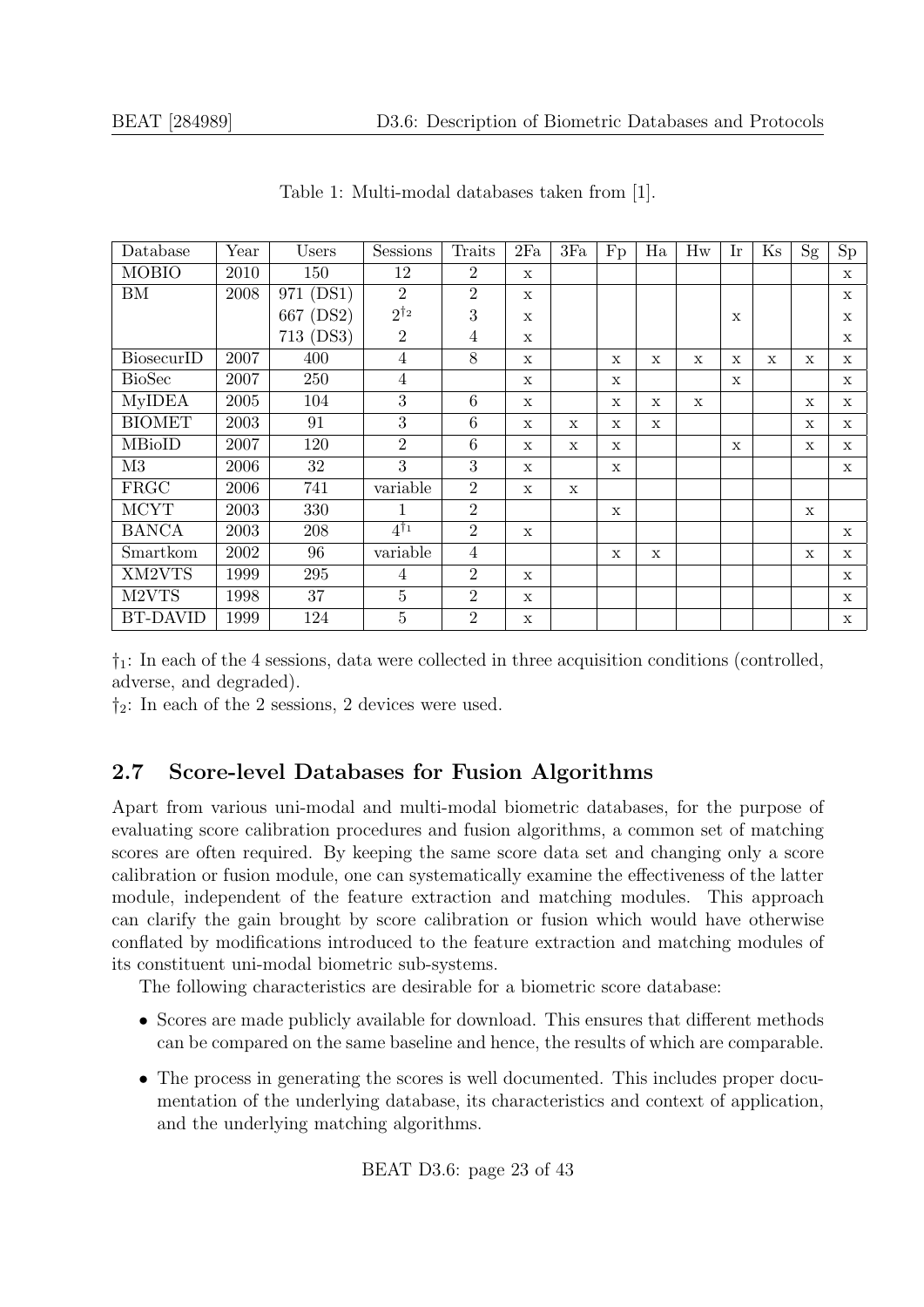- Protocols specifying the training and test data sets are published.
- Real multi-modal biometrics rather than chimeric databases.

For the purpose of benchmarking score calibration and fusion, we argue that biometric matching scores should be made publicly available. This is in order to guarantee the repeatability of experiments. Furthermore, since it is impossible to reverse the process, i.e., generating the biometric sample directly from a matching score, there is literally no concern with respect to the subject's privacy.

There have been a number of score-level benchmark databases available. The earliest published one is possibly the XM2VTS score-level benchmark database [\[33\]](#page-41-0). Other databases include the NIST heterogeneous speaker verification systems score [\[34\]](#page-41-1), the BANCA score data set<sup>[11](#page-23-1)</sup>, the NIST BSSR1 score data set<sup>[12](#page-23-2)</sup>, and the Biosecure DS2 score+quality database  $[35]^{13}$  $[35]^{13}$  $[35]^{13}$  $[35]^{13}$ .

## <span id="page-23-0"></span>3 Protocols

An experimental protocol partitions a database into number of dataset in order to demonstrate the merit of a biometric system. For an instance, to show the merit of a poseinvariant face recognition system, a database is divided into number of data sets based on the head pose. The use of experimental protocols allow researchers to directly compare state-of-the-art systems with their own developed system without the need of rerunning the former systems which can be time consuming. More importantly, because of the complexity involved in a piece of face recognition algorithm, it is often not possible to replicate an experiment exactly if the source codes are not provided. Clearly, with a common and well designed experimental protocol, different systems can be benchmarked without the need of rerunning and re-implementing various systems.

When partitioning a database, there are at least two types of partitions which play very different roles: development and evaluation data sets. The former is used for algorithm development and tuning whereas the latter is used for reporting performance in an unbiased way as much as possible.

The discussion in the following section draws from our experience in participating and organising various biometric performance competition and evaluation campaigns, as well as design and collection of various databases. The campaigns organised by members of the consortium, include MOBIO Face and Speaker Verification Evaluation [\[12\]](#page-39-2) organised in conjunction with ICPR2010, Face Video Competition organised in conjunction with ICB2009 [\[36\]](#page-41-3), and a benchmark of fusion algorithms organised in conjunction with the Biosecure Workshop 2007 [\[37\]](#page-41-4).

BEAT D3.6: page 24 of [43](#page-38-0)

<span id="page-23-1"></span> $^{11}$ [http://personal.ee.surrey.ac.uk/Personal/Norman.Poh/web/banca\\_multi](http://personal.ee.surrey.ac.uk/Personal/Norman.Poh/web/banca_multi)

<span id="page-23-2"></span> $12$ <http://www.nist.gov/itl/iad/ig/biometricscores.cfm>

<span id="page-23-3"></span><sup>&</sup>lt;sup>13</sup><http://personal.ee.surrey.ac.uk/Personal/Norman.Poh/web/fusionq>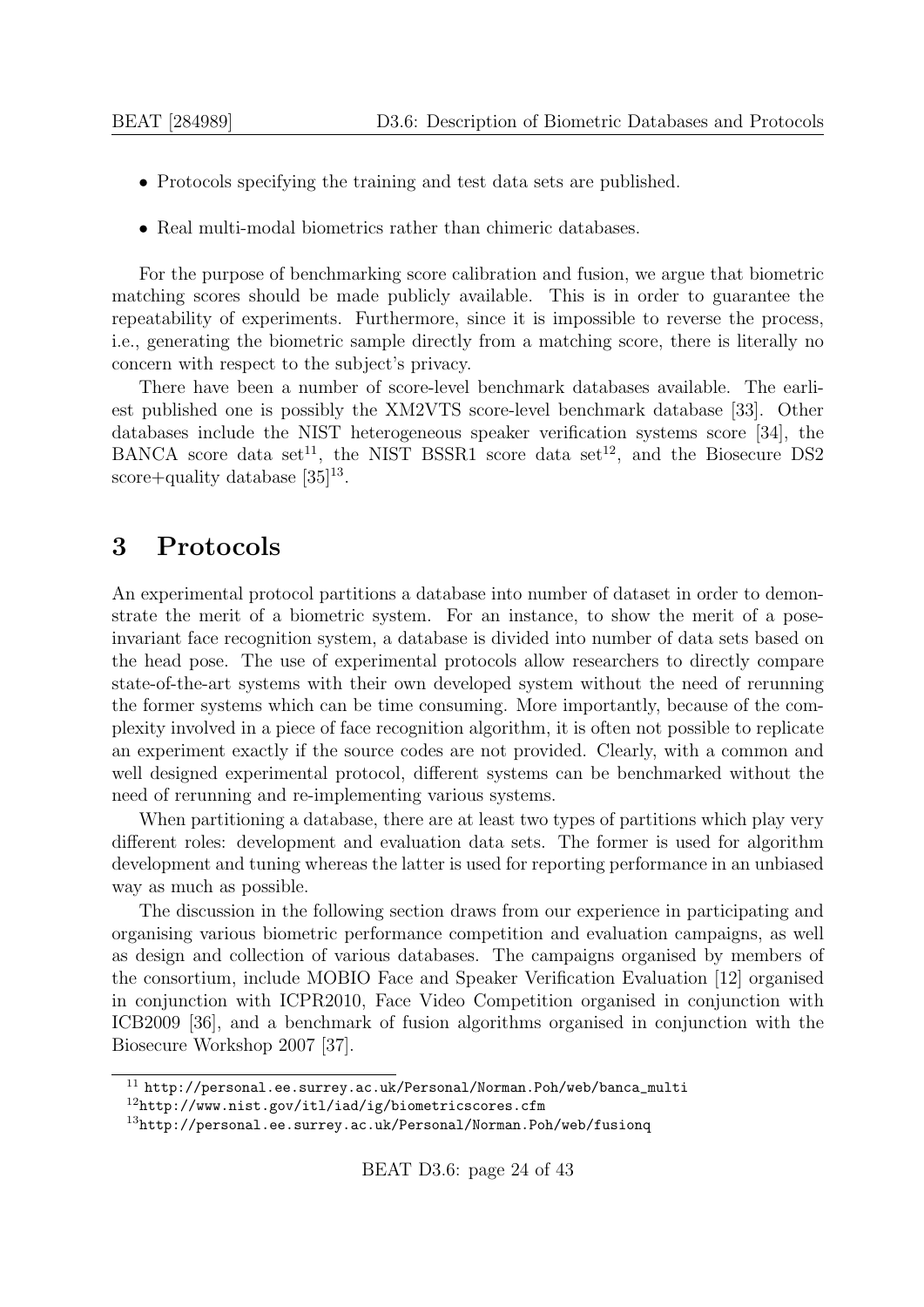## <span id="page-24-0"></span>3.1 Development and Evaluation Data Sets

A development set is used for developing a biometric system. This includes tuning any hyper-parameters of the system, including determining the decision threshold. Examples of hyper-parameters are number of hidden units of a multilayer perceptron, the number of Gaussians in Gaussian Mixture Models, the number of orientations and frequencies for Gabor filters, the number of filter banks to be used when representing a speech signal, and the parameters needed when segmenting an iris image. An *evaluation* set is used uniquely to report the system performance using various metrics discussed in Deliverable D3.3.

For each of the two data set, FNMR and FMR have to be computed. One of the rules is to give sets of matching and non-matching pairs in order to address the problem whether a sample pair belongs to the same individual. An alternative rule is further to make distinction between two important data partitions: enrolment and test sets. An enrolment data set serves uniquely to enrol users into a biometric system. The biometric samples in this data set constitute typically biometric templates in a gallery.

A test set, on the other hand, contains data that are used to test the system. A biometric sample in this data set is also called a probe or test sample. This data set includes samples of imposters (external users) and gallery users. Imposter samples are used to measure the distribution of non-matching scores, while gallery samples are for the distribution of matching scores. Therefore, the gallery samples in the test set only share the subjects but not the samples with the enrolment data set. In contrast to the former rule, it is possible to address a problem whether a sample is an example of a particular individual.

In FRGC V2.0 database [\[38\]](#page-41-5), its protocol does not separate the database into development and evaluation sets. A verification rate at 0.1% FAR (False Acceptance Rage) is used to report the system accuracy and therefore the decision threshold is unnecessary. The shortcoming of this protocol is that the quoted performance will be biased, and overly optimistic on this database, as it will not be representative of an independent test result. On the other hand, in Lausanne protocol [\[39\]](#page-41-6), although it partitions the database into development and evaluation sets, it uses the same enrolment samples. Thus, the quoted performance will still be biased or over-fitted as the system hyper-parameters are normally tuned by using the enrolment samples. In general, the gallery and imposter subjects between development and evaluation sets are desired to be non-overlapping to reduce the degree of performance bias. Certainly, the degree of bias can be further verified by testing the same system along with all the hyper-parameters fixed on several independent databases [\[40\]](#page-41-7).

## <span id="page-24-1"></span>3.2 Background/cohort data set

In addition to the above data partitions, we also optionally reserve another data partition called a background data set. It is so called because many algorithms require an external data set to initialise the system parameters. For instance, face recognition systems that rely on PCA and LDA algorithms often require this background data in order to build

BEAT D3.6: page 25 of [43](#page-38-0)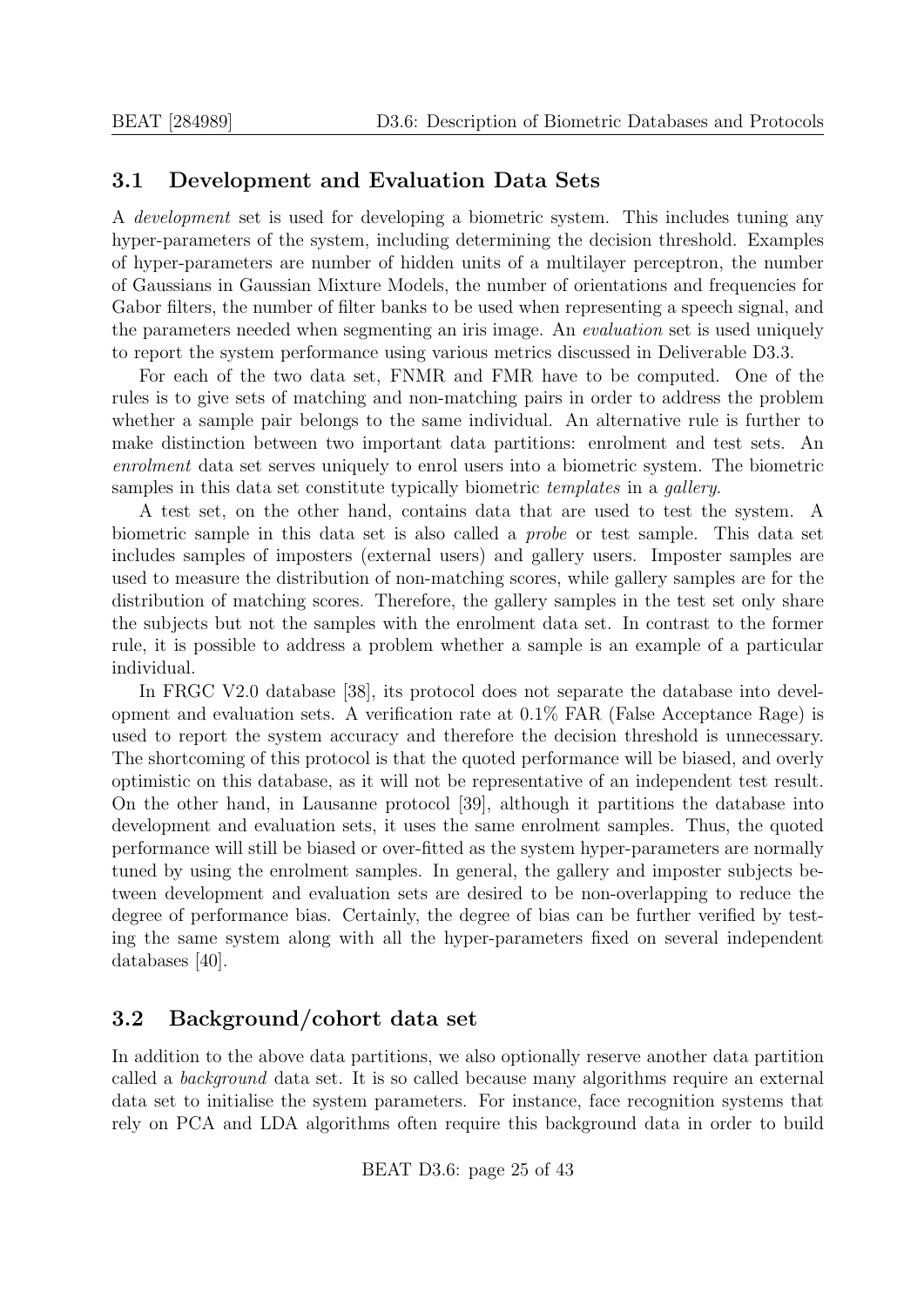their respective projection matrix. Another example is the state-of-the-art GMM classifier used for speaker verification. This classifier requires a background data set to represent non-target users, i.e., users who are not part of the development or evaluation data sets.

The advantage of including a background data set is to remove any variation in performance caused by the choice of this data set. In the competition use-case, if two participants use two LDA-based algorithm, any observed variation in performance cannot be attributed to the choice of background data set if a common one has been used. This will help us to understand why one system is better than the other. In this example, it is clear that from a scientific perspective, it is important to restrict the choice of background data set.

The cohort data set can also be used for experiments or competitions where cohortbased score normalisation is permitted. In this setting, the biometric samples of subjects in the cohort set (or "cohort subjects") participate in each biometric comparison as if they are templates in the gallery. Therefore, if there are  $C$  cohort samples, a query involving one probe sample actually entails  $C + 1$  comparisons. An example of cohort-based score normalisation technique is T-norm [\[41\]](#page-41-8). Another example of cohort-based classifier is One-Shot similarity (OSS) measure [\[42\]](#page-41-9). It builds the binary classifier using the cohort samples and test pair. Although being a simple technique, it can often boost the system performance by a significant margin, often decreasing false match rate (FMR) (see D3.3) without increasing false non-match rate (FNMR).

In summary, setting aside a background data set that is dedicated to algorithm development can remove variation to this choice. This is an advantage when comparing algorithms because the choice of background data set has been controlled for. Consequently, any variation in performance between two algorithms cannot be attributed to this factor. This allows a better interpretation of experimental results.

### <span id="page-25-0"></span>3.3 Some Properties

Table [2](#page-26-0) illustrates the different partitions of data whereas Table [3](#page-26-1) illustrates the different partitions of users in a cross-tabulated format of development versus evaluation set and enrolment (gallery) versus test (probe) set. We also introduce the variables that represent them, reusing the same notation in D3.3: U for user index set and  $\{\mathcal{G}, \mathcal{B}, \mathcal{C}, \mathcal{E}\} \subset \mathcal{X}$  for denoting biometric samples in the enrolment set (gallery), test (probe) set, and background (cohort) set and imposter set respectively, recalling that  $\mathcal X$  is the domain of biometric features. We use the superscript dev to denote the development set and similarly eva to denote the evaluation set This notation is extremely flexible as we can describe the users in  $\text{dset} \in \{\text{dev}, \text{eva}\}\$  of partition  $\{\mathcal{G}, \mathcal{B}, \mathcal{C}, \mathcal{E}\} \subset \mathcal{X}$  as  $\mathcal{U}_{\mathcal{X}}^{\text{dset}}$ .

The second row of Table [3](#page-26-1) states that users who are present in the gallery should be present in the probe set. However, in addition, the probe set should contain out-of-sample (external) users whom the system has never seen. This is consistent with the open-set identification scenario or a typical authentication scenario. The second row of Table [2](#page-26-0) reflects that of Table [3.](#page-26-1) It states that a probe set should contain samples of enrolled users as well as that of out-of-sample (external) users, represented by  $\mathcal{B}^{1, dest}$  and  $\mathcal{B}^{0, dest}$ , respectively for  $\text{d}set \in \{\text{dev}, \text{eva}\}.$ 

BEAT D3.6: page 26 of [43](#page-38-0)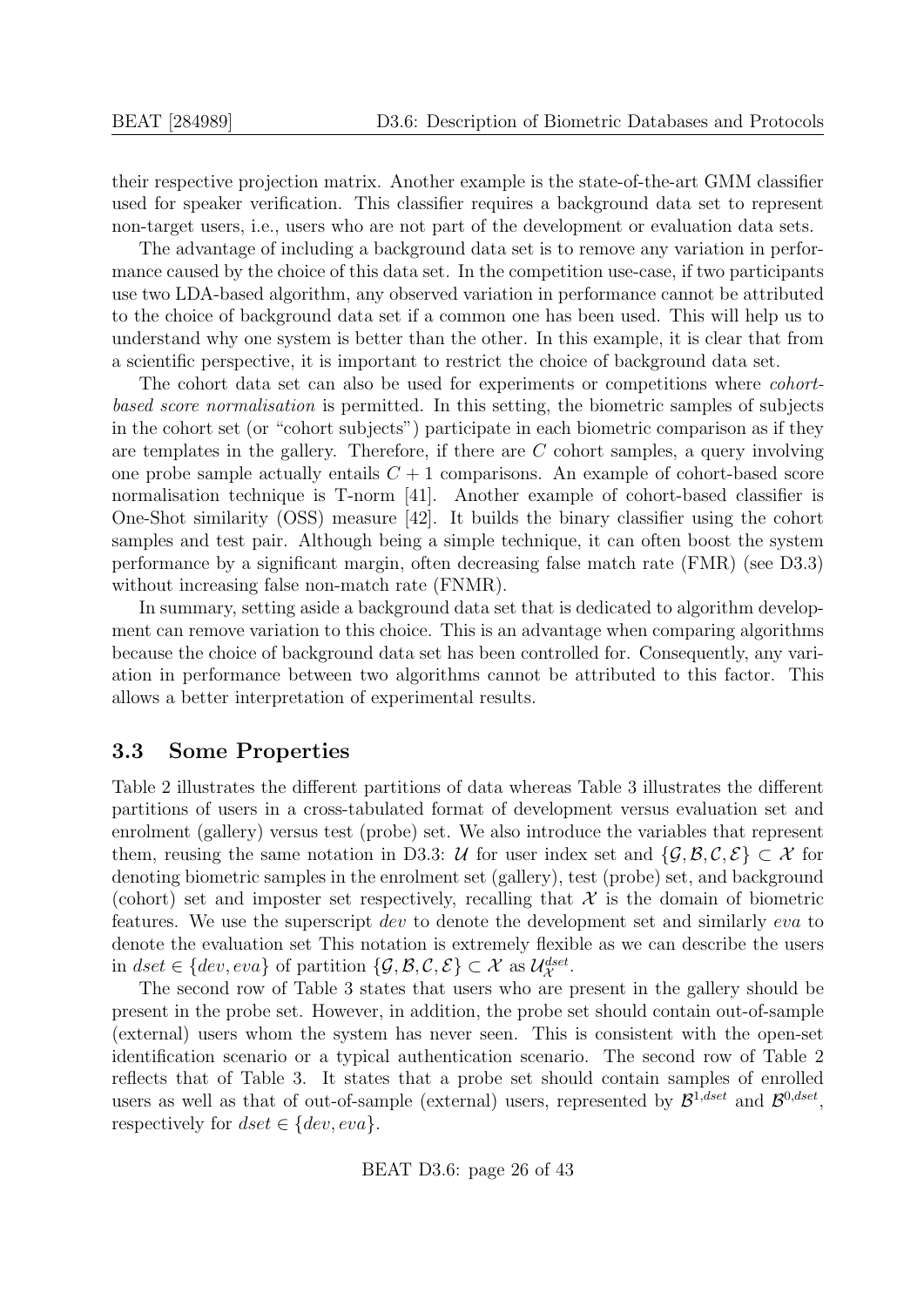#### <span id="page-26-0"></span>Table 2: Data partitions

|                     | Background (Cohort) | Development                                                                                                                                          | Evaluation   |
|---------------------|---------------------|------------------------------------------------------------------------------------------------------------------------------------------------------|--------------|
| Enrolment (Gallery) |                     | $\gamma$ dev                                                                                                                                         | $\gamma eva$ |
| Test (Probe)        |                     | $\boxed{\mathcal{B}^{dev} = \mathcal{B}^{1, dev} \cup \mathcal{B}^{0, dev} \mid \mathcal{B}^{eva} = \mathcal{B}^{1, eva} \cup \mathcal{B}^{0, eva}}$ |              |

<span id="page-26-1"></span>Table 3: User partitions

|                      | Background<br>(Cohort) | Development                                       | Evaluation                                                      |
|----------------------|------------------------|---------------------------------------------------|-----------------------------------------------------------------|
| Gallery<br>Enrolment |                        | $\boldsymbol{\mu}$ dev                            | $1$ $eva$                                                       |
| $1$ est<br>Probe     | $\iota_{\mathcal{C}}$  | $\mu$ de $\upsilon$<br>$\boldsymbol{\mu}$<br>'dev | $I$ eva<br>$I$ eva<br>$_{leva}$<br>$\mathcal{A}_{12}$<br>$\cup$ |

It is important to ensure that the background, development, and evaluation data sets are mutually exclusive, i.e,  $\mathcal{X}' \cap \mathcal{X}'' = \emptyset$  for all

$$
\mathcal{X}', \mathcal{X}'' \in \{\mathcal{C}, \mathcal{G}^{dev}, \mathcal{G}^{eva}, \mathcal{B}^{1, dev}, \mathcal{B}^{1, eva}\}.
$$

In the table, for the background data set, it is not necessary to make the distinction between the enrolment and the test data set because such distinction is often not required.

The development set should contain samples that are representative of the evaluation data set. However, by the mutual exclusivity criterion, both of them must contain different subjects.

The concepts of development and evaluation sets are common for biometric authentication/verification. For instance, they are used for NIST speaker evaluation campaigns [\[43\]](#page-41-10). However, for biometric identification, especially closed-set identification, the two data sets are often not distinguished. This is fine as long as an identification system has no adjustable hyper-parameter. In reality, this is not always the case. Therefore, even for biometric identification, a competition team should be given some development set in order to allow them to tune their system.

Regarding the size between the development and the evaluation set, we recommend two settings, depending on the purpose of an experiment. A ratio that favours a larger evaluation set is recommended if the objective is to measure generalisation performance to a precision as high as possible. This ratio could be, for instance, 1:10.

Another practical choice proposed in [\[44\]](#page-42-0) to avoid the use of large database is to divide the database to 10 subsets and then apply leave-one-out cross validation scheme. In each experiment, nine of the subsets should be combined to form a development set, with the tenth subset used for evaluation.

BEAT D3.6: page 27 of [43](#page-38-0)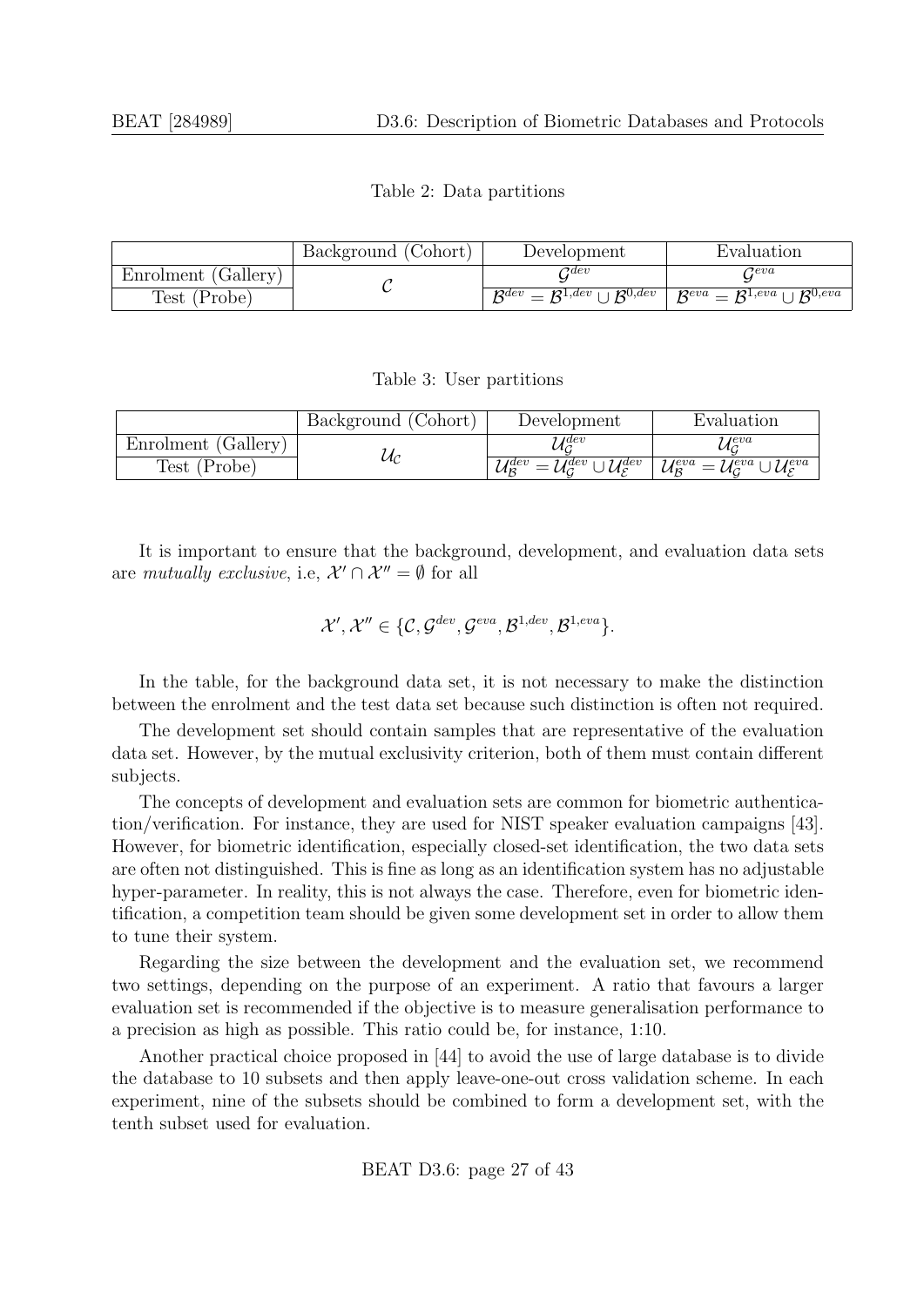## <span id="page-27-0"></span>3.4 Evaluating Fusion Algorithms

In the case of a two-fold cross-validation stated above, it is possible to assess the performance of a fusion algorithm by using one fold of data to train a fusion classifier and another fold as a test data. The role of the two data sets can be reversed. The resultant performance metrics can be combined to report the final performance.

To do so, we can reuse the notation established in D3.3. Let  $s(q, b)$  be a similarity score by combining a gallery sample (template),  $g \in \mathcal{G}^{dset}$  with a probe  $b \in \mathcal{B}^{dset}$ , for each of  $\text{dset} \in \{dev, eva\}.$  Let the resultant set of scores be  $\mathcal{S}_{*}^{\text{dset}}$  which contains both match and non-match samples. The two-fold experiment for fusion works as follow:

- Train a fusion classifier on  $\mathcal{S}_{*}^{dev}$  and test it on  $\mathcal{S}_{*}^{eva}$  to get a metric  $m_1$ .
- Train another fusion classifier on  $\mathcal{S}_{*}^{eva}$  and test it on  $\mathcal{S}_{*}^{dev}$  to get a metric  $m_2$ .
- Report the final metric which is a combination of  $m_1$  and  $m_2$ .

A two-fold fusion experimental protocol can be found in [\[33\]](#page-41-0). The above idea can be extended easily to k-fold cross validation.

Metric combination has not been discussed but the idea can be explained intuitive. If a metric consists of a pair of FMR and FNMR, it is straightforward to combine two such metrics by working out the total false matches and false non-matches of the two metrics. By normalising both quantities with their respect to the total non-match and match comparisons, one obtains the combined FMR and FNMR. This idea can be found in [\[33\]](#page-41-0). Moreover, the idea can be generalized to combining several DET curves where each point on a DET curve (which is a pair of FMR and FNMR) across several experiments can be grouped together. One way of grouping these points is by a common decision threshold criterion, for instance, minimizing weighted error rate (WER) at a given weight  $\beta$ :

$$
WER_{\beta}(\Delta) = (1 - \beta)FNMR(\Delta) + (\beta)FMR(\Delta)
$$
\n(1)

where  $\beta \in [0, 1]$  adjusts the contribution between FMR and FNMR (see Deliverable D3.3 for details).

Therefore, each point on a DET curve has an associated  $\beta$  value. If there are N DET curves, N metrics of (FMR,FNMR) can be combined to form a final combined metrics. This approach was reported in [\[45\]](#page-42-1). An example of combined EER, DET and EPC is shown in Figure [1.](#page-28-1)

# <span id="page-27-1"></span>4 Recommended databases and protocols for inclusion on the BEAT platform

In this section, we selected a few databases that will be considered for inclusion on the BEAT platform. The databases should satisfy the requirements of use-cases as described in Deliverable D2.1 as well as the legal requirements as set out in Deliverable D9.1.

BEAT D3.6: page 28 of [43](#page-38-0)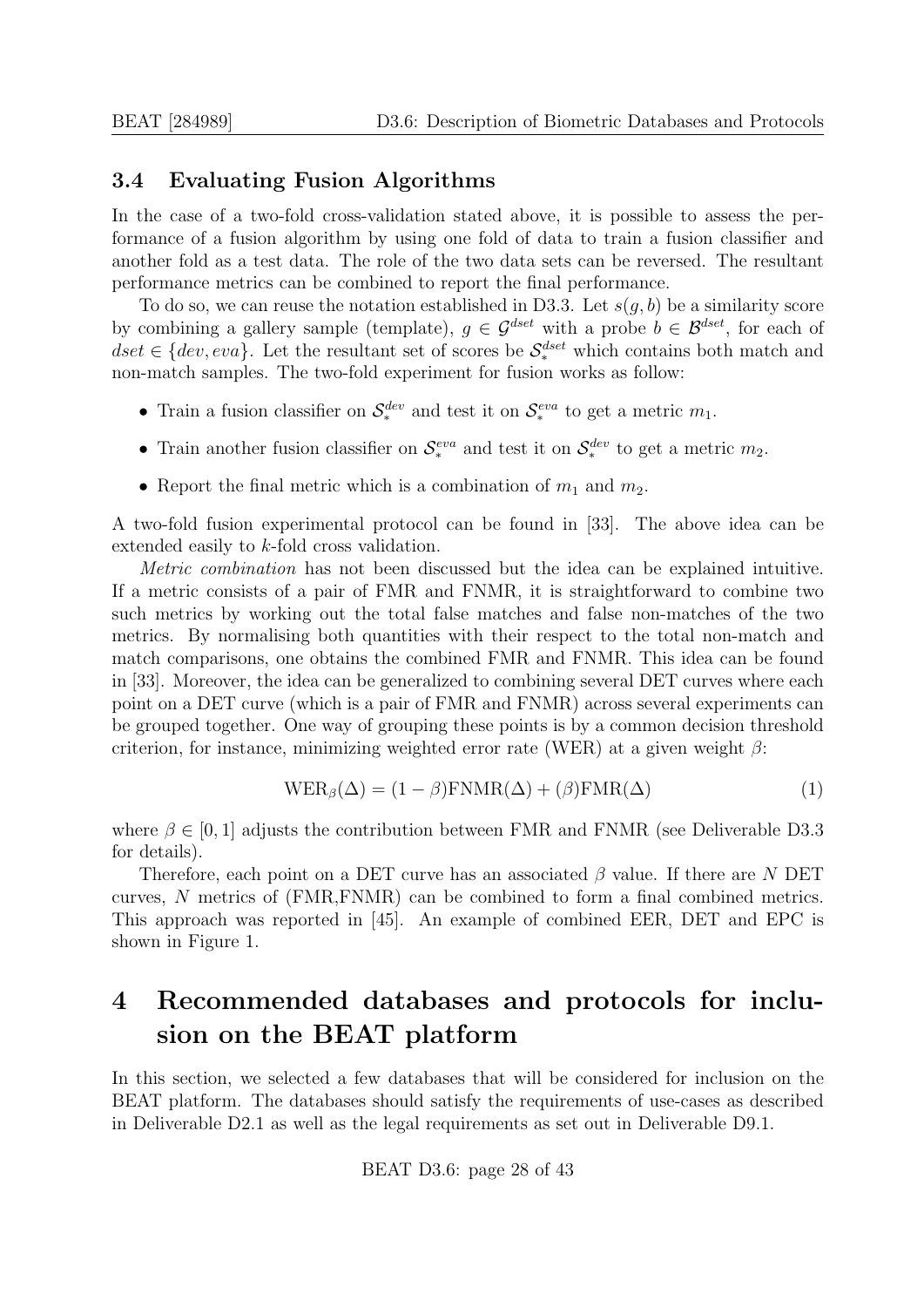

<span id="page-28-1"></span>Figure 1: Performance of several methods, namely, baseline, Z-norm, F-norm and MS-LLR score normalization procedures, on 14 speaker verification experiments carried out on the XM2VTS database (a) in box-plots showing the distribution of relative change of EERs; (b) in pooled DET curves; and (c) in pooled EPC curves. The box in a box-plot contains the first and the third quantiles of EERs. The dashed lines ended with horizontal lines show the  $95\%$  confidence of the data. Outliers are plotted with "+". Diagram taken from [\[45\]](#page-42-1).

#### <span id="page-28-0"></span>4.1 Face modality

#### The MOBIO database

The MOBIO database [\[46\]](#page-42-2) is unique because it is a bi-modal dataset including challenging face and speaker data that was captured almost exclusively on mobile phones. It consists of over 61 hours of audio-visual data with 12 distinct sessions usually separated by several weeks. In total there are 192 unique audio-video samples for each of the 150 participants, this is almost twice the size of Phase I of the MOBIO database. This data was captured at 6 different sites over one and a half years with people speaking English (see more details on Table [4\)](#page-28-2).

Capturing the data on mobile phones makes this database unique because the acquisition device is given to the user, rather than being in a fixed position. This means that the microphone and video camera are no longer fixed and are now being used in an interactive and uncontrolled manner.

| Site         |                           | Phase I  |       |                             | Phase II |       |
|--------------|---------------------------|----------|-------|-----------------------------|----------|-------|
|              | subjects<br>(female/male) | sessions | shots | subjects<br>(female/male)   | sessions | shots |
| <b>BUT</b>   | 33 $(15/18)$              | 6        | 21    | 32 $(15/17)$                |          | 11    |
| <b>IDIAP</b> | 28(7/21)                  | 6        | 21    | 26(5/21)                    |          | 11    |
| LIA          | (9/18)<br>$27\,$          | 6        | 21    | 26(8/18)                    | 6        | 11    |
| <b>UMAN</b>  | 27(12/15)                 | 6        | 21    | 25(11/14)                   |          | 11    |
| <b>UNIS</b>  | 26(6/20)                  | 6        | 21    | 24(5/19)                    |          | 11    |
| <b>UOULU</b> | 20(8/12)                  | 6        | 21    | 17<br>$^{\prime}10^{\circ}$ |          |       |

<span id="page-28-2"></span>Table 4: A summary of the number of: subjects per site, sessions per subject and shots (questions) per session. BEAT D3.6: page 29 of [43](#page-38-0)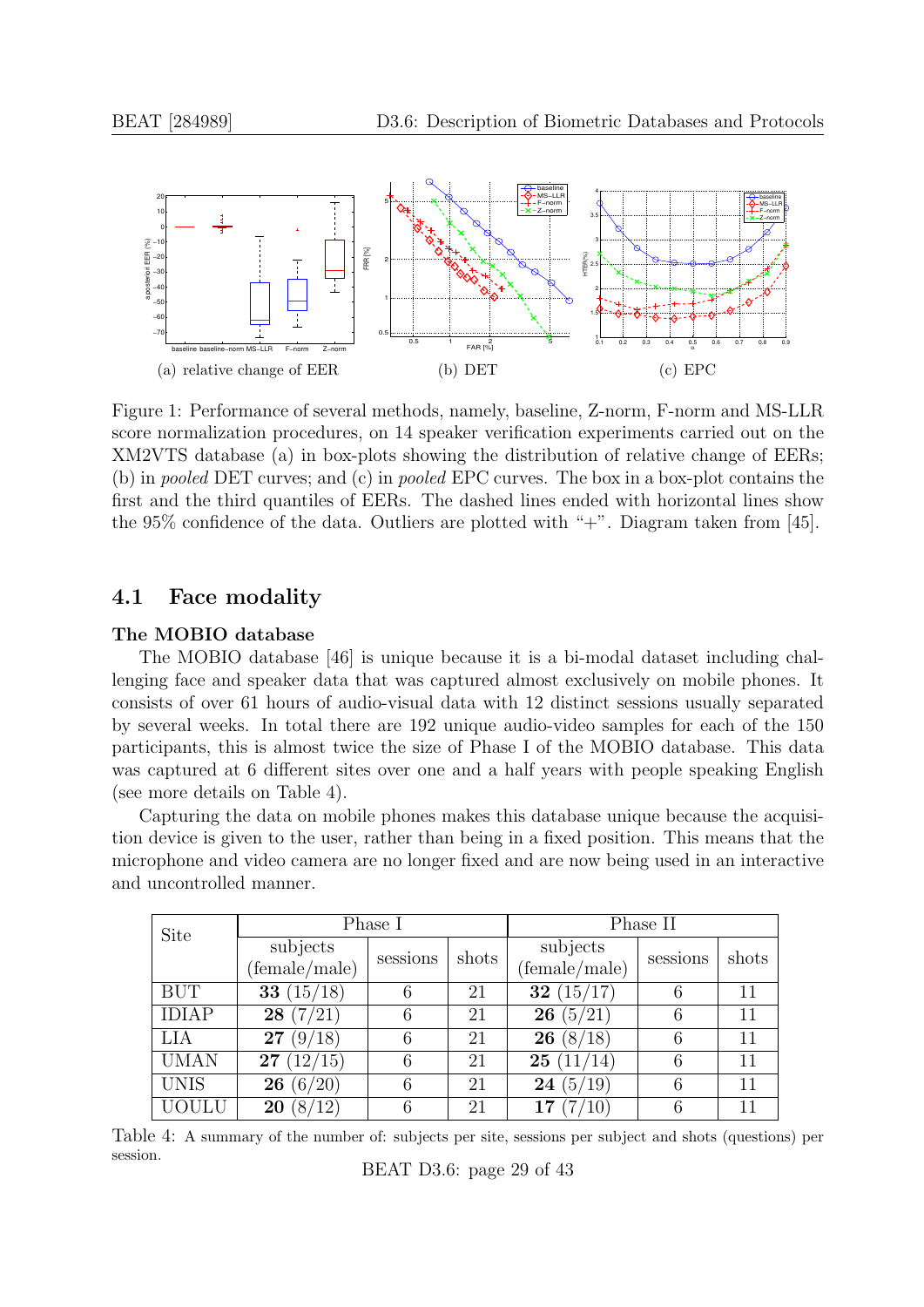Unique characteristics. The MOBIO database presents new unique challenges, including:

- High variability of pose and illumination conditions, even during recordings;
- High variability in the quality of speech;
- Variability in the acquisition environments in terms of acoustics as well as illumination and background.

Protocols The database is split into three non-overlapping partitions for: training, development and evaluation. The data is split so that two of the six sites, used for data collection, are used in totality for one partition. This ensures that no identity in one partition will be present in the other partitions. For clarity of use, protocol files are shipped with the database at the address indicated below and should be respected when possible to ease algorithm comparison. Details and full specifications can also be found in [\[46\]](#page-42-2).

Use-cases. The MOBIO database is specially suited for the following use-cases defined in Deliverable D2.1:

- Use-case 2.1: Benchmarking of biometric modalities (face and speaker);
- Use-case 2.3: Evaluation of biometric (face and speaker) system components;
- Use-case 2.5: Comparative evaluation;
- Use-case 2.6: Biometric (face and speaker) algorithm optimization;
- Use-case 2.7: Biometric (face and speaker) system optimization;
- Use-case 2.10: Educational resource.

Licensing and availability. The MOBIO database is freely available through IDIAP's  $we b site<sup>14</sup>.$  $we b site<sup>14</sup>.$  $we b site<sup>14</sup>.$ 

## <span id="page-29-0"></span>4.2 Fingerprint modality

#### The BioSecure-DS2 Fingerprint database

The acquisition of the BioSecure Multi-modal Database (BMDB) was jointly conducted by 11 European institutions participating in the BioSecure Network of Excellence [\[5\]](#page-38-5). This database is perfectly suited for an eventual implementation of the BEAT platform for the evaluation of fingerprint-related algorithms.

It comprises three different datasets acquired under different scenarios, namely: i) DS1, acquired over the Internet under unsupervised conditions, ii) DS2, acquired in an office-like

BEAT D3.6: page 30 of [43](#page-38-0)

<span id="page-29-1"></span><sup>14</sup>http://www.idiap.ch/dataset/mobio/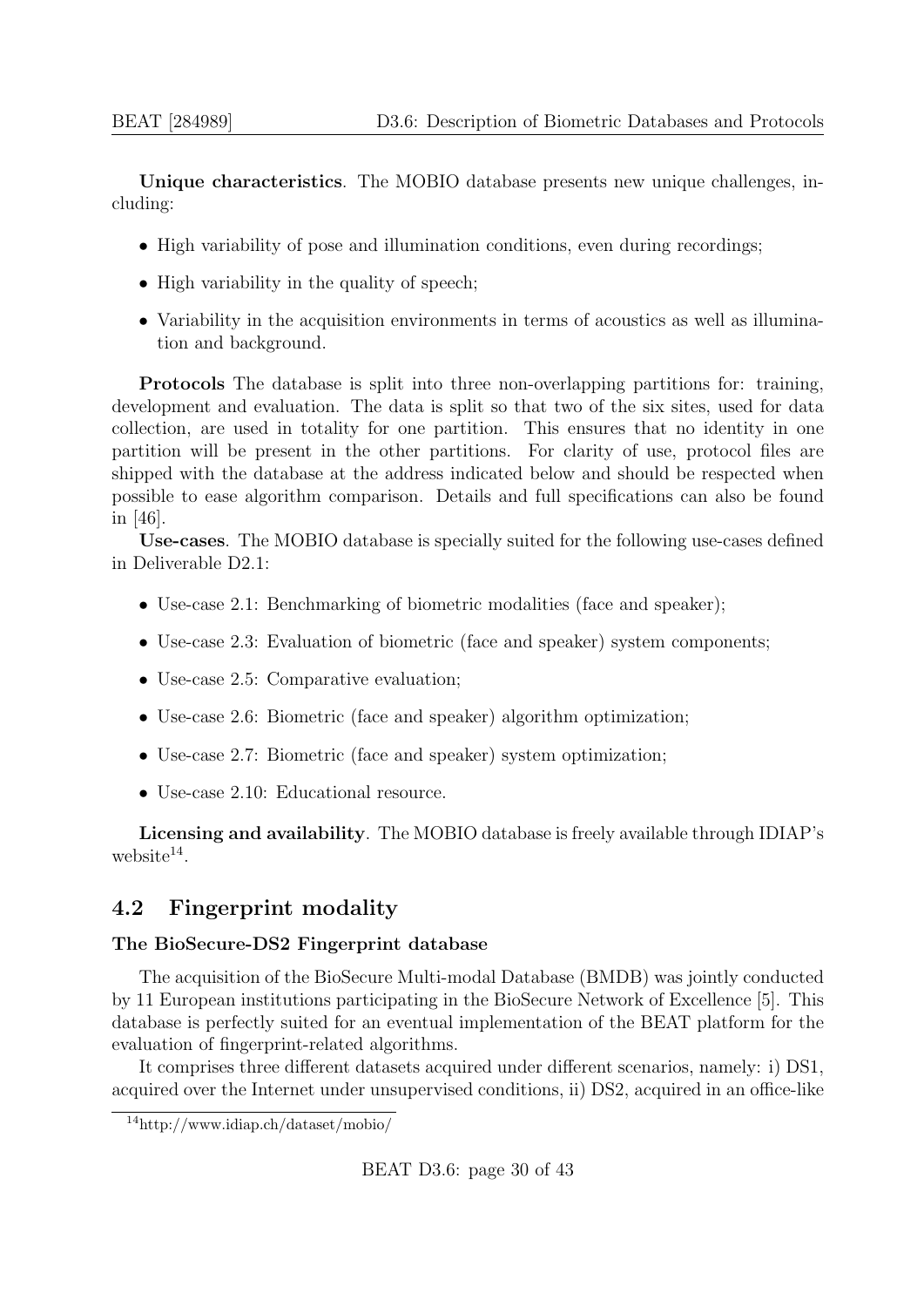| Users | r ingers                                    | Hands | Samples/finger   Total Samples/Session  |
|-------|---------------------------------------------|-------|-----------------------------------------|
| 667   | Thumb/Index/Middle $(3)$   Rigth/Left $(2)$ |       | $667 \times 3 \times 2 \times 2 = 8004$ |

<span id="page-30-0"></span>Table 5: A summary of the fingerprint data captured in BMDB-DS2 in each session and for each of the two sensors used in the acquisition (optical and thermal).

environment using a standard PC and a number of commercial sensors under the guidance of a human supervisor, and iii) DS3, acquired using a mobile portable hardware under two acquisition conditions: indoor and outdoor.

The fingerprint sub-corpus comprised within DS2 was captured was captured in two separate acquisition sessions with the optical sensor Biometrika FX2000 and with the Thermal Sweeping sensor Yubee by Atmel. The data available for each session is summarised in Table [5.](#page-30-0) The data is stored as bmp images of  $296 \times 560$  pixels captured at a resolution of 569 dpi.

Unique characteristics. The DS2 dataset presents several characteristics which do not possess the other fingerprint datasets available nowadays, and which make it specially suited for the performance and testing objectives defined within the BEAT project:

- Size: The BMDB dataset comprises fingerprint data from over 650 users.
- Compatibility: it is fully compatible, in terms of sensors used and protocols followed, with other large, multi-modal databases such as BioSec [\[16\]](#page-39-6) or BiosecurID [\[5\]](#page-38-5).
- Multi-modality: compared to other popular, mono-modal fingerprint benchmarks such as the datasets used in the series of FVC competitions, the use of the BMDB permits to perform real multi-modal fusion with other traits such as iris or face (also relevant for BEAT).
- Coverage: the BMDB was designed to be representative of the population that would make possible use of biometric systems. Thus, it presents both a balanced gender distribution (around 45%-55% of women/men), and also a balanced age distribution: about 40% of the subjects present in the database are between 18 and 25 years old, 20-25% are between 25 and 35, 20% are between 35-50 years old, and the remaining 15-20% are above 50.

Protocol. Each of the 6 fingers (index, middle and ring of both hands) of each subject is considered as a separate user. Thus, the database comprises  $667 \times 3 \times 2 = 4002$  fingerprint users.

A possible evaluation protocol for the fingerprint data captured with each of the two sensors (optical and thermal) is given in Fig. [2.](#page-31-1)

Sensor interoperability may be evaluated by using the training and development data of one of the sensors, and the test data of the other.

Use-cases. Due to the aforementioned characteristics, the BioSecure-DS2 Fingerprint Subcorpus is specially suited for the next use-cases defined in D2.1 for the BEAT platform:

BEAT D3.6: page 31 of [43](#page-38-0)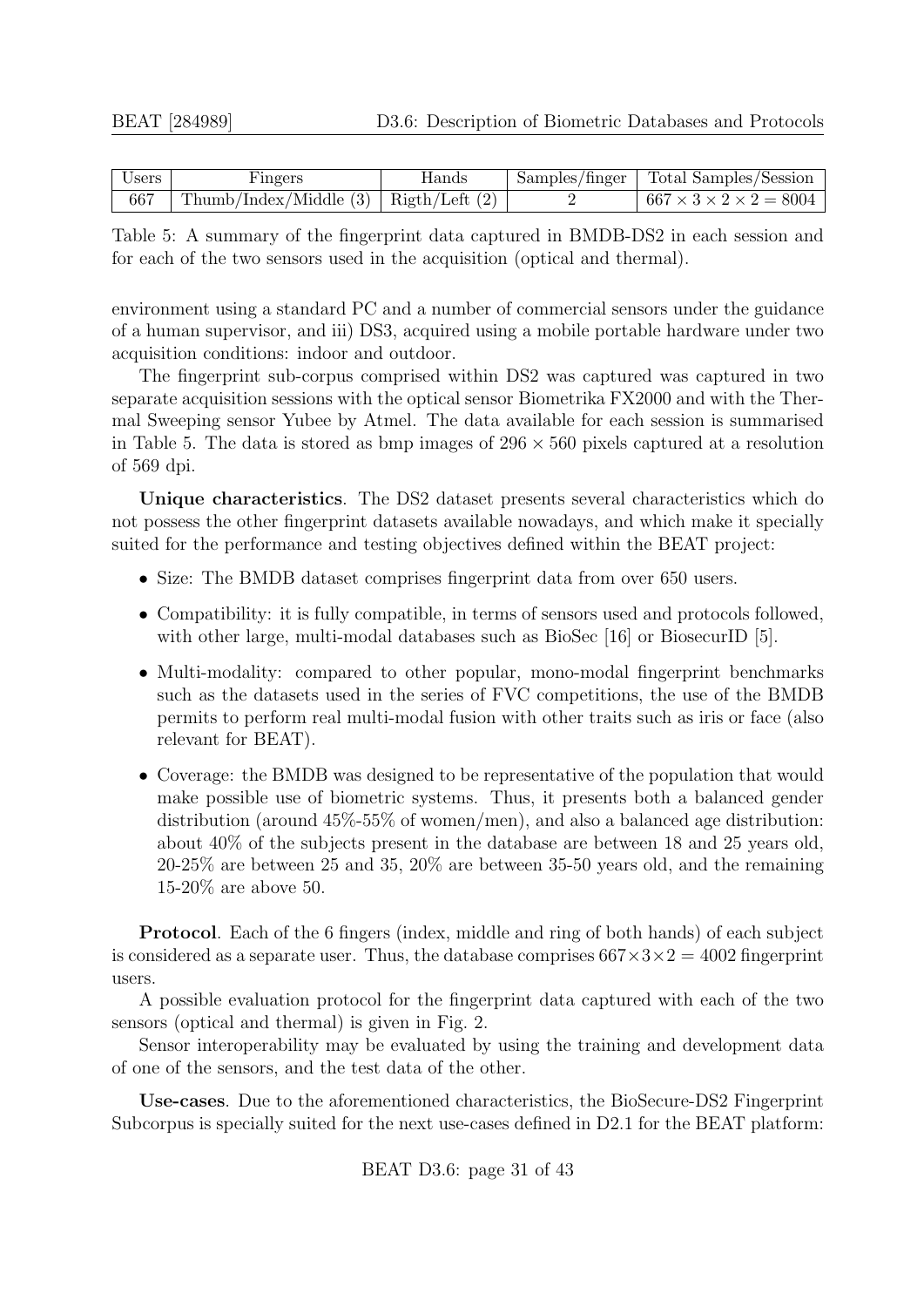|                |               | <b>BioSecure DS2 Fingerprint</b><br>(667 subjects x 3 fingers x 2 hands = 4002 users) |             |             |  |  |
|----------------|---------------|---------------------------------------------------------------------------------------|-------------|-------------|--|--|
| <b>Session</b> | <b>Sample</b> | 2000 Users                                                                            | 602 Users   | 1400 Users  |  |  |
|                |               | Training (enrolled templates)                                                         |             |             |  |  |
| 1              | 2             | Development (clients)                                                                 | Development | Test        |  |  |
| 2              |               |                                                                                       | (impostors) | (impostors) |  |  |
|                | 2             | Test (clients)                                                                        |             |             |  |  |

<span id="page-31-1"></span>Figure 2: Evaluation protocol for the fingerprint data captured with each of the two sensors in BioSecure-DS2 Fingerprint Subcorpus.

- Use-case 2.1: Benchmarking of biometric modalities (fingerprint).
- Use-case 2.3: Evaluation of biometric (fingerprint) system components.
- Use-case 2.5: Comparative evaluation.
- Use-case 2.6: Biometric (fingerprint) algorithm optimization.
- Use-case 2.7: Biometric (fingerprint) system optimization.

Licensing.The BioSecure Multi-modal DB is publicly available through the BioSecure Foundation<sup>[15](#page-31-2)</sup>.

## <span id="page-31-0"></span>4.3 Iris modality

### The BiosecurID Iris Database

The BiosecurID database was collected at 6 different Spanish academic institutions in an office-like uncontrolled environment simulating a realistic scenario [\[5\]](#page-38-5).

The iris sub-corpus comprised within the BiosecurID database was captured in 4 separate acquisition sessions with the LG Iris Access EOU 3000 sensor. The data available for each session is summarised in Table [6.](#page-32-0) The data is stored as bmp images of  $640 \times 480$ pixels.

Unique characteristics. The database presents several remarkable characteristics which make it unique for the purposes set in the BEAT project:

BEAT D3.6: page 32 of [43](#page-38-0)

<span id="page-31-2"></span><sup>15</sup><http://biosecure.it-sudparis.eu/AB/>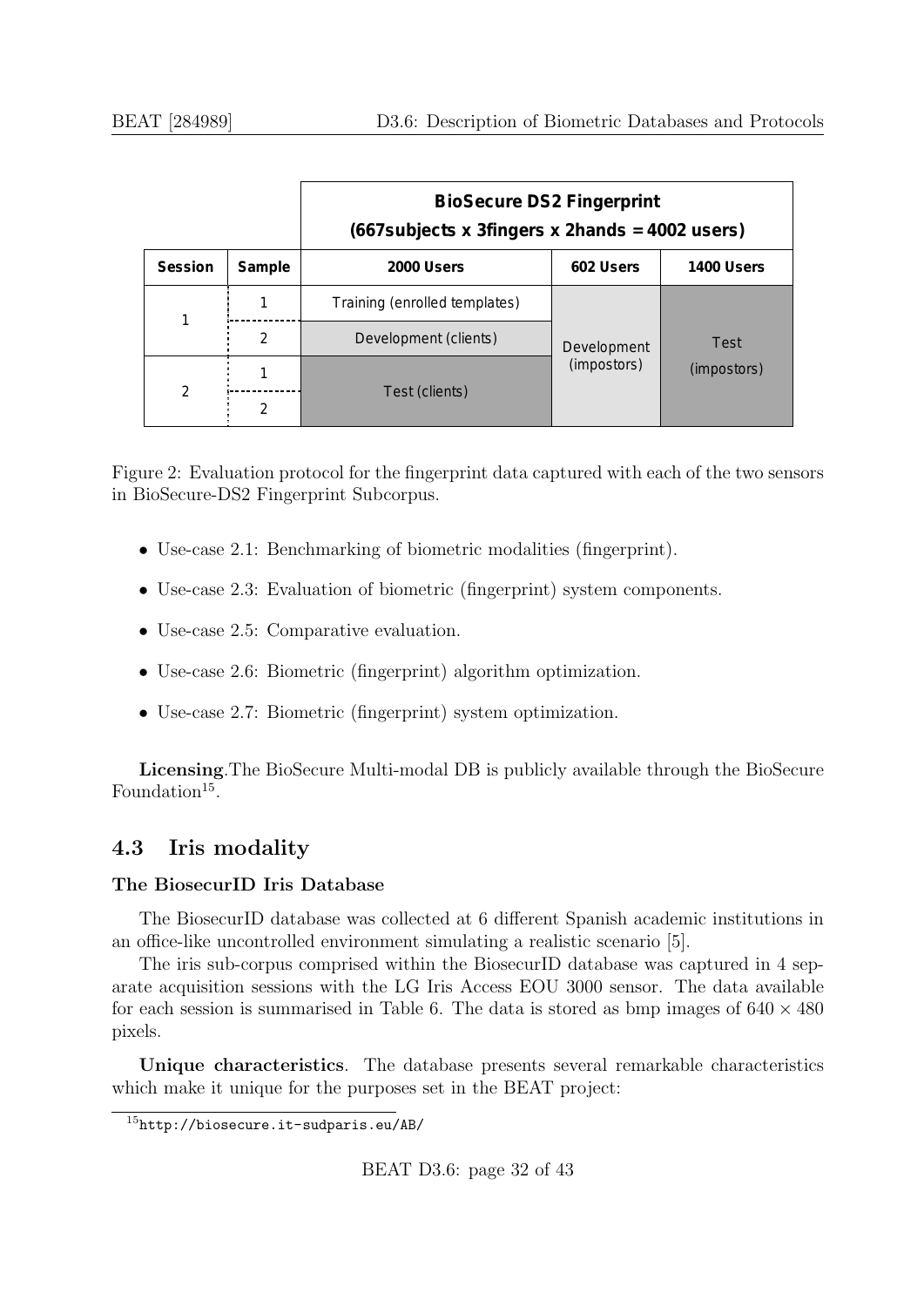<span id="page-32-0"></span>

| l Users | Eyes                     | Samples/finger   Total Samples/Session |
|---------|--------------------------|----------------------------------------|
|         | $400$   Rigth/Left $(2)$ | $400 \times 4 \times 2 = 3200$         |

Table 6: A summary of the iris data captured in the BiosecurID DB in each of the four sessions.

- Number of biometric traits: speech, iris, face (photographs and talking faces videos), signature and handwriting (on-line and off-line), fingerprints, hand (palmprint and contour-geometry), and keystroking.
- Number of subjects: a total of 400 subjects.
- Number of sessions: 4 sessions distributed in a 4 month time span. Thus, three different levels of temporal variability are taken into account: 1) within the same session (the samples of a given biometric trait are not acquired consecutively), 2) within weeks (between two consecutive sessions), and 3) within months (between nonconsecutive sessions). This is specially relevant in traits such as face, handwriting or signature which present a significant variation through time.

Another design principle in the BiosecurID database was to have balanced demographic groups. Thus, all sites were asked to acquire 30% of the subjects between 18 and 25 years of age, 20% between 25 and 35, 20% between 35 and 45, and the remaining 30% of the subjects above 45 years of age. The gender distribution was forced to be balanced and only a 10% difference was permitted between male and female sets. The ethnicity of most subjects correspond to white/caucasian Spaniards.

All relevant non-biometric data of each subject was stored in an independent file (available with the biometric samples) so that experiments regarding specific demographic groups can be easily carried out. The available information in these files includes: age, gender, handedness, manual worker (yes/no), and vision aids (glasses, contact lenses, none).

Protocol. Each of the 2 irises (right and left) of each subject is considered as a separate user. Thus, the database comprises  $400 \times 2 = 800$  iris users.

A possible evaluation protocol for the iris data in BiosecurID DB is given in Fig. [3.](#page-33-0)

Use-cases. Due to the aforementioned characteristics, the BiosecurID Iris Subcorpus is specially suited for the next use-cases defined in D2.1 for the BEAT platform:

- Use-case 2.1: Benchmarking of biometric modalities (iris).
- Use-case 2.3: Evaluation of biometric (iris) system components.
- Use-case 2.4: Supporting user specific studies of biometric modality (iris) sensitivity to degradation phenomena such as: ageing.
- Use-case 2.5: Comparative evaluation.
- Use-case 2.6: Biometric (iris) algorithm optimization.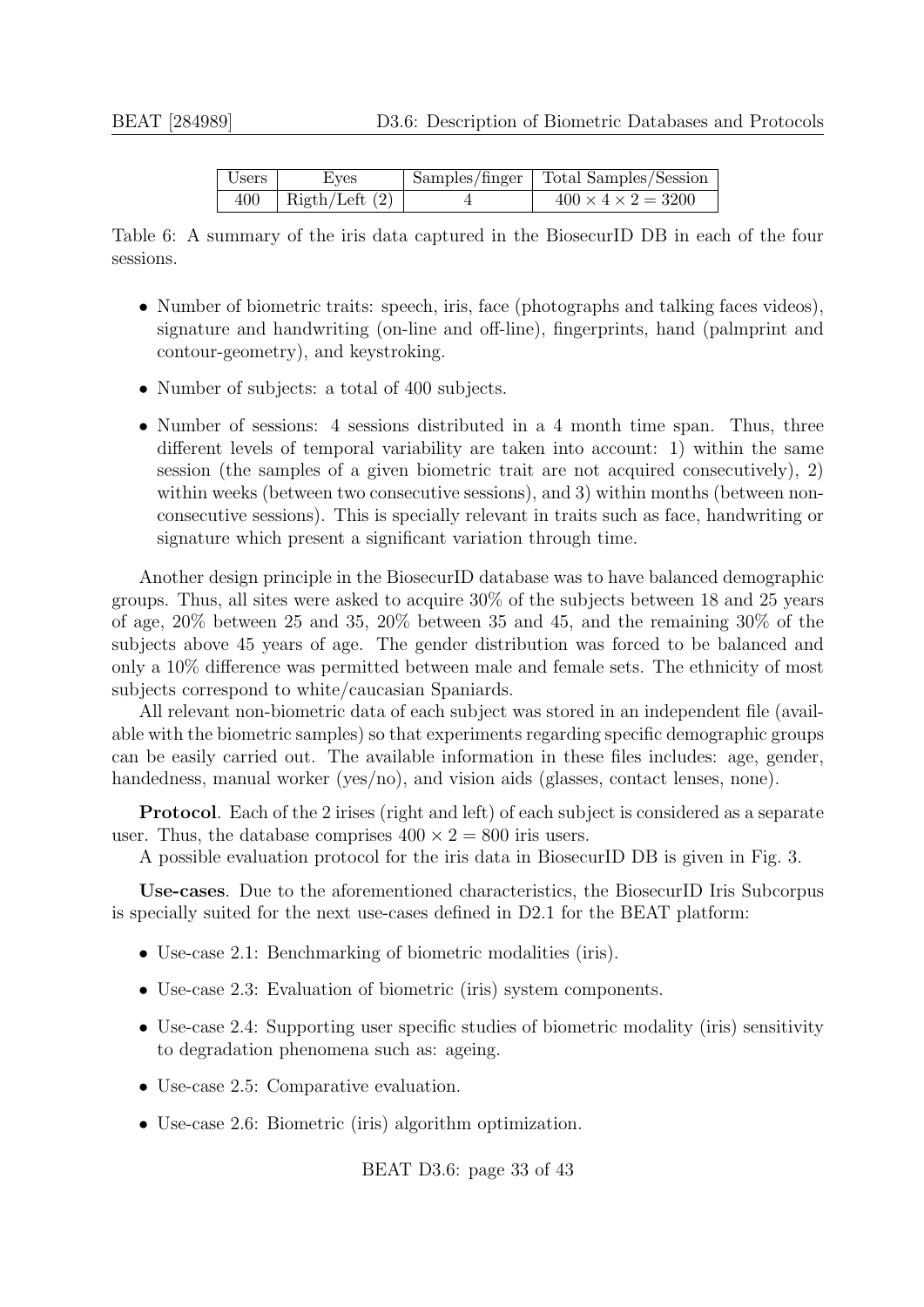|                |                | <b>BiosecurID Iris</b><br>$(400$ subjects x 2iris = 800users) |             |             |  |
|----------------|----------------|---------------------------------------------------------------|-------------|-------------|--|
| <b>Session</b> | <b>Sample</b>  | 200 Users                                                     | 50 Users    | 150 Users   |  |
| 1              | $\overline{2}$ | Training<br>(enrolled templates)                              |             |             |  |
| 2              | 2              | Development (clients)                                         | Development | <b>Test</b> |  |
| 3              | 2              |                                                               | (impostors) | (impostors) |  |
| $\overline{4}$ | $\overline{2}$ | Test (clients)                                                |             |             |  |

<span id="page-33-0"></span>Figure 3: Evaluation protocol for the iris data comprised in the BiosecurID Iris Subcorpus.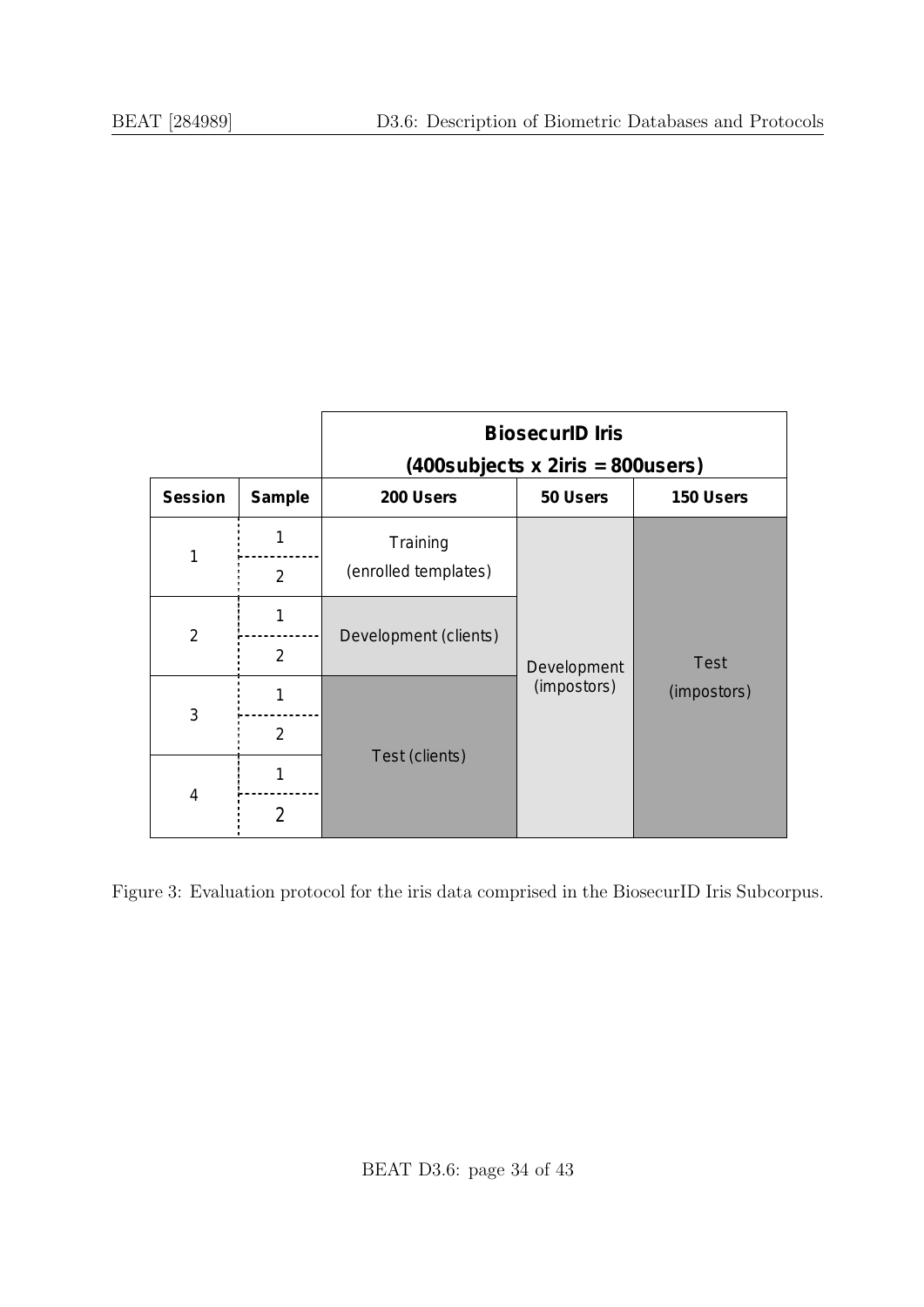• Use-case 2.7: Biometric (iris) system optimization.

Licensing. The BiosecurID DB does not have yet a set licensing procedure but is announced to be made publicly available through the Biometric Recognition Group - ATVS [16](#page-34-1) .

## <span id="page-34-0"></span>4.4 Vein modality

#### CASIA Multi-Spectral Palmprint Database

The CASIA databases were collected for number of biometric traits (iris, face, fingerprint, handwriting, palmprint, gait etc.). The CASIA Multi-Spectral Palmprint Database consists of palm print images of 100 individuals (six samples per individual), captured under six different NIR illuminators. Wavelengths of the illuminator corresponding to the six spectrum are 460nm, 630nm, 700nm, 850nm, 940nm and white light respectively. Palm veins are most visible under the illuminator at 940 nm wavelength.

Unique characteristics. The CASIA database has several remarkable properties which make it unique for the purposes set in the BEAT project:

- Number of biometric traits: iris, face, fingerprint, handwriting, palmprint, gait.
- Number of images and subjects: 7,200 palm images captured from 100 different people.
- Number of sessions: For each hand, palm images are captured at two sessions. The time interval between the two sessions is more than one month.

Protocol. The database has 3,600 images for each hand (7,200 in total). The protocol can be built for each hand separately. The database is divided into three disjoint sets of palm vein images. The first set contains training set of 1985 palm images and evaluation set contains 966 palm images while query set contains 649 palm images. The training set is used to build genuine models, the evaluation set is used to obtain the genuine and imposter scores for verification thresholds and the query set of palm images is used for obtain the verification rates. Alternatively, Leave-one-out technique can be used in verification and the nearest neighbour search method can be used in identification.

Use-cases. By taking account the aforementioned properties, the CASIA Multi-Spectral Palmprint Database is especially suitable for the below uses-cases defined in D2.1 for the BEAT platform:

- Use-case 2.1: Benchmarking of biometric modalities (vein).
- Use-case 2.3: Evaluation of biometric (vein) system components.

<span id="page-34-1"></span> $16$ <http://atvs.ii.uam.es/>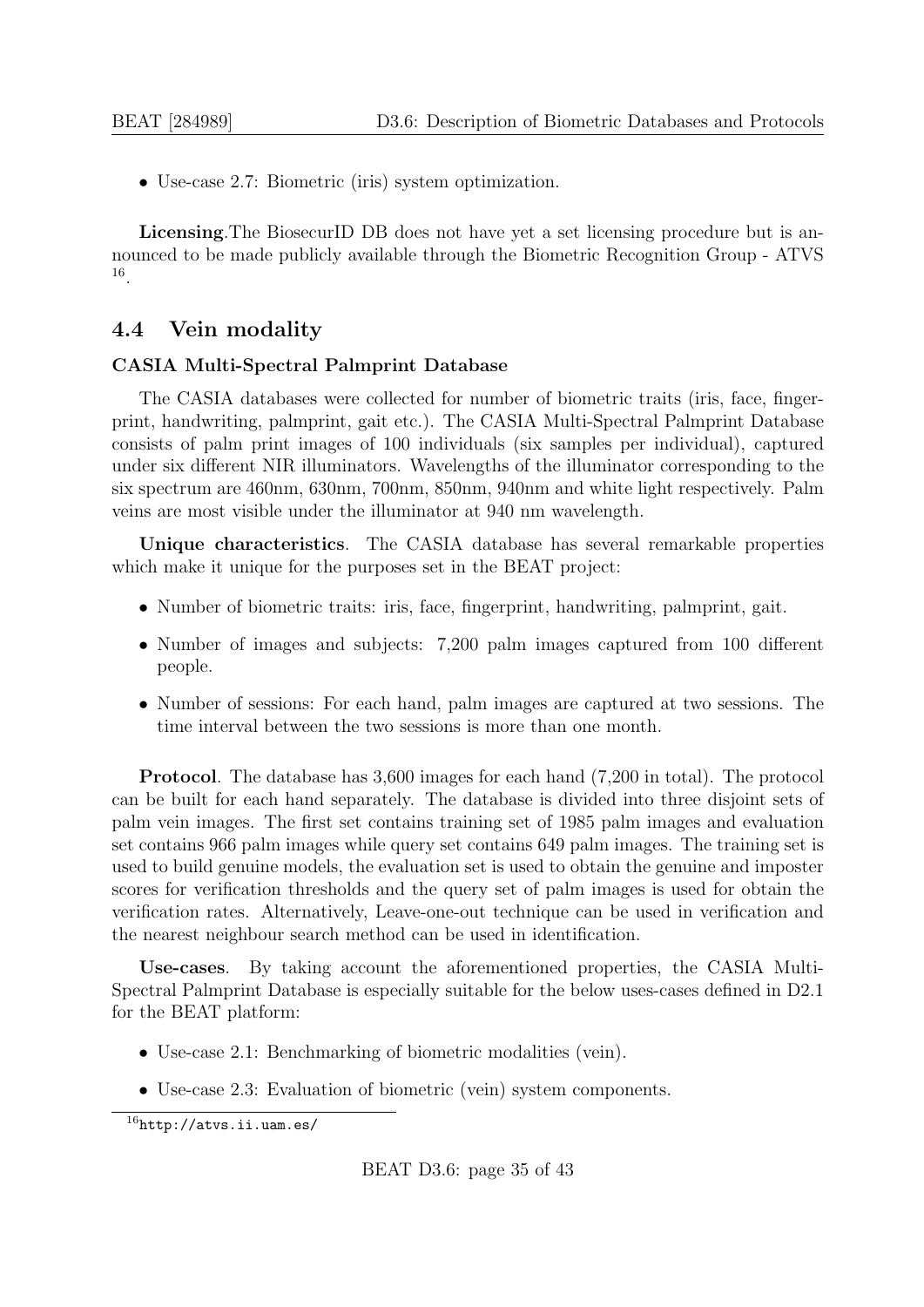- Use-case 2.5: Comparative evaluation.
- Use-case 2.6: Biometric (vein) algorithm optimization.
- Use-case 2.7: Biometric (vein) system optimization.

Licensing.The database is released for research and educational purposes. They accept no liability for any undesirable consequences of using the database. All rights of the CASIA database are reserved. Any person or organization is not permitted to distribute, publish, copy, or disseminate this database. In all documents and papers that report experimental results based on this database, their efforts in constructing the database should be acknowledged as: Portions of the research in this paper use the CASIA-MS-Palmprint V1 collected by the Chinese Academy of Sciences' Institute of Automation (CASIA) and a reference to "CASIA-MS-Palmprint V1, http://biometrics.idealtest.org/" should be included. A copy of all reports and papers that are for public or general release that use the CASIA-MS-Palmprint V1 should be forwarded upon release or publication to Professor Tieniu Tan whose contact details can be found at [http://biometrics.idealtest.org/](http://biometrics.idealtest.org/dbDetailForUser.do?id=6) [dbDetailForUser.do?id=6](http://biometrics.idealtest.org/dbDetailForUser.do?id=6).

## <span id="page-35-0"></span>4.5 Multi-modal score-level fusion

#### Multi-modal score-level fusion Databases

For the purpose of benchmarking fusion algorithms, we consider three data sets:

- Biometric Scores Set Release 1 (BSSR1)<sup>[17](#page-35-1)</sup>: It contains three data sets with the following suggested usage:
	- 1. multi-modal fusion of face and fingerprint involving 517 individuals.
	- 2. two finger fusion involving 6000 individuals.
	- 3. two-sample or two-algorithm fusion involving 3000 individuals.
- XM2VTS score-level fusion benchmark (XM2VTS fusion) database<sup>[18](#page-35-2)</sup>: It contains the outcome of 7 face and 6 speaker recognition systems of 200 clients. Configurations for multi-modal and intra-modal are published. However, it is conceivable to realize multi-algorithmic and multi-sample fusion as well.
- BANCA score-level fusion data set (BANCA fusion)<sup>[19](#page-35-3)</sup>: It contains 1186 face and speech experimental outcomes.

BEAT D3.6: page 36 of [43](#page-38-0)

<span id="page-35-1"></span><sup>17</sup><http://www.nist.gov/itl/iad/ig/biometricscores.cfm>

<span id="page-35-2"></span><sup>18</sup><http://personal.ee.surrey.ac.uk/Personal/Norman.Poh/web/fusion>

<span id="page-35-3"></span> $19$ [http://personal.ee.surrey.ac.uk/Personal/Norman.Poh/web/banca\\_multi](http://personal.ee.surrey.ac.uk/Personal/Norman.Poh/web/banca_multi)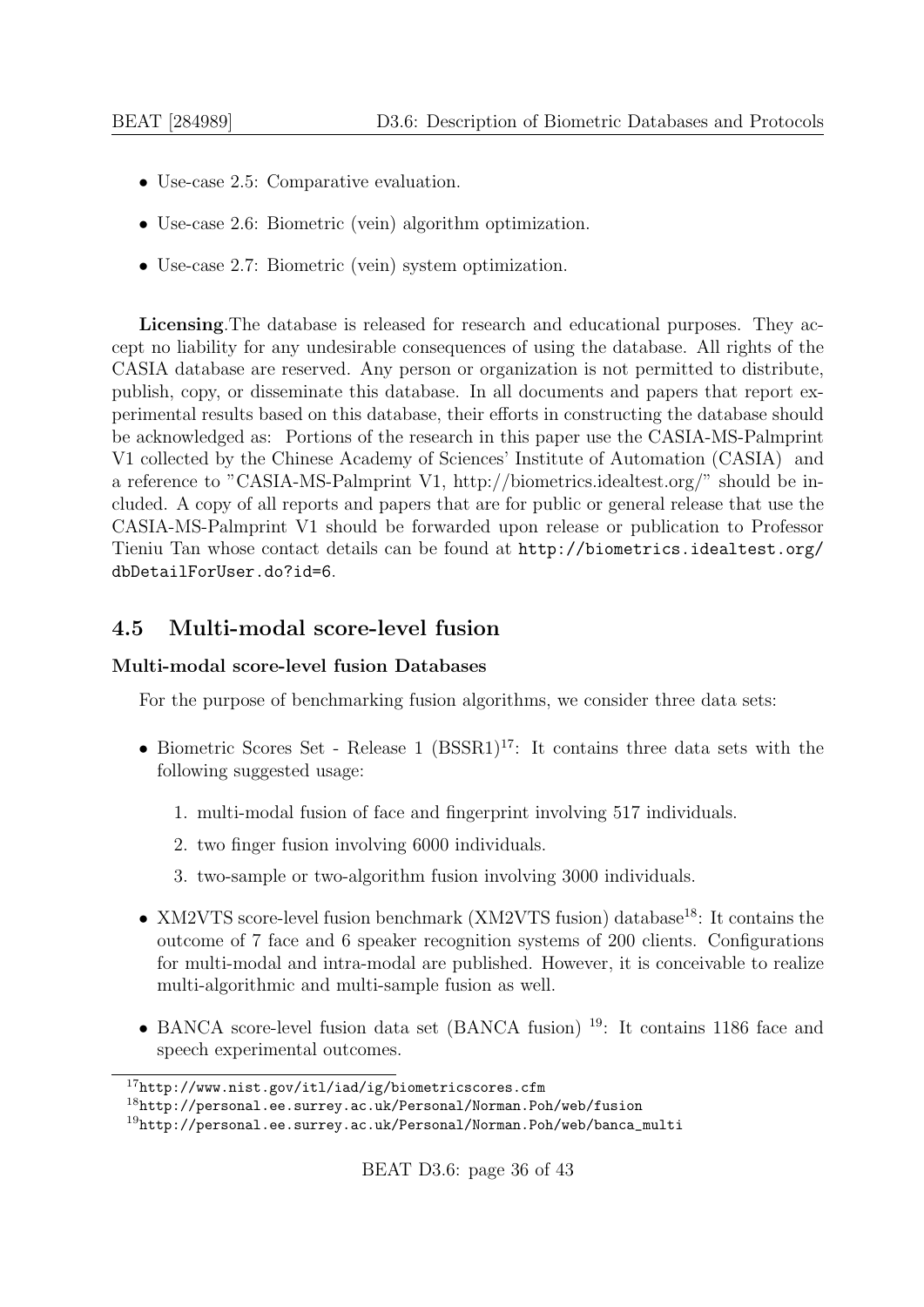| Score Data sets          | Lausanne Protocols                           |                                   |  |
|--------------------------|----------------------------------------------|-----------------------------------|--|
|                          | $L_{\rm P1}$                                 | L.P2                              |  |
| client development set   | $\boxed{600 (3 \times 200)}$   400 (2 × 200) |                                   |  |
| impostor development set |                                              | 40,000 $(25 \times 8 \times 200)$ |  |
| client evaluation set    | 400 $(2 \times 200)$                         |                                   |  |
| impostor evaluation set  | 112,000 $(70 \times 8 \times 200)$           |                                   |  |

<span id="page-36-0"></span>Table 7: The Lausanne and fusion protocols of the XM2VTS database. Numbers quoted below are the number of samples.

While BSSR1 is primary used for identification, the XM2VTS and BANCA fusion data set is used for authentication/verification. Therefore, both data sets can complement each other.

Unique characteristics. A unique feature about the XM2VTS fusion data set is that both the development and evaluation contains the same 200 clients, it is often used for benchmarking client-specific score normalization and client-specific fusion procedures. In this case, the development set is used for training the above procedures and the evaluation set is used uniquely for testing.

As for the BANCA fusion data set, it has some interesting features, as listed below:

- It arguably offers the largest number of score sets; it contains 1186 baseline face and speech experiments
- The data contains controlled (clean), adverse (under challenging conditions) and degraded conditions (with different devices), hence allowing algorithms to be evaluated in these specific conditions, e.g., [\[47\]](#page-42-3).
- The baseline classifiers are very diverse, containing both generative and discriminative classifiers: MLP, GMM and SVM, as well as template-based (with correlation measures). This allows for multi-modal scalability studies, e.g., [\[48\]](#page-42-4).

Protocol. The BSSR1 does not have a defined protocol. Therefore, there is no development or evaluation set. This means that fusion algorithms that need training (and the parameters of which need tuning) may be trained or tested on different data sets. As a consequence, different fusion algorithms reported on this data set cannot be compared with each other.

In comparison, the XM2VTS fusion data set has two defined protocols, namely Lausanne fusion protocols I and II which follow closely the original Lausanne protocols I and II. They are listed in Table [7.](#page-36-0) In this table, development and evaluation sets are clearly distinguished.

Use-cases. The proposed multi-modal score-level fusion Databases are specially suited for the following use-cases defined in Deliverable D2.1:

BEAT D3.6: page 37 of [43](#page-38-0)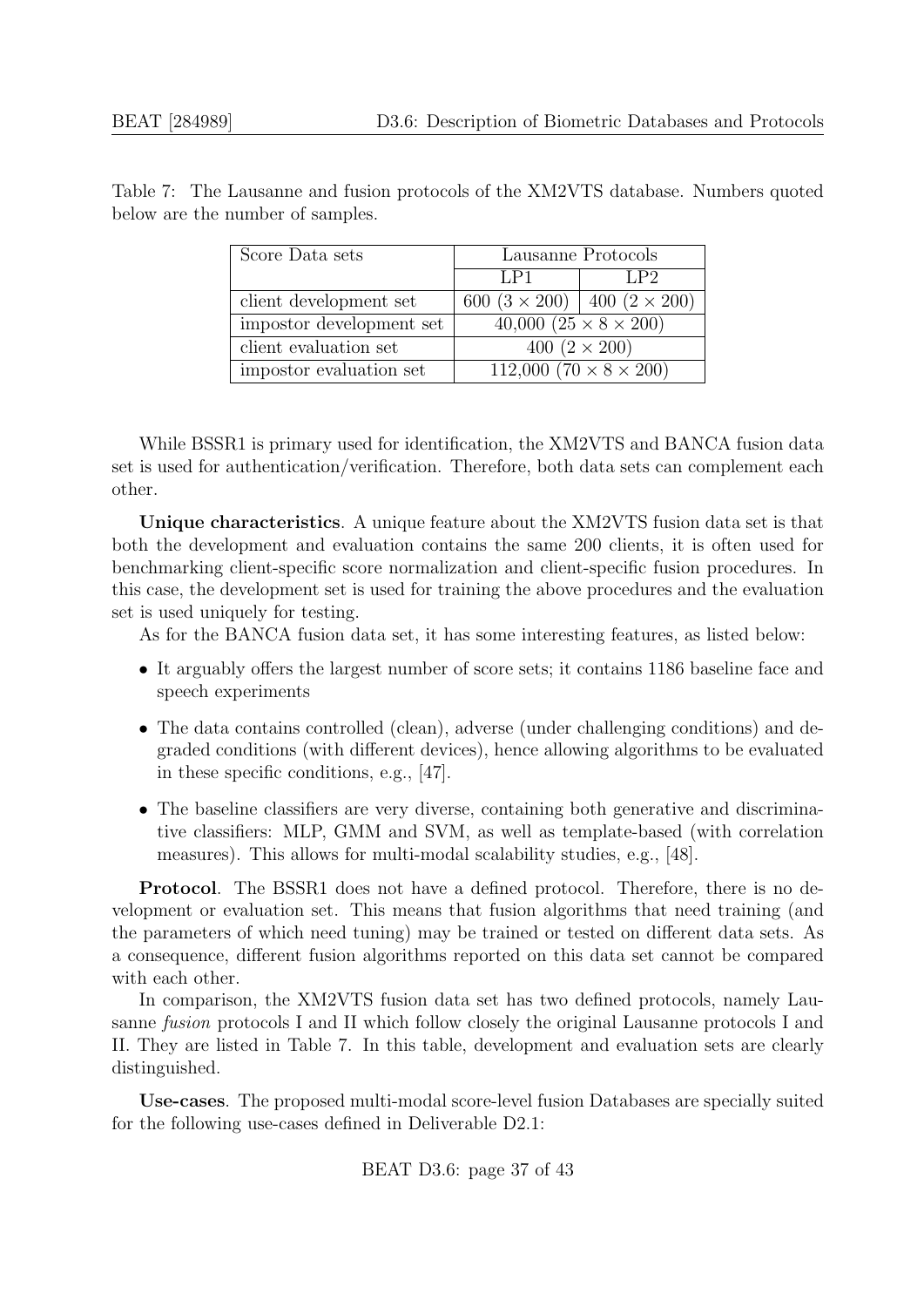- Use-case 2.1: Benchmarking of biometric modalities (Multi-modal);
- Use-case 2.3: Evaluation of biometric (Multi-modal) system components;
- Use-case 2.5: Comparative evaluation;
- Use-case 2.6: Biometric (Multi-modal) algorithm optimization;
- Use-case 2.8: Multi-modal biometric system brokerage
- Use-case 2.10: Educational resource.

Licensing and availability. Because no biometric images are involved, the above data sets are available for download and can be freely used for experimentation without restriction

## <span id="page-37-0"></span>5 Conclusions

This deliverable includes a brief literature survey of databases for four selected biometric modalities, namely, face, fingerprint, iris, and vein modalities. Several desirable characteristics of biometric experimental protocols are also discussed. The deliverable also lists some examples of candidate database to be considered for the BEAT platform.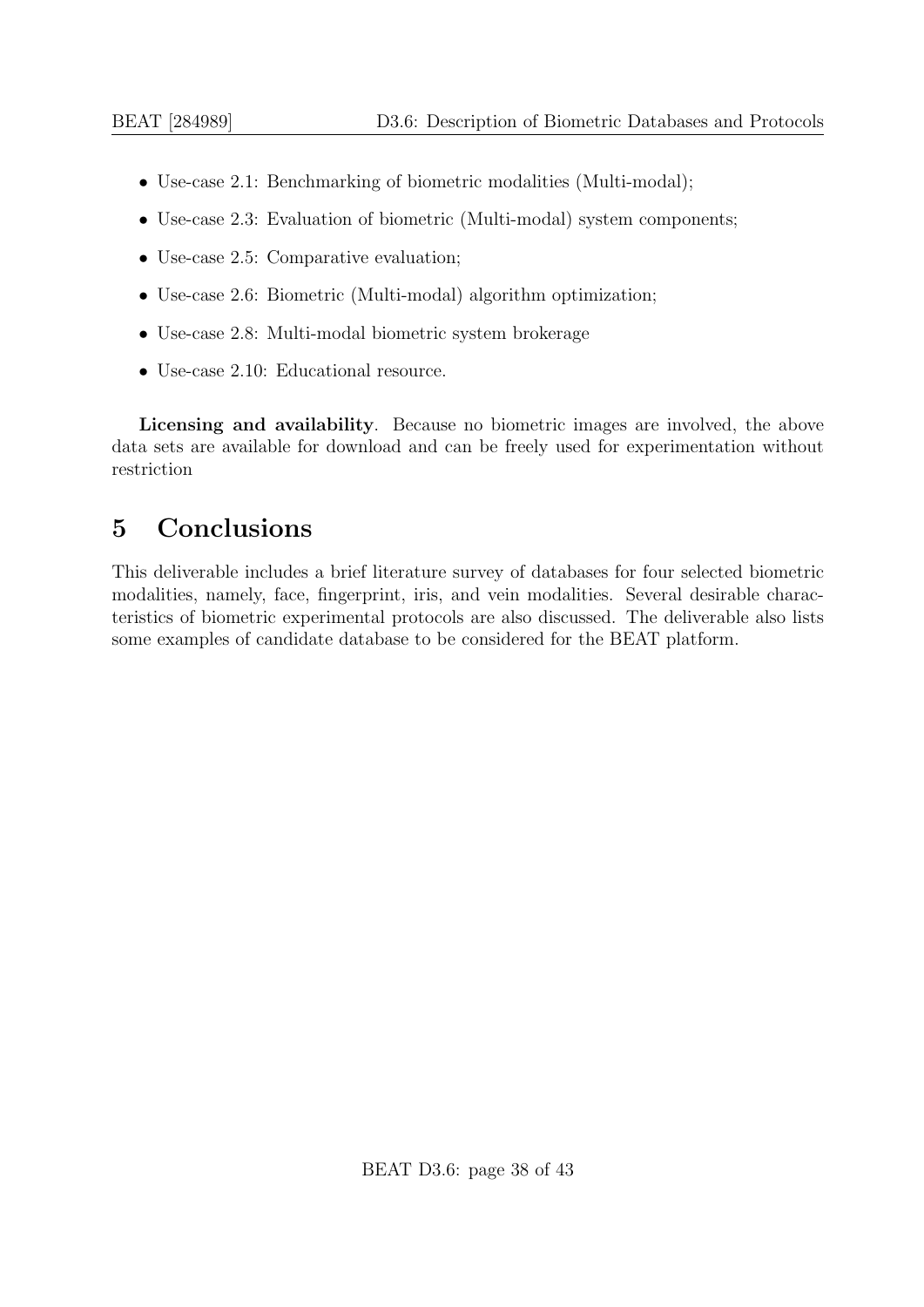# References

- <span id="page-38-1"></span><span id="page-38-0"></span>[1] Javier Ortega-Garcia, Julian Fierrez, Fernando Alonso-Fernandez, Javier Galbally, Manuel R. Freire, Joaquin Gonzalez-Rodriguez, Carmen Garcia-Mateo, Jose-Luis Alba-Castro, Elisardo Gonzalez-Agulla, Enrique Otero-Muras, Sonia Garcia-Salicetti, Lorene Allano, Bao Ly-Van, Bernadette Dorizzi, Josef Kittler, Thirimachos Bourlai, Norman Poh, Farzin Deravi, Ming W.R. Ng, Michael Fairhurst, Jean Hennebert, Andreas Humm, Massimo Tistarelli, Linda Brodo, Jonas Richiardi, Andrzej Drygajlo, Harald Ganster, Federico M. Sukno, Sri-Kaushik Pavani, Alejandro Frangi, Lale Akarun, and Arman Savran, "The multiscenario multienvironment biosecure multimodal database (bmdb)," IEEE Transactions on Pattern Analysis and Machine Intelligence (TPAMI), vol. 32, pp. 1097–1111, 2010.
- <span id="page-38-2"></span>[2] Ralph Gross, "Face databases," in Handbook of Face Recognition, A.Jain S.Li, Ed. Springer, New York, February 2005.
- <span id="page-38-3"></span>[3] F. S. Samaria, , and A.C. Harter, "Parameterisation of a stochastic model for human face identification," 1994.
- <span id="page-38-4"></span>[4] Enrique Bailly-Baillière, Samy Bengio, Frédéric Bimbot, Miroslav Hamouz, Josef Kittler, Johnny Mariéthoz, Jiri Matas, Kieron Messer, Vlad Popovici, Fabienne Porée, Belén Ruíz, and Jean-Philippe Thiran, "The banca database and evaluation protocol," in AVBPA, 2003, pp. 625–638.
- <span id="page-38-5"></span>[5] J. Fierrez, J. Galbally, J. Ortega-Garcia, M. R. Freire, F. Alonso-Fernandez, D. Ramos, D. T. Toledano, J. Gonzalez-Rodriguez, J. A. Siguenza, J. Garrido-Salas, E. Anguiano, G. Gonzalez de Rivera, R. Ribalda, M. Faundez-Zanuy, J. A. Ortega, V. Cardeoso-Payo, A. Viloria, C. E. Vivaracho, Q. I. Moro, J. J. Igarza, J. Sanchez, I. Hernaez, C. Orrite-Uruuela, F. Martinez-Contreras, and J. J. Gracia-Roche, "BiosecurID: a multimodal biometric database," Pattern Analysis and Applications, vol. 13, pp. 235– 246, 2009, To appear.
- <span id="page-38-6"></span>[6] Wen Gao, Bo Cao, Shiguang Shan, Delong Zhou, Xiaohua Zhang, and Debin Zhao, "The cas-peal large-scale chinese face database and evaluation protocols," Tech. Rep., Joint Research and Development Laboratory, CAS, 2004.
- <span id="page-38-7"></span>[7] Terence Sim, Simon Baker, and Maan Bsat, "The cmu pose, illumination, and expression database," IEEE Transactions on Pattern Analysis and Machine Intelligence, vol. 25, pp. 1615–1618, 2003.
- <span id="page-38-8"></span>[8] P. Jonathon Phillips, Hyeonjoon Moon, Patrick J. Rauss, and Syed A. Rizvi, "The feret evaluation methodology for face-recognition algorithms," in CVPR, 1997, pp. 137–143.
- <span id="page-38-9"></span>[9] P. Jonathon Phillips, Patrick J. Flynn, Todd Scruggs, Kevin W. Bowyer, Jin Chang, Kevin Hoffman, Joe Marques, Jaesik Min, and William Worek, "Overview of the

BEAT D3.6: page 39 of [43](#page-38-0)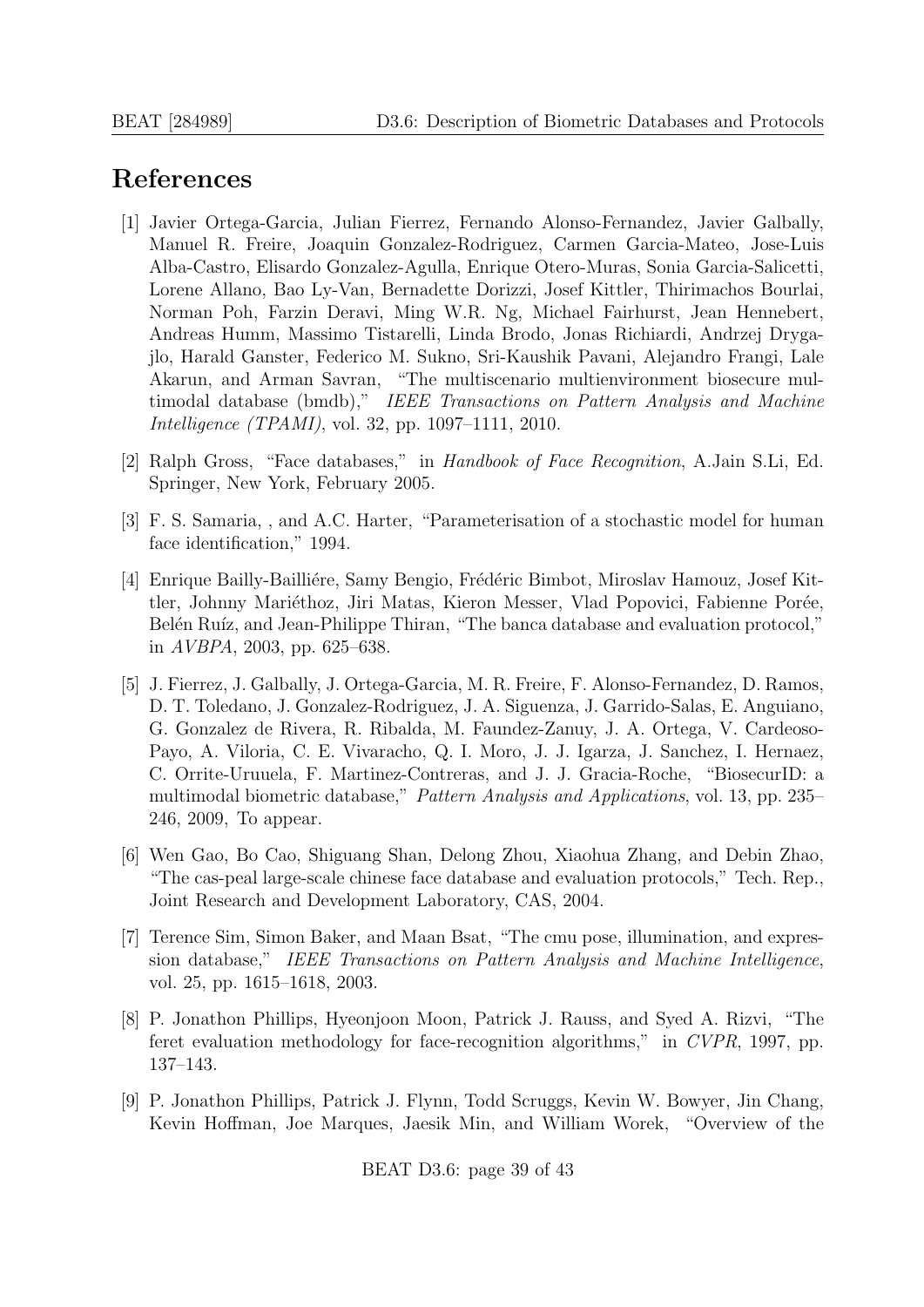face recognition grand challenge," in Proceedings of the 2005 IEEE Computer Society Conference on Computer Vision and Pattern Recognition (CVPR'05) - Volume 1 - Volume 01, Washington, DC, USA, 2005, CVPR '05, pp. 947–954, IEEE Computer Society.

- <span id="page-39-0"></span>[10] M. Lyons, S. Akamatsu, M. Kamachi, and J. Gyoba, "Coding facial expressions with gabor wavelets," in Proceedings of the 3rd. International Conference on Face  $\mathcal{C}$ Gesture Recognition, Washington, DC, USA, 1998, FG '98, pp. 200–, IEEE Computer Society.
- <span id="page-39-1"></span>[11] Bon-Woo Hwang, Hyeran Byun, Myoung-Cheol Roh, and Seong-Whan Lee, "Performance evaluation of face recognition algorithms on the asian face database, kfdb," in Proceedings of the 4th international conference on Audio- and video-based biometric person authentication, Berlin, Heidelberg, 2003, AVBPA'03, pp. 557–565, Springer-Verlag.
- <span id="page-39-2"></span>[12] Chris McCool and Sébastien Marcel, "Mobio database for the icpr 2010 face and speech competition," Idiap-Com Idiap-Com-02-2009, Idiap, 11 2009.
- <span id="page-39-3"></span>[13] P. Jonathon Phillips, Patrick J. Flynn, J. Ross Beveridge, W. Todd Scruggs, Alice J. O'Toole, David Bolme, Kevin W. Bowyer, Bruce A. Draper, Geof H. Givens, Yui Man Lui, Hassan Sahibzada, Joseph A. Scallan, Iii, and Samuel Weimer, "Overview of the multiple biometrics grand challenge," in Proceedings of the Third International Conference on Advances in Biometrics, Berlin, Heidelberg, 2009, ICB '09, pp. 705– 714, Springer-Verlag.
- <span id="page-39-4"></span>[14] K Messer, J Matas, J Kittler, J Luettin, and G Maitre, "Xm2vtsdb: The extended m2vts database," in Second International Conference on Audio and Video-based Biometric Person Authentication, 1999.
- <span id="page-39-5"></span>[15] Peter N. Belhumeur Athinodoros S. Georghiades and David J. Kriegman, "From few to many: Generative models for recognition under variable pose and illumination," 2000, pp. 277–284, IEEE Computer Society.
- <span id="page-39-6"></span>[16] J. Fierrez, J. Ortega-Garcia, D. Torre-Toledano, and J. Gonzalez-Rodriguez, "BioSec baseline corpus: A multimodal biometric database," Pattern Recognition, vol. 40, pp. 1389–1392, 2007.
- <span id="page-39-7"></span>[17] J. Ortega-Garcia, J. Fierrez, D. Simon, M. F. Gonzalez, V. Espinosa, A. Satue, I. Hernaez, J. J. Igarza, C. Vivaracho, D. Escudero, and Q. I. Moro, "MCYT baseline corpus: a bimodal biometric database," IEE Proc. Vision, Image and Signal Processing, vol. 150, no. 6, pp. 391–401, 2003.
- <span id="page-39-8"></span>[18] R. Cappelli, D. Maio, D. Maltoni, J. L. Wayman, and A. K. Jain, "Performance evaluation of fingerprint verification systems," IEEE Trans. on Pattern Analysis and Machine Intelligence, vol. 28, no. 1, pp. 3–18, 2006.

BEAT D3.6: page 40 of [43](#page-38-0)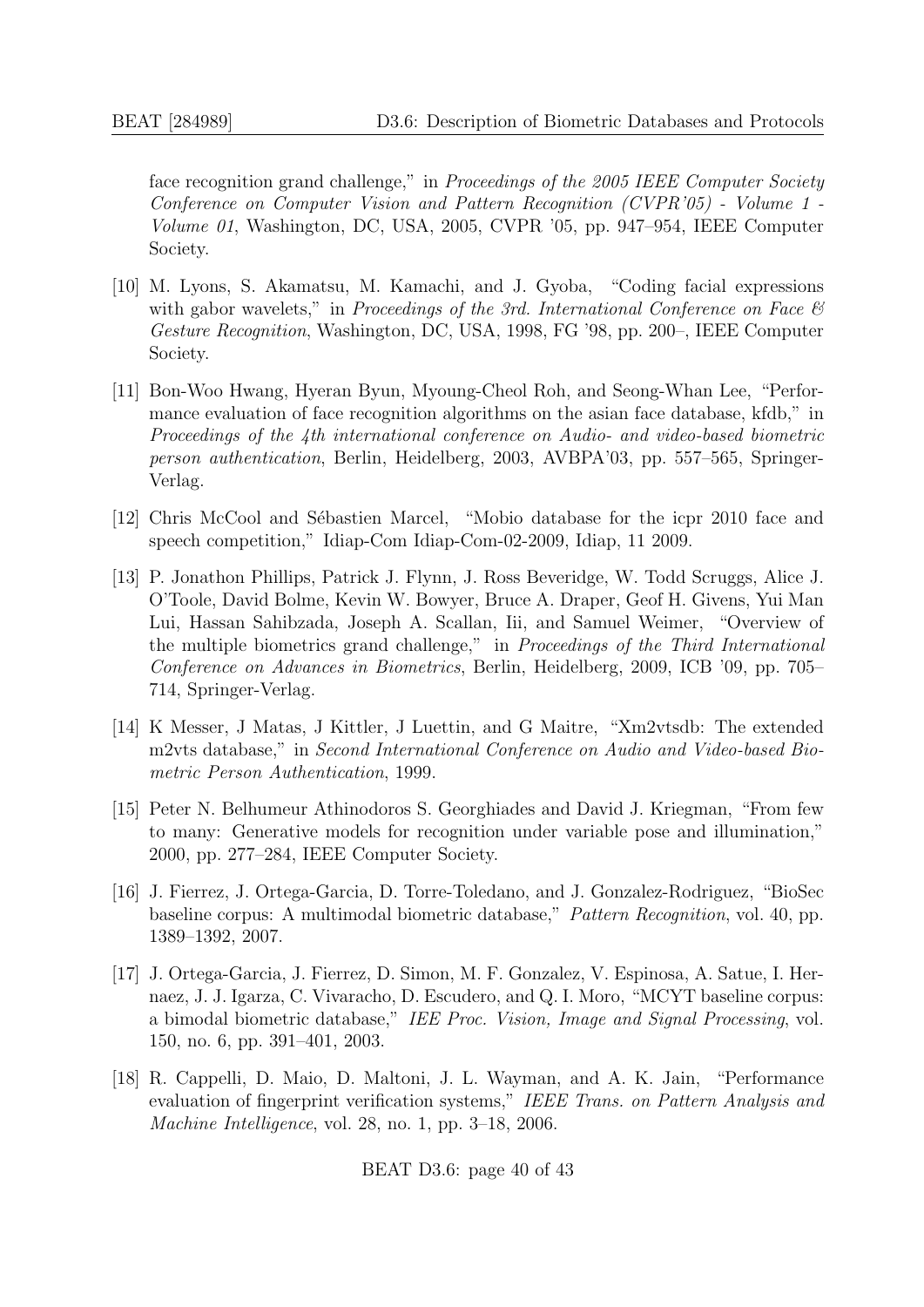- <span id="page-40-0"></span>[19] R. Cappelli, D. Maio, and D. Maltoni, "Synthetic fingerprint-database generation," in Proc. IEEE Int. Conf. on Pattern Recognition (ICPR), 2002, vol. 3, pp. 744–747.
- <span id="page-40-1"></span>[20] Raffaele Cappelli, Handbook of fingerprint recogniion, chapter Synthetic fingerprint generation, pp. 271–302, Springer, 2009.
- <span id="page-40-2"></span>[21] NIST, "The multiple biometric grand challenge db," http://www.nist.gov/itl/iad/ig/mbgc.cfm.
- <span id="page-40-3"></span>[22] NIST, "National insitute of standards and technology: Iris challenge evaluation data," http://iris.nist.gov/ice/.
- <span id="page-40-4"></span>[23] MMU, "Multimedia university iris database," http://pesona.mmu.edu.my/˜ccteo/.
- <span id="page-40-5"></span>[24] H. Proenca and L. A. Alexandre, "The ubiris iris image database," 2004, http://iris.di.ubi.pt.
- <span id="page-40-6"></span>[25] H. Proenca, S. Filipe, R. Santos, J. Oliveira, and L. A. Alexandre, "The ubiris.v2: A database of visible wavelength iris images captured on-the-move and at-a-distance," IEEE Transactions on Pattern Analysis and Machine Intelligence, vol. 32, pp. 1529– 1535, 2010.
- <span id="page-40-7"></span>[26] University of Bath, "University of bath iris image database," http://www.bath.ac.uk/elec-eng/research/sipg/irisweb/.
- <span id="page-40-8"></span>[27] CASIA, "The chinese academy of sciences (casia) iris image database v3.0," http://www.cbsr.ia.ac.cn/IrisDatabase.htm.
- <span id="page-40-9"></span>[28] S. Shah and A. Ross, "Generating synthetic irises by feature agglomeration," in Proc. IEEE Int. Conf. on Image Processing (ICIP), 2006, pp. 317–320.
- <span id="page-40-10"></span>[29] J. Zuo, N. A. Schmid, and X. Chen, "On generation and analysis of synthetic iris images," IEEE Trans. on Information Forensics and Security, vol. 2, pp. 77–90, 2007.
- <span id="page-40-11"></span>[30] FVC2006, "Fingerprint Verification Competition" http://bias.csr.unibo.it/fvc2006/default.asp," 2006.
- <span id="page-40-12"></span>[31] B. Dumas, C. Pugin, J. Hennebert, D. Petrovska-Delacretaz, A. Humm, F. Evequoz, R. Ingold, and D. Von Rotz, "MyIdea - multimodal biometrics database, description of acquisition protocols," Tech. Rep., Proc. COST-275 Workshop on Biometrics on the Internet, 2005.
- <span id="page-40-13"></span>[32] S. Garcia-Salicetti, C. Beumier, G. Chollet, B. Dorizzi, J.L. les Jardins, J. Lunter, Y. Ni, and D. Petrovska-Delacretaz, "BIOMET: A multimodal person authentication database including face, voice, fingerprint, hand and signature modalities," Proc. International Conference on Audio- and Video-Based Biometric Person Authentication, AVBPA, pp. 845–853, 2003.

BEAT D3.6: page 41 of [43](#page-38-0)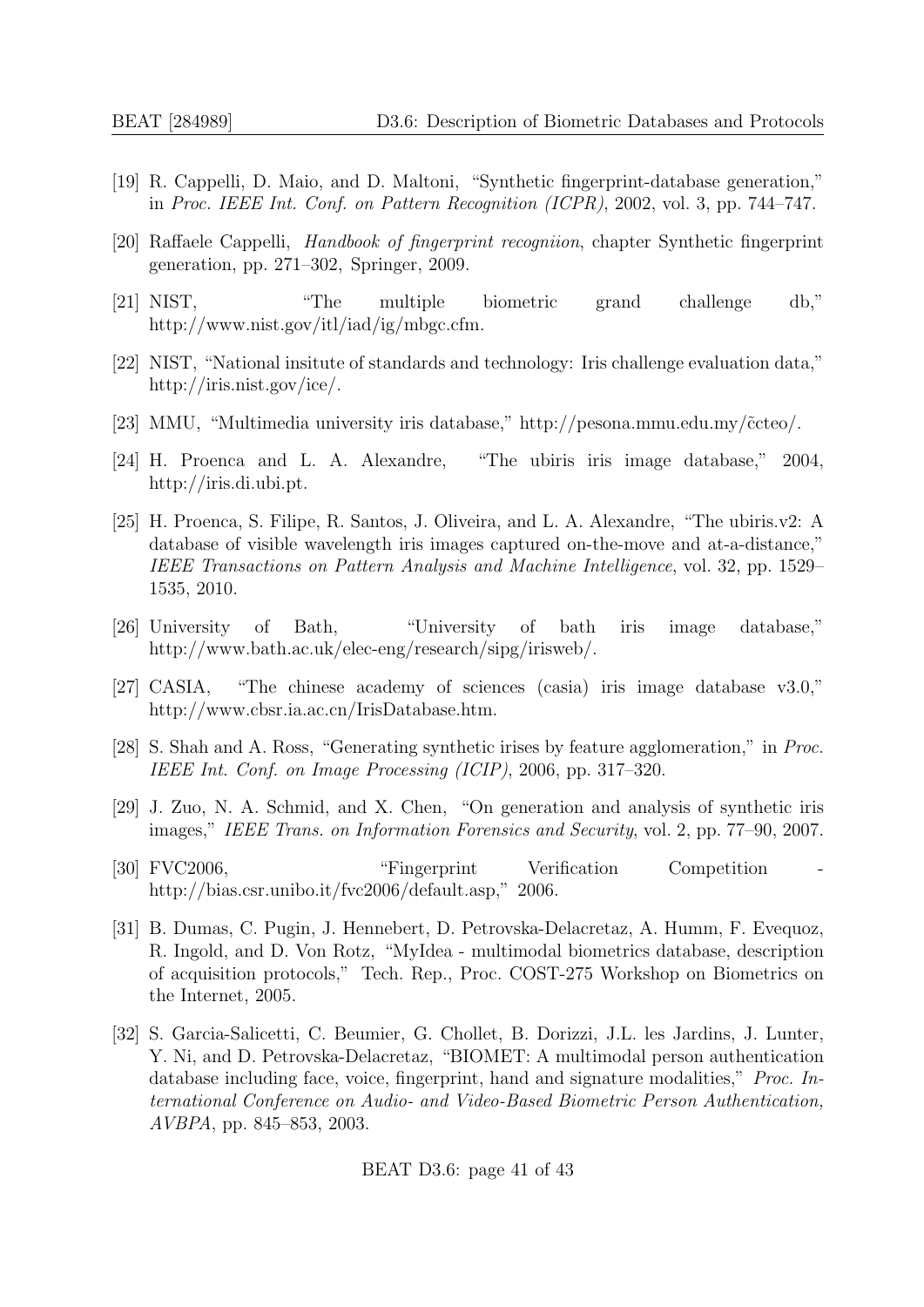- <span id="page-41-0"></span>[33] N. Poh and S. Bengio, "Database, protocol and tools for evaluating score-level fusion algorithms in biometric authentication," Pattern Recognition, vol. 39, no. 2, pp. 223– 233, February 2005.
- <span id="page-41-1"></span>[34] Niko Brummer, Lukas Burget, Jan Cernock, Ondrej Glembek, Frantisek Grzl, Martin Karafit, D. A. van Leeuwen, Pavel Matejka, Petr Schwarz, and A. Strasheim, "Fusion of heterogeneous speaker recognition systems in the stbu submission for the nist speaker recognition evaluation 2006," IEEE Transactions on Audio, Speech  $\mathcal{B}$ Language Processing, pp. 2072–2084, 2007.
- <span id="page-41-2"></span>[35] N. Poh, T. Bourlai, and J. Kittler, "A multimodal biometric test bed for qualitydependent, cost-sensitive and client-specific score-level fusion algorithms," Pattern Recognition, vol. 43, no. 3, pp. 1094–1105, 2010.
- <span id="page-41-3"></span>[36] N. Poh, J Kittler, C. H. Chan, S. Marcel, C. Mc Cool, E.A.Rua L. A. Castro, M. Villegas, R. Paredes, V. Struc, N. Pavesic, A.A. Salah, H. Fang, and N. Costen, "An evaluation of video-to-video face verification," IEEE Transactions on Information Forensics and Security (TIFS), vol. 5, no. 4, pp. 781–801, 2011.
- <span id="page-41-4"></span>[37] N. Poh, T. Bourlai, J. Kittler, and al, "Benchmarking quality-dependent and costsensitive score-level multimodal biometric fusion algorithms," IEEE Transactions on Information Forensics and Security (TIFS), vol. 4, no. 4, pp. 849–866, 10 2009.
- <span id="page-41-5"></span>[38] P. Jonathon Phillips, Patrick J. Flynn, Todd Scruggs, Kevin W. Bowyer, and William Worek, "Preliminary face recognition grand challenge results," in in Automatic Face and Gesture Recognition, 2006. FGR 2006. 7th International Conference on, 2006, pp. 15–24.
- <span id="page-41-6"></span>[39] Jiri Matas, Miroslav Hamouz, Kenneth Jonsson, Josef Kittler, Yongping Li, Constantine Kotropoulos, Anastasios Tefas, Ioannis Pitas, Teewoon Tan, Hong Yan, Fabrizio Smeraldi, N. Capdevielle, Wulfram Gerstner, Yousri Abdeljaoued, Josef Bigün, S. Ben-Yacoub, and E. Mayoraz, "Comparison of face verification results on the xm2vts database," in ICPR, 2000, pp. 4858–4863.
- <span id="page-41-7"></span>[40] Patrick J. Grother, George W. Quinn, and P J. Phillip, "Report on the evaluation of 2d still-image face recognition algorithms," Tech. Rep. 7709, NIST, June 2010.
- <span id="page-41-8"></span>[41] R. Auckenthaler, M. Carey, and H. Lloyd-Thomas, "Score Normalization for Text-Independant Speaker Verification Systems," Digital Signal Processing (DSP) Journal, vol. 10, pp. 42–54, 2000.
- <span id="page-41-9"></span>[42] L. Wolf, T. Hassner, and Y. Taigman, "The one-shot similarity kernel," in IEEE International Conference on Computer Vision (ICCV), Sept. 2009.
- <span id="page-41-10"></span>[43] A. Martin, M. Przybocki, and J. P. Campbell, The NIST Speaker Recognition Evaluation Program, chapter 8, Springer, 2005.

BEAT D3.6: page 42 of [43](#page-38-0)